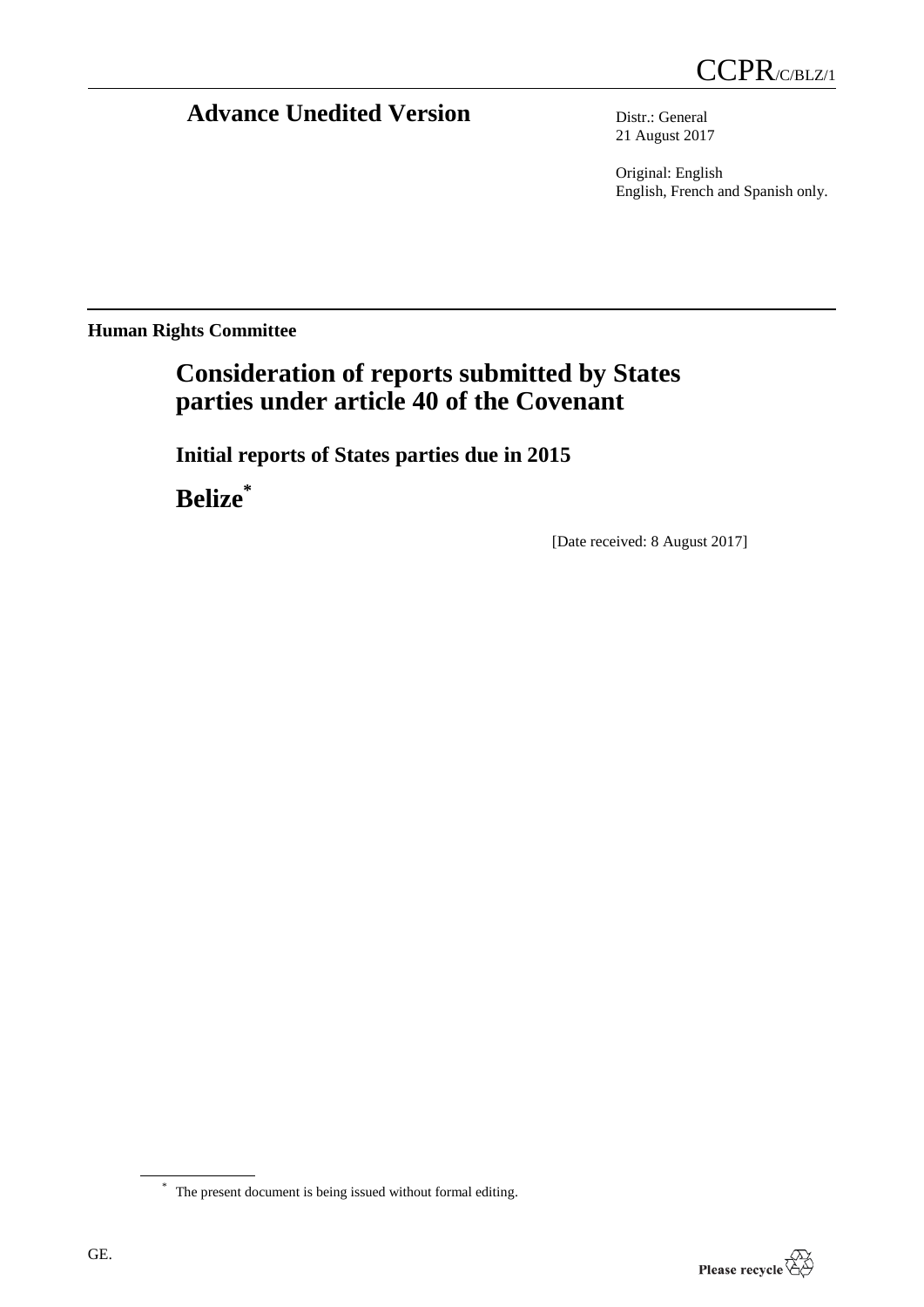# Contents

|            | Page           |
|------------|----------------|
|            | $\overline{3}$ |
|            | 6              |
| Part I.    | 7              |
| Part II.   | 8              |
| Anne $x**$ |                |
| Annex I.   | 49             |
| Annex II.  | 55             |
| Annex III. | 57             |

<sup>\*\*</sup> Annexes can be consulted in the files of Secretariat.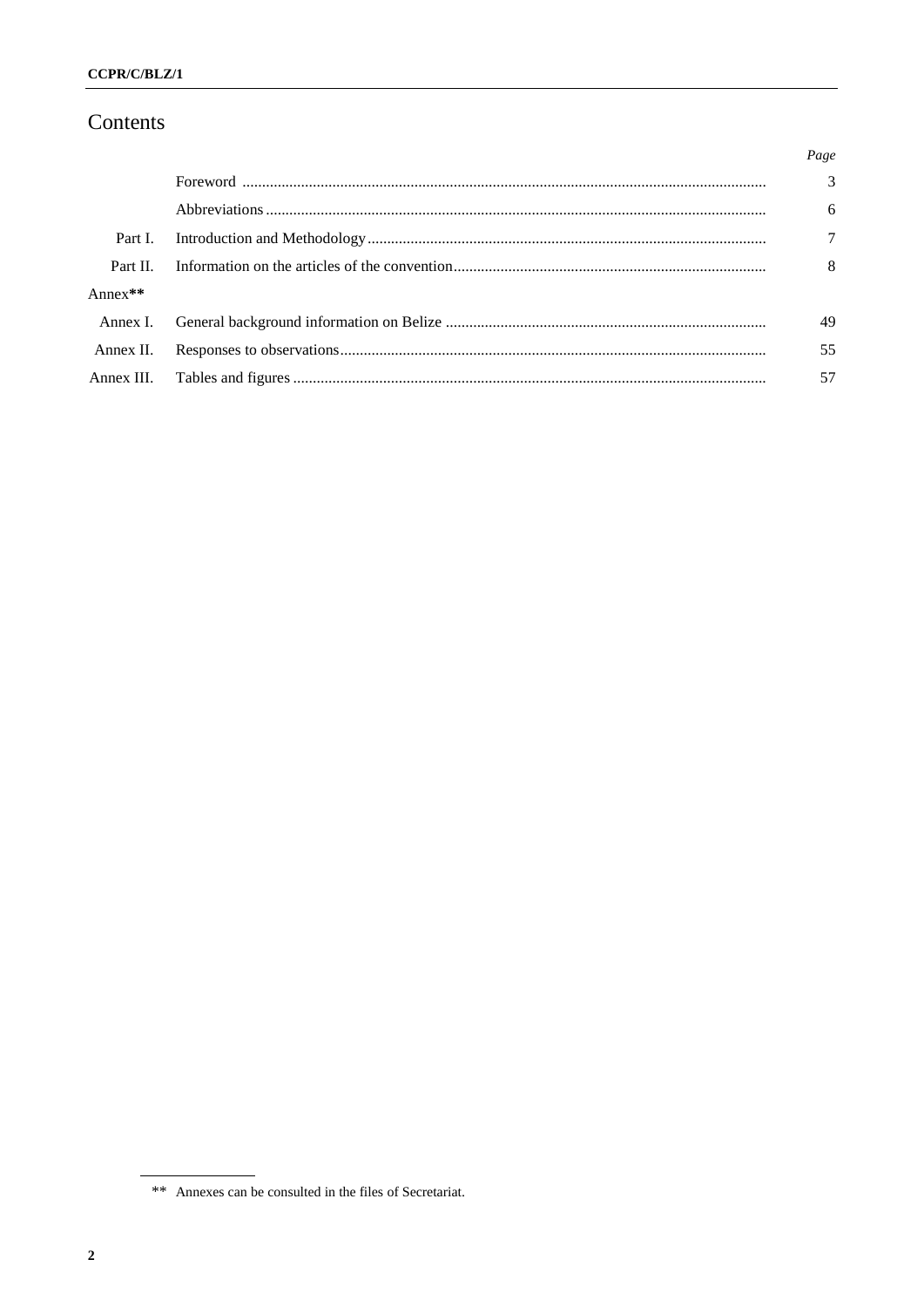# **Foreword**

The International Covenant on Civil and Political Rights (ICCPR) is one of the core human rights treaties and is regarded as one of the three pillars of the International Bill of Human Rights along with the Universal Declaration of Human Rights and the International Covenant on Economic, Social and Cultural Rights. The ICCPR was adopted in 1966 and entered into force in 1976. Belize acceded to it 20 years later in 1996. However, both the spirit and letter of the ICCPR was, in the main, already being implemented and applied in Belize since our independence in 1981.

By large measure many of the provisions of the ICCPR are enshrined in the Constitution of Belize. This is a testament both to the firm and enduring commitment of Belize to human rights as well as the fundamental nature of the ICCPR to freedoms and human rights of citizens in a democratic society. The Covenant covers a range of civil and political rights, including: physical integrity rights, individual liberty, political participation, nondiscrimination and equal application of the law.

Though the provisions of the ICCPR are deeply embedded in the Belizean ethos, Belize is committed to guarantee that individuals shall have full enjoyment of the exercise of these rights.

In line with Belize's reporting obligation under the ICCPR, Belize has prepared a combined initial and periodic report on the measures adopted to give effect to the rights recognized in the Covenant, and on the progress made in the enjoyment of those rights. The Report speaks to the progressive efforts of the Government to ensure that Belizeans have full exercise of the rights contained in the ICCPR and by extension the Report inevitably sheds light on the functioning of Belize's democracy.

The Report which follows is the result of a transparent and inclusive process involving all of Government and benefiting from the input of civil society.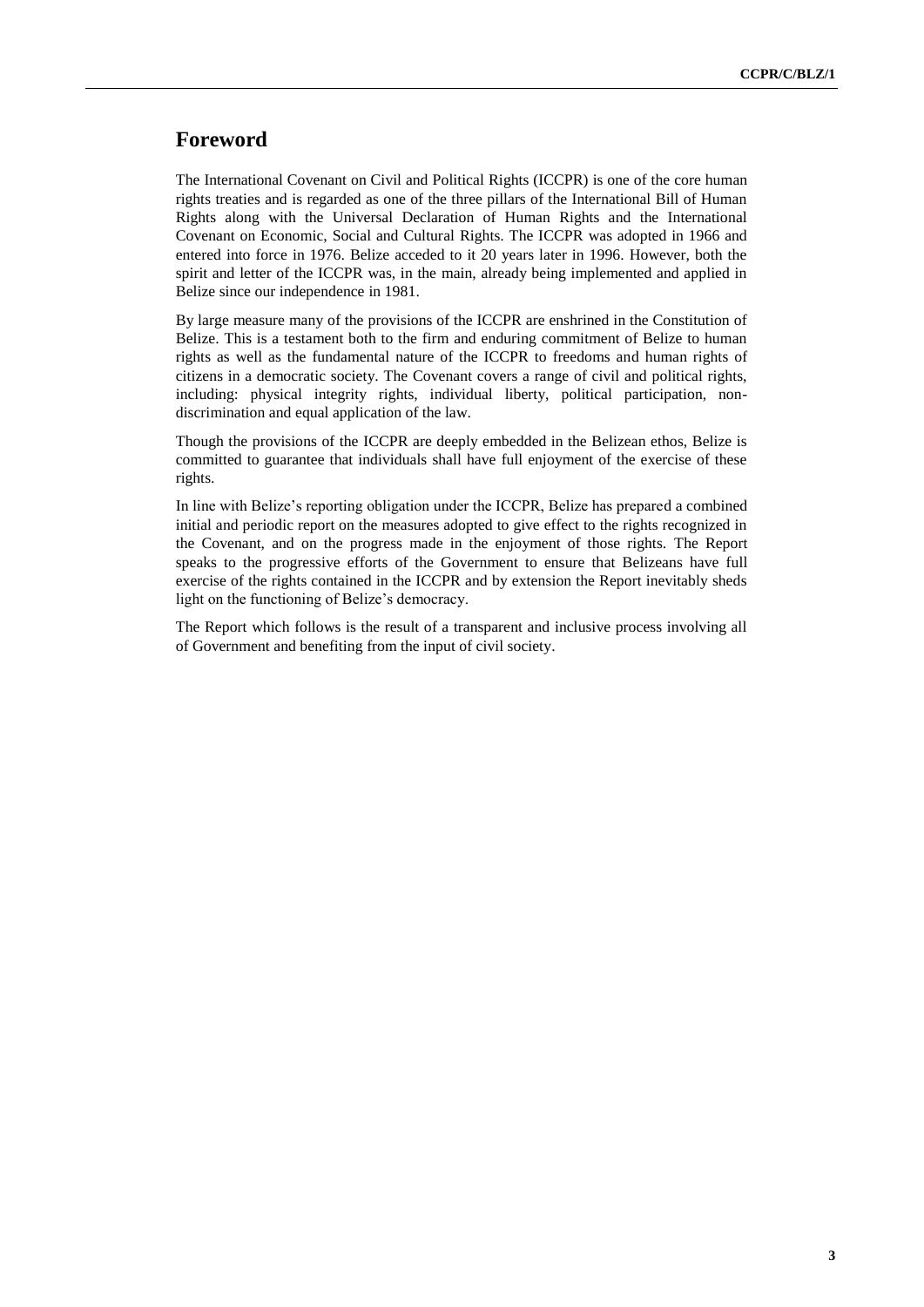# **Acronyms**

| AIDS:             | Acquired Immune Deficiency Syndrome                                           |
|-------------------|-------------------------------------------------------------------------------|
| ARVT:             | <b>Antiretroviral Treatment</b>                                               |
| ATIP:             | Anti-Trafficking in Persons Council                                           |
| BAC:              | <b>Belize Advisory Council</b>                                                |
| BFC:              | <b>Belize Family Court</b>                                                    |
| BCP:              | <b>Belize Central Prison</b>                                                  |
| The Constitution: | <b>Belize Constitution Act</b>                                                |
| BFLA:             | <b>Belize Family Life Association</b>                                         |
| BPD:              | <b>Belize Police Department</b>                                               |
| BTB:              | <b>Belize Tourism Board</b>                                                   |
| CAP:              | Chapter                                                                       |
| CARICOM:          | Caribbean Community                                                           |
| $CoA$ :           | Court of Appeal                                                               |
| CCJ:              | Caribbean Court of Justice                                                    |
| CEDAW:            | Convention on the Elimination of all Forms of<br>Discrimination Against Women |
| CEO:              | <b>Chief Executive Officer</b>                                                |
| <b>CFATF:</b>     | Caribbean Financial Action Task Force                                         |
| CM:               | <b>Court Martial</b>                                                          |
| CO:               | Commanding Officer                                                            |
| CP:               | <b>Commissioner of Police</b>                                                 |
| CRC:              | Convention on the Rights of the Child                                         |
| CRD:              | <b>Community Rehabilitation Department</b>                                    |
| CSEC:             | Commercial Sexual Exploitation of Children                                    |
| DHS:              | Department of Human Services                                                  |
| DINS:             | Director of Immigration and Nationality Services                              |
| DPP:              | Director of Public Prosecutions                                               |
| DVA:              | Domestic Violence Act                                                         |
| FACA:             | Families and Children's Act                                                   |
| <b>CFATF:</b>     | Caribbean Financial Action Task Force                                         |
| FVU:              | Family Violence Unit                                                          |
| FIU:              | Financial Intelligence Unit                                                   |
| FY:               | <b>Financial Year</b>                                                         |
| GDP:              | <b>Gross Domestic Product</b>                                                 |
| <b>GEWEE:</b>     | Government on Issues Affecting Gender,<br>Equality and Women's Empowerment    |
| GG:               | Governor General                                                              |
| GLC:              | General Legal Council                                                         |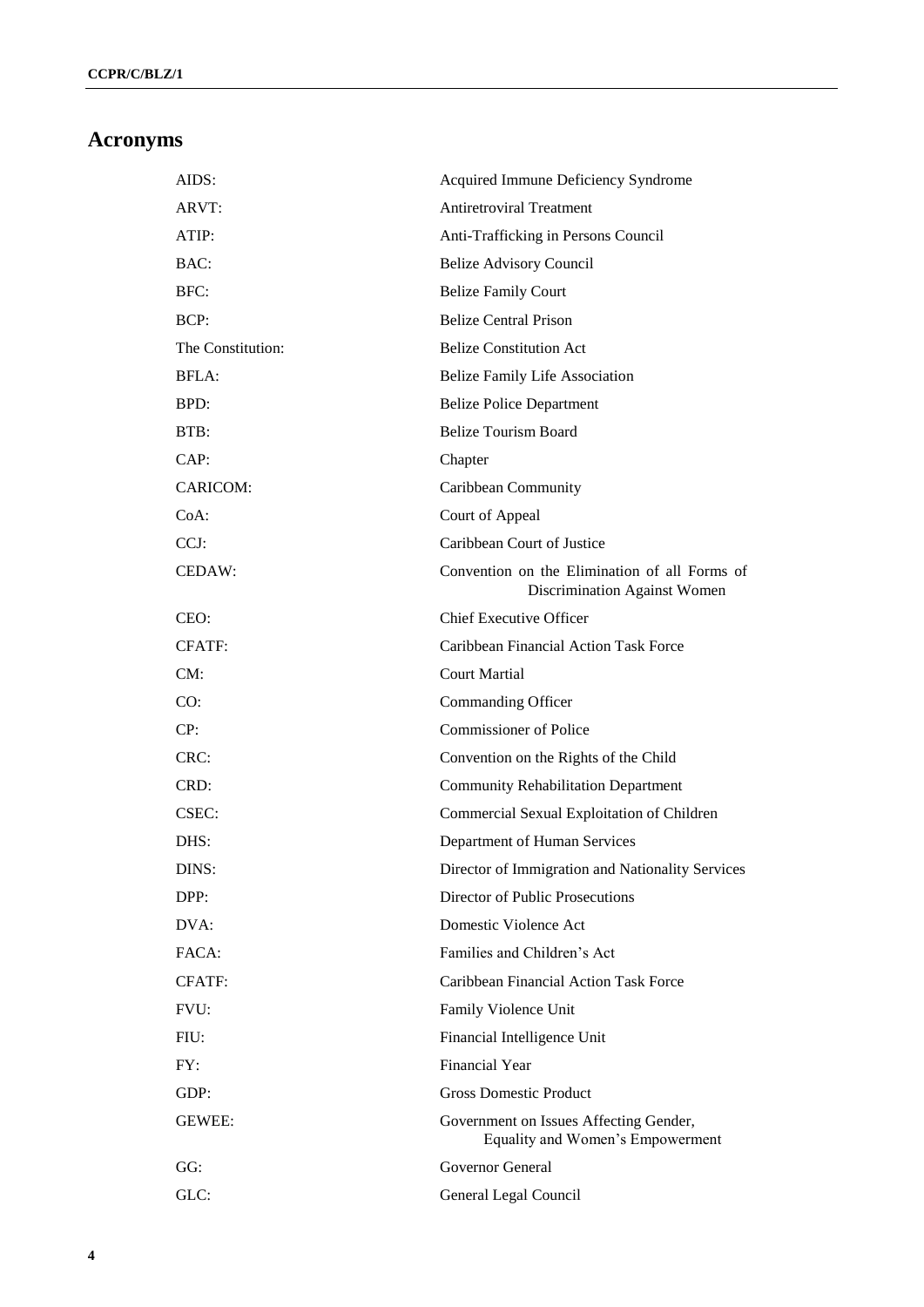| GoB:                           | Government of Belize                                                                   |
|--------------------------------|----------------------------------------------------------------------------------------|
| HIV:                           | Human Immunodeficiency Virus                                                           |
| HPV:                           | Human Papilloma Virus                                                                  |
| $HoR$ :                        | House of Representatives                                                               |
| HRCB:                          | Human Rights Commission of Belize                                                      |
| ICCPR:                         | International Covenant on Civil and Political<br>Rights                                |
| IUD:                           | <b>Intrauterine Device</b>                                                             |
| IEC:                           | Information, Education, and Communication                                              |
| INS:                           | <b>Immigration and Nationality Services</b>                                            |
| IOM:                           | International Organization for Migration                                               |
| ISSI:                          | <b>Inspector of Social Services Institution</b>                                        |
| ILSC:                          | Judicial and Legal Services Commission                                                 |
| KF:                            | Kolbe Foundation                                                                       |
| LGBT:                          | Lesbians, Gay, Bisexual and Transgender                                                |
| Opp:                           | Leader of Opposition                                                                   |
| LSMS:                          | Living Standards Measurement Survey                                                    |
| MMR:                           | <b>Maternal Mortality Ratio</b>                                                        |
| $M&E$ :                        | Monitoring and Evaluation                                                              |
| MDG:                           | Millennium Development Goal                                                            |
|                                |                                                                                        |
| <b>MLTPA:</b>                  | The Money Laundering and Terrorism<br>(Prevention) Act                                 |
| Ministry of Human Development: | Ministry of Human Development, Social<br><b>Transformation and Poverty Alleviation</b> |
| MoH:                           | Ministry of Health                                                                     |
| MNS:                           | Ministry of National Security                                                          |
| MoU:                           | Memorandum of Understanding                                                            |
| NAC:                           | <b>National Aids Commission</b>                                                        |
| NCA:                           | National Council on Aging                                                              |
| NCFC:                          | National Committee for Families and Children                                           |
| NGBVAP:                        | National Gender-Based Violence Action Plan                                             |
| NGO:                           | Non-Governmental Organization                                                          |
| NHI:                           | National Health Insurance                                                              |
| <b>NOPCAN:</b>                 | National Organization for the Prevention of<br>Child Abuse and Neglect                 |
| $No.$ :                        | Number                                                                                 |
| NTUCB:                         | National Trade Union Congress of Belize                                                |
| NWC:                           | National Women's Commission                                                            |
| Omb:                           | Office of the Ombudsman                                                                |
| OAS:                           | <b>Organization of American States</b>                                                 |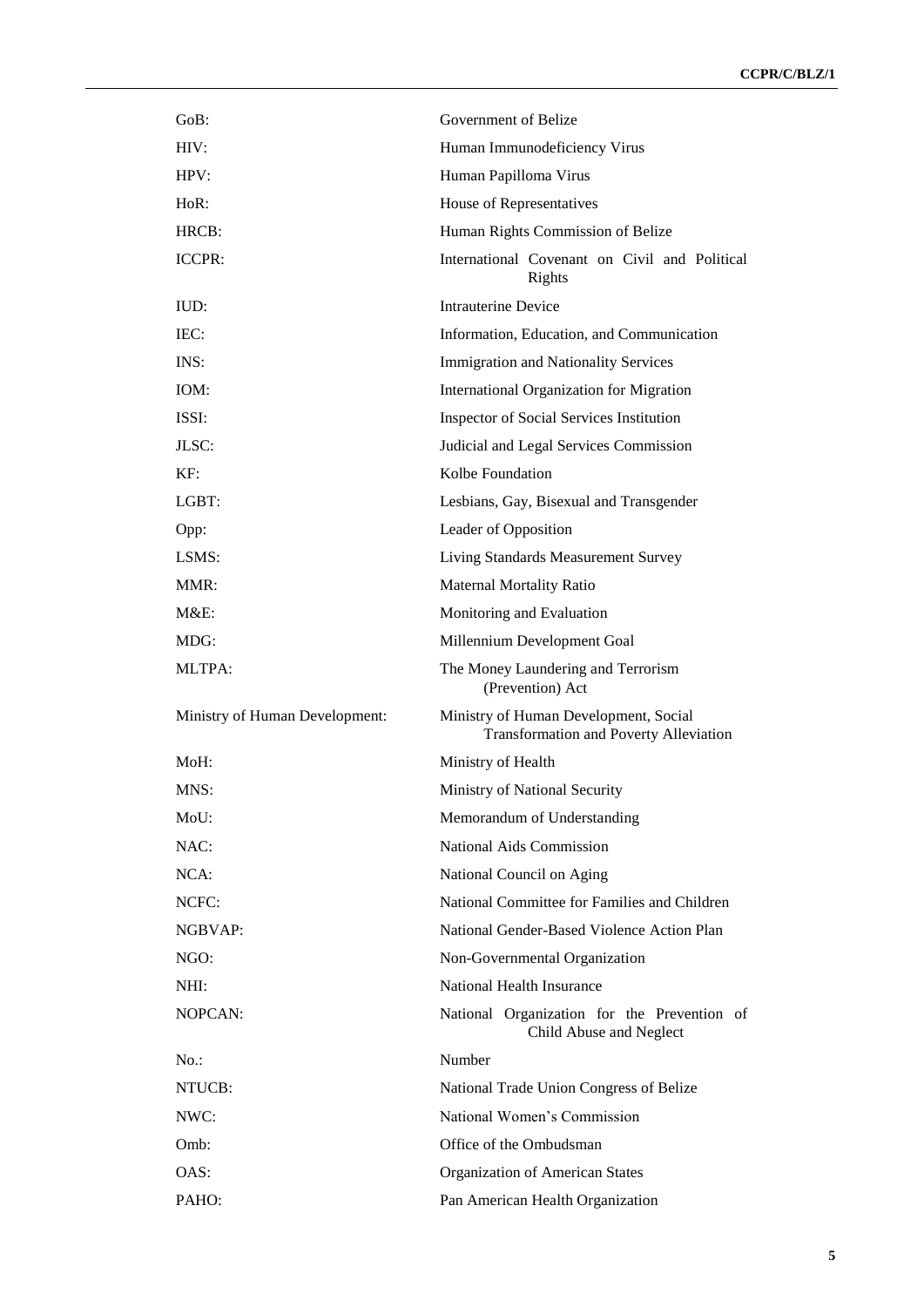| PM:            | Prime Minister                              |
|----------------|---------------------------------------------|
| PC:            | Prison Controller                           |
| PSB:           | Professional Standards Branch               |
| PUC:           | <b>Public Utilities Commission</b>          |
| REC:           | Refugee Eligibility Committee               |
| RCF:           | <b>Residential Care Facilities</b>          |
| ROPA:          | Representation of the People's Act          |
| RTC:           | Revised Treaty of Chaguaramas               |
| SC:            | Supreme Court                               |
| SMS:           | <b>Short Messaging Service</b>              |
| SOP:           | <b>Standard Operating Procedure</b>         |
| SIB:           | <b>Statistical Institute of Belize</b>      |
| SRHP:          | Sexual Reproductive Health Policy           |
| SRH:           | Sexual and Reproductive Health              |
| STI:           | Sexually transmitted Infection              |
| TIPS:          | Trafficking in Persons (Prohibition) Act    |
| <b>UDHR:</b>   | Universal Declaration of Human Rights       |
| UN:            | <b>United Nations</b>                       |
| <b>UNIBAM:</b> | United Belize Advocacy Movement             |
| UNHCR:         | United Nations High Commission for Refugees |
| <b>UNICEF:</b> | United Nations Children's Fund              |
| VIA:           | Visual Inspection with Acetic Acid          |
| VSU:           | <b>Vital Statistics Unit</b>                |
| WIN:           | Women's Issues Network                      |
| WIP:           | <b>Women In Politics</b>                    |
| WD:            | Women's Department                          |
| YES:           | <b>Youth Enhancement Services</b>           |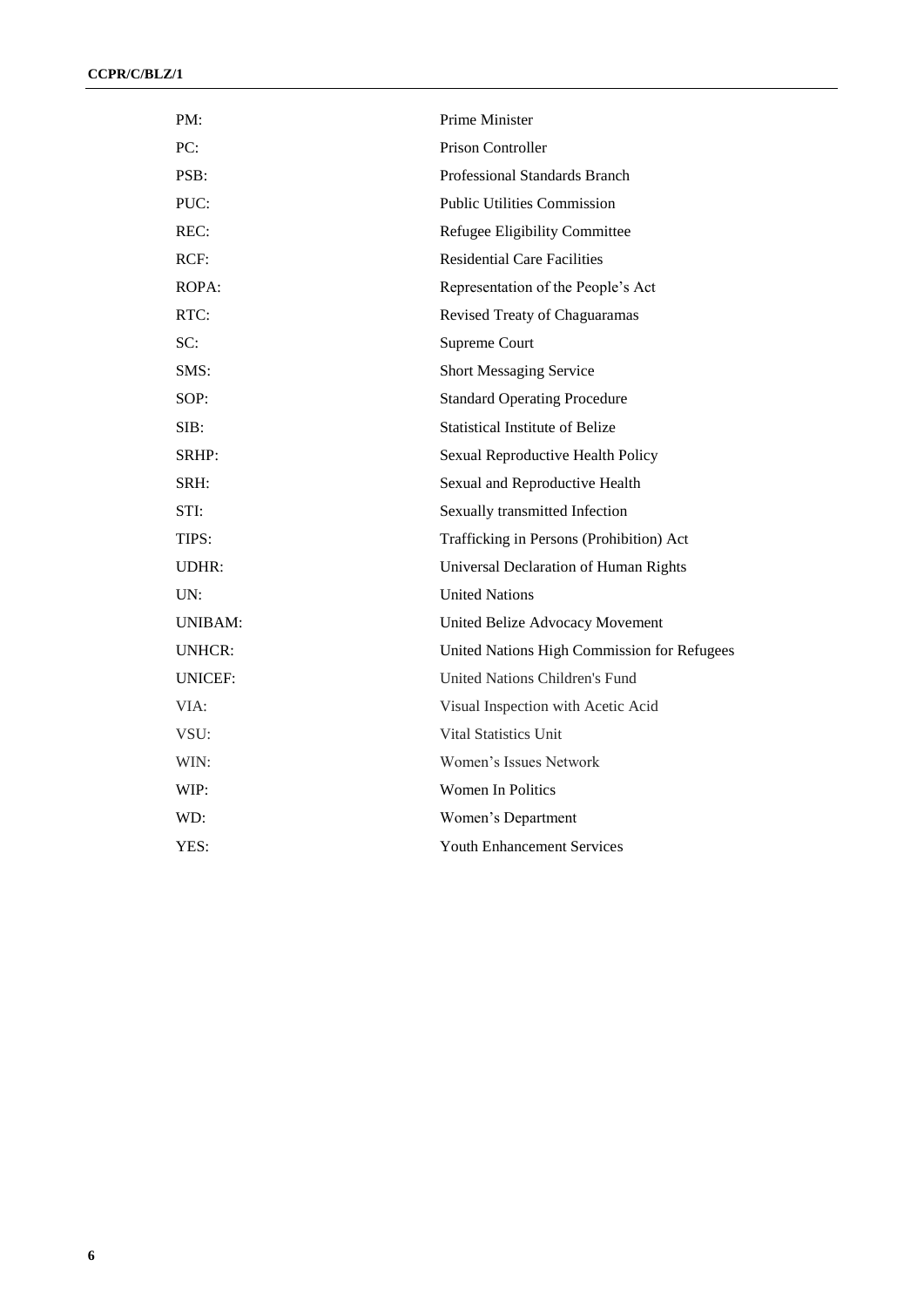# **Part I Introduction and Methodology**

1. Belize is firmly committed to the protection and promotion of human rights as evidenced by its Constitution, its framework of domestic legislation, ratification and adherence to international human rights treaties and its system of national agencies and non-governmental organizations.

2. Belizean culture, democratic history and legal tradition has infused in Belizean society and government a deep respect for those fundamental human rights articulated in the Preamble and Part II of the Belize Constitution. Such fundamental rights and freedoms as the right to assembly, the right to free speech and the right to due process are not only protected by the country's Constitution but also vigilantly guarded by Belizeans themselves.

3. As a developing country Belize views development as inextricably bound to the fulfilment of human rights making the right to development a fundamental right itself as asserted by the Declaration on the Right to Development. Thus, the Government of Belize (GoB) has consistently adopted a human rights based approach in development planning, social services and general policy formulation and execution.

4. To complement the report prepared jointly by the Ministry of Foreign Affairs and the Attorney General's Ministry, pursuant to Article 40 of the ICCPR, extensive group consultations were carried out with Ministries and Departments of Government, social agencies and non-governmental organizations (NGOs). The report follows the c/2009/1 Guidelines of the ICCPR.

5. This is Belize's initial report and combined reports for the period 1997-2014. The report comprises a first part comprising introduction and methodology and general background information on Belize (Annex 1); the second part addresses Belize's responses to the respective Articles; the third (Annex II) responds to the *Concluding Observations on Belize in the Absence of a Report*, adopted by the Committee at its  $107^{\text{th}}$  session on 11-28 March, 2013 (CCPR/C/BLZ/Co/1); and the fourth part (Annex 4) contains supplementary information to the Report.

# **Part II Information on the articles of the Convention**

## **Article 1**

6. Belize, a sovereign democracy, has a written Constitution which is the supreme law of the land. Section 3 of the Belize Constitution Act, CAP 4 of the Laws of Belize, R.E. 2011 ("The Constitution") entitles all persons in Belize with the fundamental rights and freedoms of the individual, irrespective of race, place of origin, political opinions, colour, creed or sex, subject only to the fundamental rights and freedoms of others and for the public interest.

7. Upon attaining independence in 1981, Belize adopted a Constitution based on the Universal Declaration of Human Rights (UDHR). Those enshrined in the Constitution are

<sup>1</sup> Under Belize's Constitution, and in laws of Belize, a wide range of fundamental rights are guaranteed. Part II of the Constitution guarantees the protection of fundamental rights and freedoms, including the protection of the right to life, the protection of personal liberty, the protection of the law, protection from inhuman treatment, protection from slavery and forced labour, protection from arbitrary search and entry, protection of freedom of movement, protection of freedom of conscience, protection of freedom of expression, protection of freedom of assembly and association, protection of the right of privacy, protection of the right of work, protection from discrimination on the ground of race, sex, place or origin, political opinions, colour or creed, protection from deprivation of property, provisions for periods of public emergency, and protection of persons detained under emergency laws.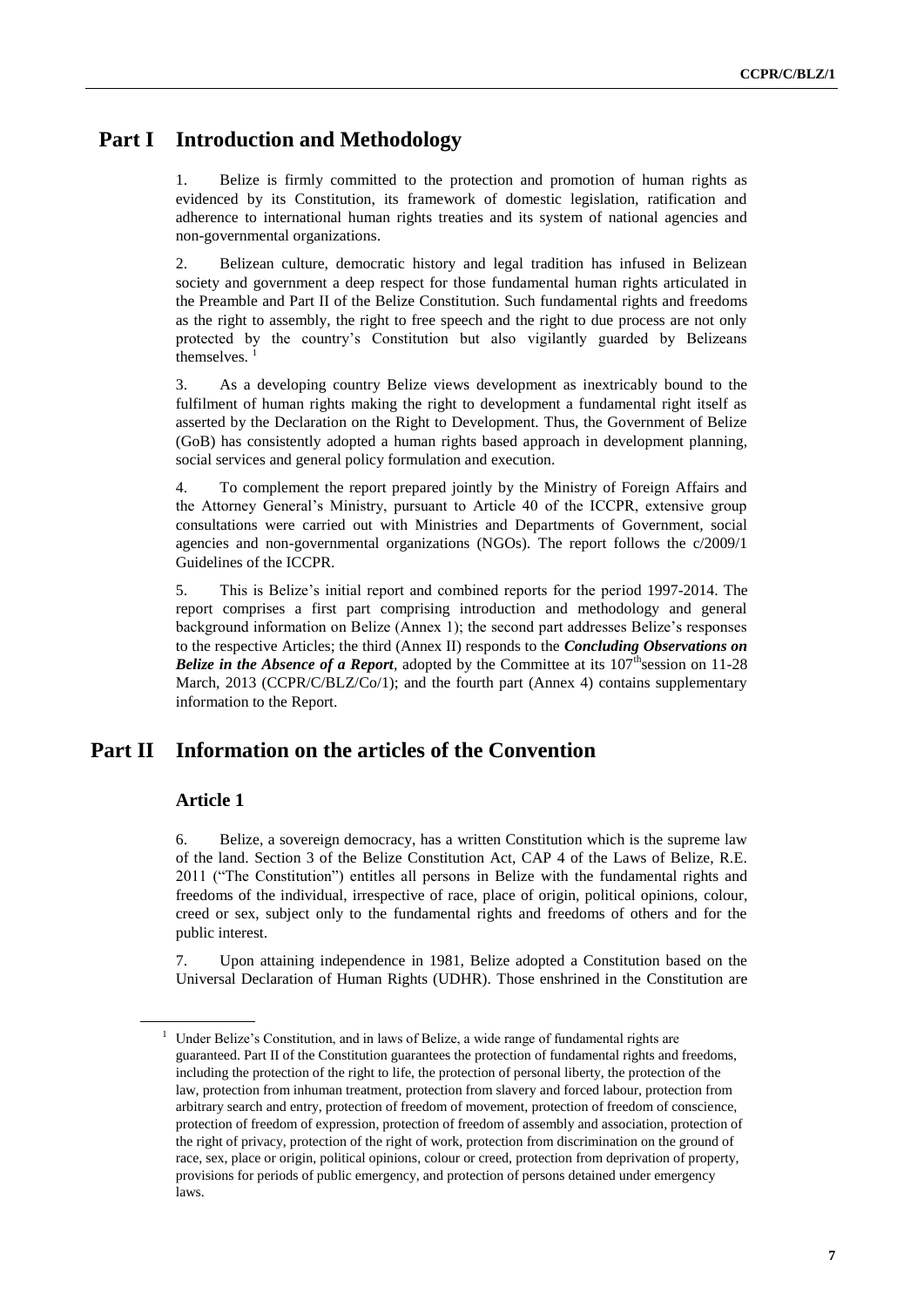similar to the body of fundamental rights protected by the ICCPR. These rights and freedoms encompass the protection from inhuman treatment, protection from slavery and forced labour, protection from arbitrary search or entry, protection of freedom of movement, protection of right to work, protection from discrimination on the grounds of race, sex, place origin, political opinions, colour or creed, and protection from deprivation of property.

8. The rights and freedoms are guaranteed to all persons in Belize, including the indigenous community – discrimination on the grounds of race is prohibited by the Constitution. As any other persons in Belize, the right of indigenous communities over land is protected and respected, and is subject only to the rights and freedoms of others and for the public interest. This issue has been the subject of judicial scrutiny, where the Caribbean Court of Justice (CCJ) concluded that the Consent Order of April 22, 2015 between the Government of Belize (GoB) and the Maya indigenous community confirms that Maya customary land tenure rights fall within the ambit of the Constitution of Belize and are protected by the Constitution<sup>2</sup>; but cautioned that "the Consent Order clearly recognizes in paragraph 5, the constitutional authority of the Government of Belize over all lands in Belize [and that] is not affected by that order and, we would add, by this award".<sup>3</sup>

### **Article 2**

9. The framers of the 1981 Constitution included the principle of the inherent equality of all persons. The Preamble states that the people require policies of state that eliminate economic and social privilege and disparity among the citizens of Belize whether by race, ethnicity, colour, creed, disability or sex and that ensure gender equality. Section 16 (1) and (2) fortifies this principle. It provides that no law shall make any provisions discriminatory either of itself or in its effect, and no person shall be treated in a discriminatory manner by any person or authority. Section 16 (3) defines "discriminatory" as affording different treatment to different persons attributable wholly or mainly to their respective descriptions by sex, race, place of origin, political opinions, colour or creed. The GoB is still committed to upholding this principle. In his 2013 Independence Day Speech, Prime Minister (PM) Barrow affirmed that "all persons are equal before the law and are entitled without any discrimination to the equal protection of the law…[and] what Government cannot do is to shirk its duty to ensure that all citizens, without exception, enjoy the full protection of the law."

10. By their professional training and formation, judges, lawyers and law enforcement personnel swear to uphold the Constitution and to protect and enforce the constitutional rights and freedoms of persons in Belize. By extension, they also protect and enforce the fundamental rights and freedoms enshrined in the Covenant.

11. The ground breaking case of Wade v Roches Civil Appeal No. 5 of 2004 is an impeccable example of the judges protecting and enforcing the fundamentals rights and freedoms enshrined in the Constitution. In this case, the Respondent, who was unmarried, was employed as a teacher at a Roman Catholic school. She became pregnant and, as a result, she was dismissed by the Appellant for failing to comply with the terms of the contract, to live according to Jesus' teaching on marriage and sex. The Chief Education Officer ordered the Appellant to reinstate the Respondent; however, they refused to do so. Consequently, the Respondent instituted an action in the Supreme Court (SC) in which she claimed inter alia, a declaration that her dismissal from her job as a teacher on the ground that she had become pregnant while unmarried was in violation of Section 16(2) of the Constitution and infringed her constitutional right not to be discriminated against as a result of her sex. In addition, the Respondent also sought an order for damages for breach of that constitutional right. The Court of Appeal (CoA) affirmed the SC's judgment that the dismissal of the Respondent violated her right under Section 16(2). Mottley, P. opined.

<sup>2</sup> CCJ Appeal No BZCV2014/002

<sup>3</sup> *Ibid*., paragraph 78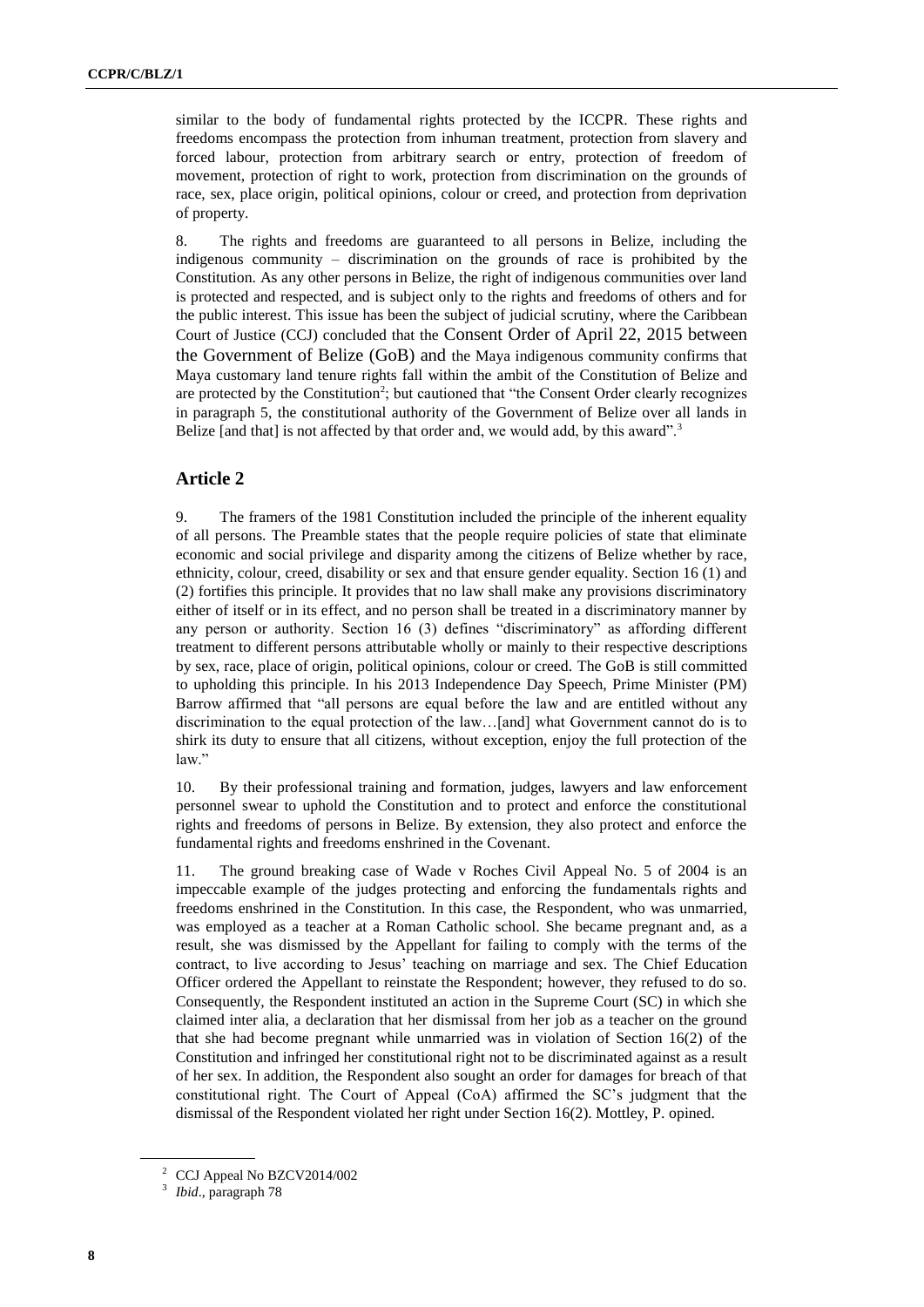"... Having found that she was released/dismissed, because of her pregnancy. This was conduct which in my view amounted to discrimination on the Respondent, that her constitutional right not to be treated in a discriminatory manner was infringed."

12. Recently, some members of the Lesbian, Gay, Bisexual and Transgender Community (LGBT) relied on these Constitutional provisions and tasked the SC with determining the constitutionality of Code 53 of the Criminal Code CAP. 101 of the Laws of Belize R.E. 2011 ("The Criminal Code"). By way of Supreme Court Claim No. 668 of 2010, the claimants, Caleb Orozco and the United Advocacy Group v the Attorney General Office sought a Declaration that Code 53 unconstitutional in that it violated several fundamental rights including the non-discrimination provisions. Section 53 states that "every person who has carnal intercourse against the order of nature with any person or animal shall be liable to imprisonment for ten years." The Court in its judgement stated that Section 16 of the Constitution confers protection against discriminatory laws and discriminatory treatment by a person or authority. Court held, inter alia, that the Claimant has been discriminated against on the basis of his sexual orientation by virtue of Section  $16(1)$  and (3) and there is an ongoing violation of his right under section  $6(1)$  to equality before the law and the equal protection of the law without discrimination.

13. In addition to the aforementioned case, in the CCJ Case OA 001 of 2013, Maurice Arnold Tomlinson v The State of Belize, the claimant challenged Section 5(1) (e) of the Immigration Act, CAP 156 of the Laws of Belize, arguing that it restrains him from visiting Belize because he is a homosexual and the law designates homosexuals as prohibited persons. He argues that he is prejudiced not only in the enjoyment of his Community rights of free movement but also in his right not to be discriminated against on the ground of nationality only. He therefore sought, inter alia, a declaration that the provisions of the Immigration Act prevent his lawful entry into Belize in violation of his right to freedom of movement and his right not to be discriminated against on the basis of his nationality only. Court however, the court ruled against the applicant stating that state practice in Belize in relation to the law challenged does not suggest any incompatibility with the Revised Treaty of Chaguarams (RTC) or the 2007 Conference Decision and that the practice or policy of admitting homosexual nationals from other CARICOM States (not falling under the two exceptions mentioned in the 2007 Conference Decision) is not a matter of discretion but is legally required based on Article 9 of the RTC as this is an appropriate measure within the meaning of that provision.

14. Judges, lawyers, and other legal officers swear to uphold the Constitution and to protect and enforce the constitutional rights and freedoms of persons in Belize.

15. The preparations for this Report entailed significant consultations with persons from the legal profession, and this provided an opportunity for wide dissemination of the provisions of the Covenant. Also, in the preparation of national reports, including human rights reports, it is mandatory to hold public consultations with all relevant stakeholders, and for the final reports to be posted on the lead governmental agency's website. Additionally, as a matter of practice, lead Ministries convene public meetings with stakeholders to keep all informed of the status of the reporting process, as well as of the position of GoB there on.

16. The Laws of Belize are silent regarding polygamy. Code 58 of the Criminal Code creates the offence of marriage by force or duress and Section 74 of the Marriage Act, CAP 174 of the Laws of Belize, R.E. 2011 prohibits any proceedings to compel marriage.<sup>4</sup> Also, Section 2 of the Trafficking in Persons (Prohibition) Act, No. 2 of 2013 defines exploitation to include "subjecting a person to practices similar to slavery", and this latter is defined to include "forced servile marriages".<sup>5</sup>

17. The Criminal Code was amended in 2014 to reform the law in relation to sexual offences against children, abduction, kidnapping, procurement, incest, inducement to

<sup>4</sup> The Marriage Act, CAP 174 of the Laws of Belize, RE 2011, §74

<sup>5</sup> Criminal Code, CAP 101 of the Laws of Belize, RE 2011, §58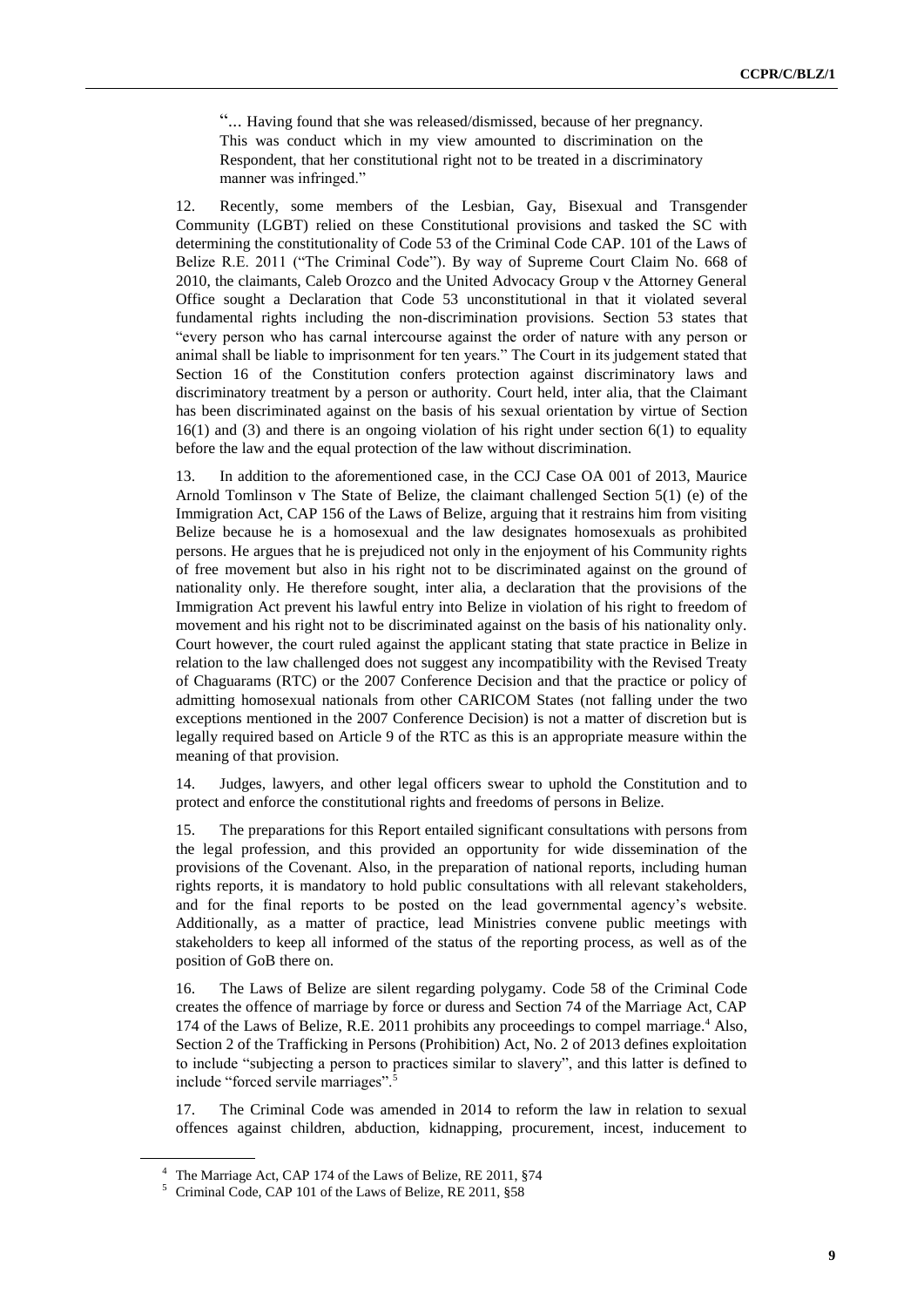abandon criminal proceedings and perverting the court of justice. One of the principal amendments was the new definition of rape as being the penetration of a person's mouth, vagina, or anus, with a penis, without the person's consent Code 72 of the Criminal Code creates the offence of marital rape but lists instances when it will be so classified.<sup>6</sup>

18. The Domestic Violence Act, CAP 178 of the Laws of Belize, R.E. 2011 (DVA) was passed in response to the alarming increase in domestic violence cases and sought to ensure prompt and equitable legal remedies for survivors of domestic violence. Within the legal framework of the DVA, much progress has been made towards reducing violence against women. For example, the Act expands the definition of abuse to include financial abuse, provides for longer protection orders, and, for harsher penalties for breach of such orders. The DVA now includes persons in visiting relations as persons against whom orders may be issued. The DVA also provides for persons to apply for an Interim Order if the situation requires immediate attention and which may be granted without the respondent's presence in Court. Additionally, the Court can mandate perpetrators to relinquish firearms which have been utilized in domestic violence acts and provide maintenance for children should no maintenance order be in place.

19. The national response to gender-based violence is spearheaded by the Ministry of Human Development, Social Transformation, and Poverty Alleviation (Min of Human Development) through the NWC which chairs the National Gender-based Violence Committee (NGBVC) and is also its new Secretariat. The NGBVC is a multi-sectorial committee which includes, among other representatives, the Ministries of Health, Education, Human Development, Magistrate and Family Court, Domestic Violence Unit, and NGOs.<sup>7</sup>

20. The Women's Department (WD) has the principal role of coordinating the implementation of the National Gender-Based Violence Plan of Action (NGBVPA) 2016- 2020, the new plan of action builds on the previous plan 2013. The NGBVPA was designed to serve as a basis for advocacy work to end gender-based violence in all its forms as well as a tool to assist policy and decision makers to contribute to the achievement of the national and international goals. In 2012, the UN Trust to End Violence against Women supported the implementation of most activities of the Action Plan for the 2012-2015 period.<sup>8</sup>

21. The Family Violence Unit (FVU) within the BPD in Belize City and the Officers assigned to the Unit in the districts collaborate with the WD to implement activities against gender violence and to conduct sensitization sessions with community members. The FVU works to raise awareness on the issues of domestic violence with a focus on the role of the police officer in the reporting, investigation and prosecution of cases of domestic violence and the enforcement of the Domestic Violence Act of 2007. In 2011 the Domestic Violence Protocol for Police Officers was revised to include a Complaints Mechanism linked to the Office of the Ombudsman (Omb) to investigate inadequate police response. Additionally, a multi-sectoral Sexual Violence Protocol was developed in 2011 with the purpose of facilitating collaboration amongst the Ministries of Human Development, through its

<sup>6</sup> Criminal Code, *Ibid*., §71, §72

<sup>7</sup> The National Women's Commission is the new secretariat of the National Gender Based Violence Committee (NGBVC). The NGBVC is a technical, multi-sectoral, results-oriented Committee which coordinates the development and implementation of strategies to prevent GBV and provide victim assistance and support based on the National Gender-Based Violence Plan of Action with oversight from the Secretariat. There are six District Committees established all over the country that feed into the national committee. All Committees are comprised of organizations such as Ministries of Health, Education, Human Development, Magistrate and Family Court, Domestic Violence Unit, and NGOs. The National Gender-Based Violence Plan of Action 2017-2020 was passed by Cabinet on January 10, 2017 and officially launched and socialized on July 6, 2017.

<sup>&</sup>lt;sup>8</sup> Among the activities being implemented are: ensure that all officers have basic training in the new Domestic Violence Act; conduct of a public awareness campaign promulgating the Ombudsman Office for complaints by victims of gender based violence; and the development of a comprehensive internal plan for improving response to gender based violence in the Police Department, among many others.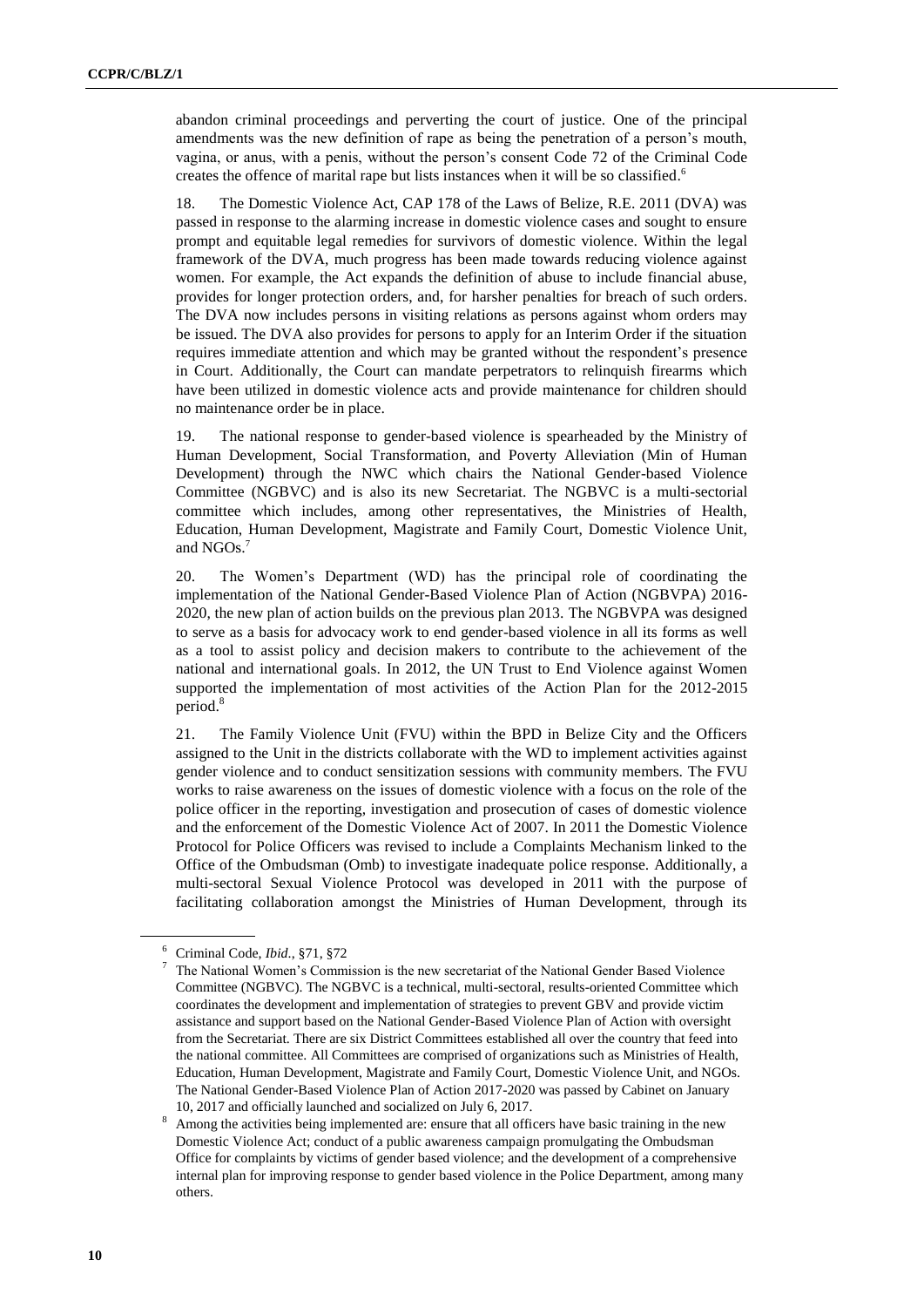Women's Department, National Security, Health, and the Ombudsman's Office to provide protection, treatment and support for survivors of sexual violence so as to reduce their trauma and facilitate recuperation. A handbook to provide information for the general public was also developed in 2012 to provide information on sexual violence.

22. While the GoB has no facilities for housing victims of domestic violence it partners with the three NGOs which provide these services. The WD makes referral to these facilities and the WD provides the basic needs of such persons for the duration of time spent at the shelter. The largest facility, Golden Haven receives an annual subvention of BZD 25,000 from the GoB. $9$ 

23. To further strengthen the legal and institutional framework for reducing gender based violence, a National Surveillance System was established in 2000 which serves as the data collection mechanism for capturing gender based violence. The Ministry of Health (MoH) hosts the compilation and production of statistical reports shared annually with stakeholders. There has been a continuous decline in the total number of gender based violence complaints during the period 2008-2014 as evidenced in Figure I. In 2008 the total complaints registered was 1,666 while in 2014 it declined to 817.<sup>10</sup>

24. In 2011, through a consultative process and funding from Pan American Health Organization (PAHO), the system was evaluated and recommendations were provided in an effort to strengthen its overall impact and objectives.

25. In 2007 the CEDAW Committee recommended that Belize raised women's political representation at the highest decision-making levels of government. In pursuit of this objective, the NWC launched the Women in Politics Project (WIP) in 2009. After three successful cohorts in 2012, 98 women have been socialized and trained to stand for elections at the village council, municipal and national levels. $<sup>11</sup>$ </sup>

26. At the General Elections held on 4 November 2015, the two principal political parties fielded three female candidates each. Two female candidates of the incumbent party were successful at the polls and were appointed Ministers of State. A female from outside the National Assembly was appointed to the post of Attorney General, who is the constitutional principal legal adviser of Government. Of the twenty Chief Executive Officers, eight are female and four of the twelve  $(12)$  Senators are females.<sup>12</sup>

As a safety precaution, victims are sent to shelters outside their immediate residence. Haven House is currently the only safe house for female survivors of domestic violence and their children in the Belize District. It was established as an NGO in 1993 and it provides temporary housing for up to 21 days, counselling, and legal advocacy for residents. For the period 1993-2011 Haven House reported an occupancy rate of an average of 16 adults and 39 children. Mary Open Doors is a shelter located in the Cayo District which provides basic counselling, skills training and job placement for clients. It was opened in 2008. For the period 2008-2013 the average number adults was 16 while the average number of children housed at the shelter was 29. The House of Dorcas located in the Corozal District is also a relatively small shelter which began operations in 2013 and which works closely with the WD to provide similar services to victims of domestic violence. For the period 2013-2015 the House of Dorcas housed on average 3 adults and 6 children at the shelter.

<sup>10</sup> Studies in other countries show that the percentage of gender base violence that get reported represents 15% of the total cases that have occurred in a given year.

<sup>11</sup> In 2009, following on the heels of the programme, five women stood for Village Council Elections, of whom one was elected as Chairperson and two as councillors. In March 2015, the only woman who ran and successfully won her mayoral seat was a graduate of WIP. Of the three deputy mayors appointed, one was also a WIP graduate. There is one female mayor and three female deputies of the 58 councillors and 9 mayors.

<sup>&</sup>lt;sup>12</sup> One is Minister of State in the Ministry of Economic Development, Petroleum, Investment, Trade and Commerce, and the other is Minister of State in Natural Resources and Immigration. At the National level, the 2012 National Elections saw the election of one woman to the 31 member House of Representatives. The Prime Minister however, appointed two women Senators and brought them into the Cabinet as Senators with full ministerial rankings. The Cabinet has 15 men and two women. The appointment of the two women senators is a direct response to the advocacy of the NWC by way of WIP to raise women's representation. It also a part of the government's manifesto promise to appoint more women to decision-making positions in government.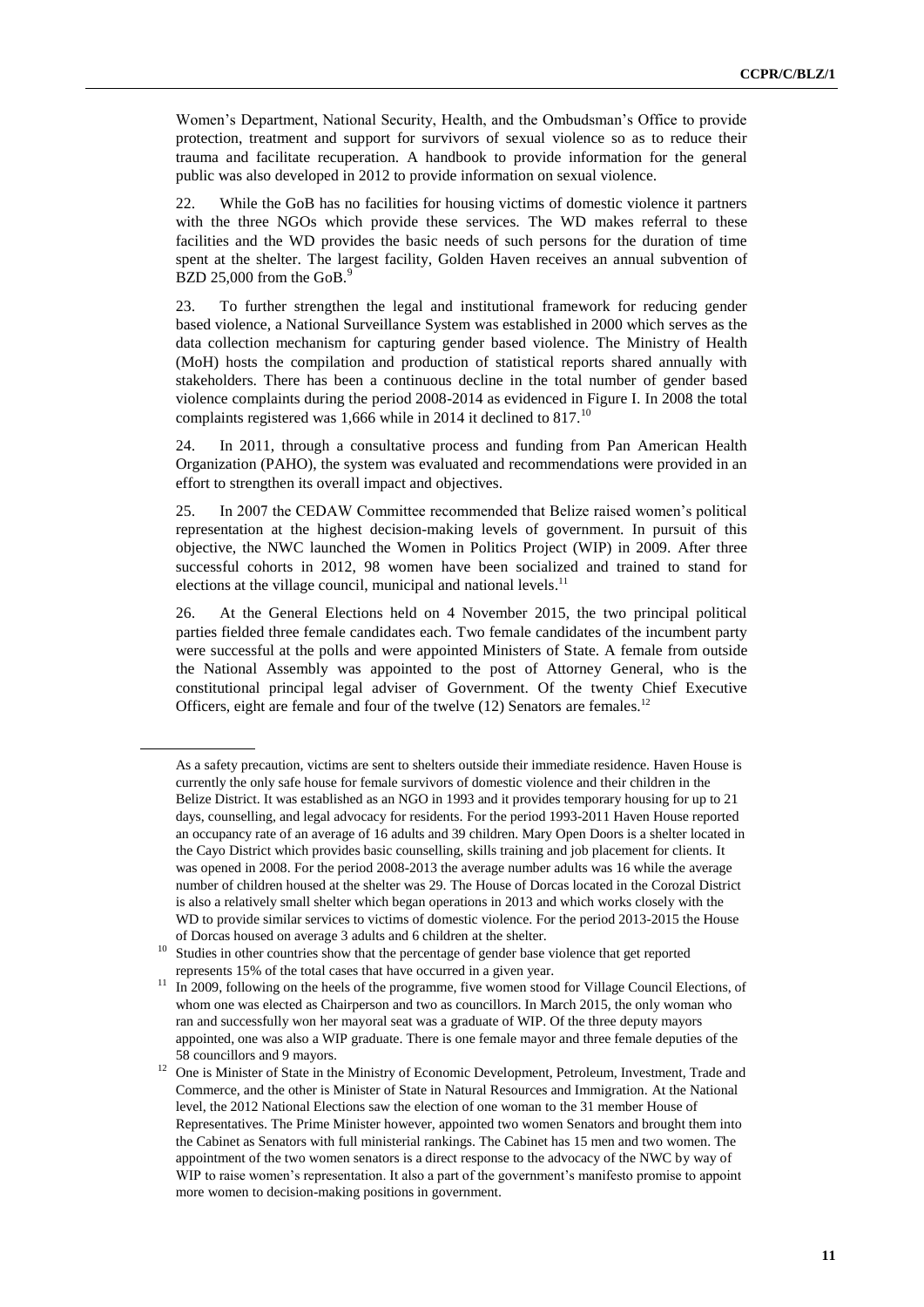#### **Article 4**

27. Section 18 of the Constitution specifies that a period of public emergency can be declared when Belize is at war, or when the Governor General (GG) declares a state of public emergency, or that there is a resolution by the National Assembly (NA) declaring that democratic institutions are threatened by subversion. Section 18(10) lists the constitutional rights that cannot be derogated from during a public emergency. Section 19 furthermore addresses the protection of persons detained under emergency laws, limits the extent of the derogation from the right to liberty during a public emergency, and requires a review of the detention at intervals not exceeding three months by an independent and impartial tribunal established by law and presided over by a person appointed by the Chief Justice (CJ) from among persons who are legal practitioners.<sup>1</sup>

28. In accordance with international standards, Belize has made every effort to balance the need to combat terrorism against the rights guaranteed by the Covenant. As noted by the Mutual Evaluation Report 2011 of the Caribbean Financial Action Task Force (FATF), Belize has in place adequate provisions for the protection of the rights of bona fide third parties in its anti-terrorism legislation. Section 65 of the Money Laundering and Terrorism (Prevention) Act, 2014 (MLTPA) shields the rights of bona fide third parties who may become adversely affected by the grant of an order under Part IV of the Act. In addition, section 65(4) lists the factors which the SC considers before returning property, proceeds or instrumentalities to a bona fide third party. Section 65(2) of the MLTPA further provides that a third party's lack of good faith may be inferred from the objective circumstances of the case. Moreover, where an order is granted ex parte under Sections 39 (restraining order) and 49 (forfeiture order) a bona fide third party may apply to revoke or vary the order under section 47(4) of the MLTPA. A bone fide third party may pursuant to Section 52 of the MLTPA apply to claim an interest in any property forfeited under section 49 of the Act.<sup>14</sup>

29. Section  $68(9) - (11)$  of the MLTPA provides that a person listed by Belize as a suspected terrorist may appeal that listing to the SC, which may set aside the listing. In such a case, the law requires the Minister to publicise the Court's decision clearing the person's name.<sup>15</sup>

30. Section 2 of the MLTPA, defines "terrorism" or "terrorist act" to include acts or omissions, whether committed in or outside Belize. To date, no terrorism-related cases have arisen in Belize.

## **Article 6**

31. Section 4(1) of the Constitution guarantees the right to life. No cases of extrajudicial killings have ever been recorded in Belize. No cases of forced disappearances have been reported in Belize. This notwithstanding, crime investigation detectives are adequately trained to investigate such cases should the need arise.<sup>16</sup>

32. Missing persons reports are addressed by the FVU located within each Police Department across the six districts. The Missing Persons Policy of the Belize Police Department (BPD) makes it clear that missing person reports, especially those involving children, are to be immediately and adequately responded to, since no other criminal investigation is as time sensitive. The Policy outlines each step of the process for investigating reports of missing persons. The BPD obtains a physical description of the person, including recent photographs and the senior officer on duty is immediately notified and immediate search arrangements are effected. The missing person description and clothing worn is broadcasted by the police control room to all patrolling officers. The media is also promptly informed of the missing person with full description and photograph, if

<sup>13</sup> The Constitution, *Op. Cit*., §18-§19.

<sup>&</sup>lt;sup>14</sup> Money Laundering and Terrorism (Prevention) Act, April, 2014, §39,§47,§49, §52, §65.

<sup>15</sup> Money Laundering, *Ibid*., §68, §2.

<sup>16</sup> The Constitution, *Op. Cit*., §4.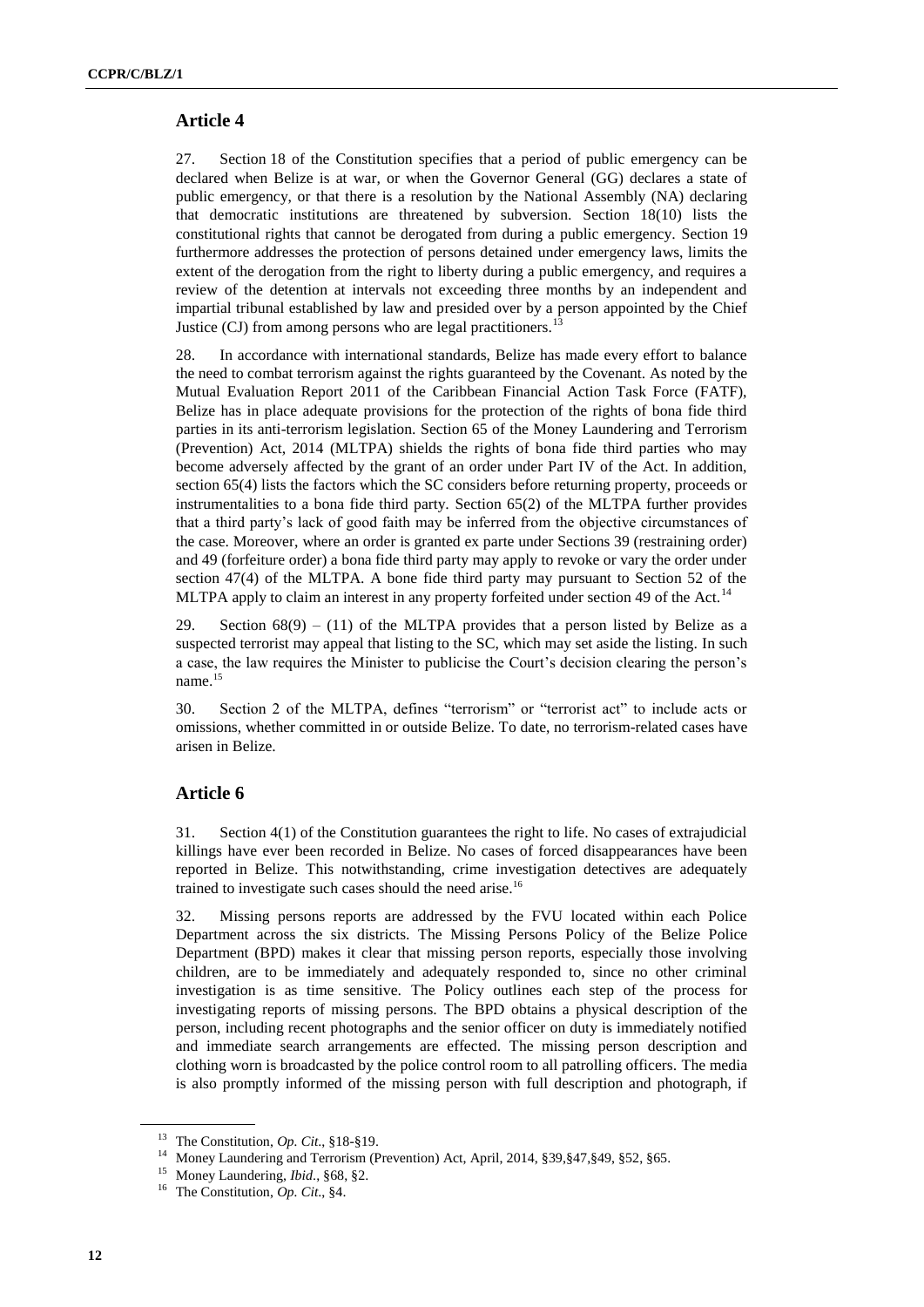available. Telecommunication companies in Belize also help by releasing mass SMS to their customers alerting them of the missing person. If the person is not found within 24 hours, a Missing Persons Poster is prepared by the Joint Investigating Crime Control Unit. Officers stationed at the ports of entry are also informed of any missing person. Belize also cooperates with international partners in their investigations into missing persons who are nationals of such countries.

33. In 2012 a total of 175 persons were reported missing; in 2013 and 2014 the number of missing persons was 149. Figure II shows the number of missing persons by sex and age. The BPD does not keep a record of persons found.

34. The use of force by law enforcement officials is governed by the Justifiable Force and Harm provisions, Codes 30-43 of the Criminal Code, Justifiable Force and Harm cover all forms of force, including those involving firearms.<sup>17</sup> The use of force or harm may be justified, inter alia, to execute a lawful sentence or order of a court, to arrest and detain a person who has committed a felony, and to defend a person against a crime or to prevent the commission of a crime.Rules38 and 39 of the Prison Rules govern the use of force by prison authorities, and provides that "no officer shall use force unnecessarily, and when the application of force to a prisoner is necessary, no more force than is necessary shall be used."<sup>18</sup>

35. With the expansion of the BPD starting in 2014 there is no longer a need to rely on the armed force to assist with street patrols. Patrolling police officers do not normally bear arms but with the increase in violent crimes and criminal gang activity in certain areas of the country, they now carry firearms.

36. The BPD provides training on the rules and regulations governing the use of force and firearms and the Basic Principles on the Use of Force and Firearms by Law Enforcement Officials. This training is provided at different intervals. In addition, patrolling officers are all given a "white card" which clearly specifies the conditions for use of lethal force, and serves as a guide to the officer in his/her gradual increase of force. In their trainings, Police Officers are continually reminded that engagement with firearms is a last resort.

37. Where an officer is involved in the death of a civilian through excessive use of force, the BPD regulations require that a report is immediately submitted to the Commissioner of Police, (CP) who directs the Professional Standards Branch (PSB) to initiate an investigation. If the investigation proves the use of unwarranted force the officer is immediately subjected to criminal prosecution.

38. During 2012-2014, there were at least four (4) cases of persons who died whilst in police custody and in which police officers were arrested and charged with murder resulting from the excessive use of firearms. These cases are presently before the courts.

39. The BPD has increased and extended its sensitization to officers on the use of force. On 26 January 2016 the BPD and the Omb signed a Memorandum of Understanding (MoU) with the objective of strengthening cooperation between the two offices in the areas of protection and promotion of human rights and on the principles of rule of law, mutual equality and reciprocity. It is expected that this will facilitate the inquiry and investigations of complaints related to the BPD by the Omb.

40. The death penalty is still present in the laws of Belize. Code 10 of the Criminal Code creates the offence of murder, which is punishable by death. Murder is classified into Class A and Class B. The penalty of death is the sentence imposed by Code 106 of the Criminal Code, for Class a Murder. The SC may reduce the sentence to life imprisonment after taking into account special extenuating circumstances of the jury's recommendation or plea for mercy. Once convicted and sentenced, the convicted person can appeal the

<sup>17</sup> Criminal Code, *Op. Cit*., §30.

<sup>18</sup> Subsidiary Law to the Prisons Act, S139 of the Laws of Belize, RE 2011, §38, §39.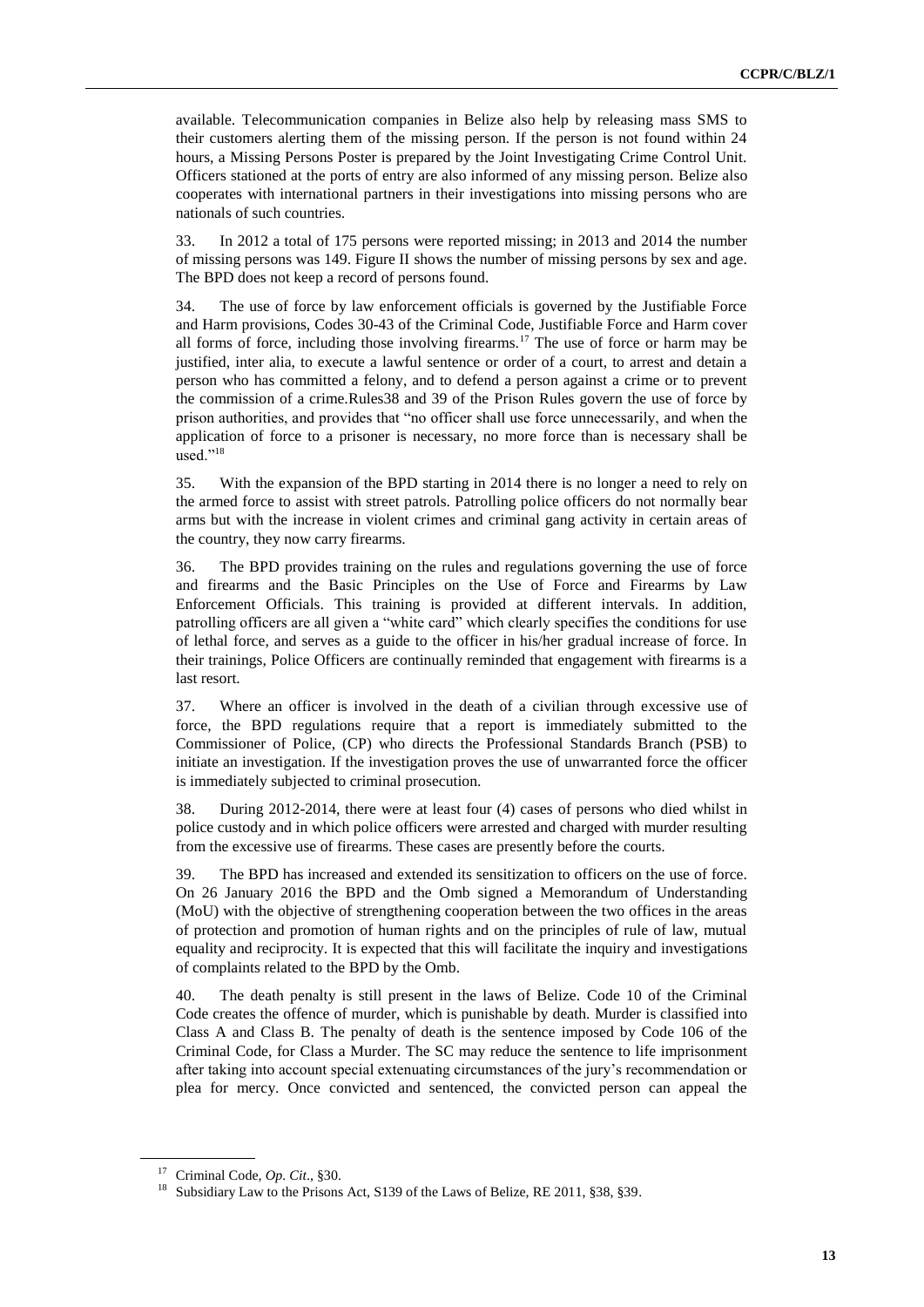conviction and/or sentence to the CoA. If unsuccessful, an appeal can be made to the CCJ.  $^{19}$ 

41. In practice, the death sentence hasn't been applied since 1985 and the last execution was made in 1986. In August 2015 the last person was removed from death row as he was there in excess of 5 years. These changes have resulted from two principal events: (1) Pratt and Morgan v the Attorney General of Jamaica, Appeal No 10 of 1993 - The Privy Council, which was Belize's final appellate court at the time, decided that to execute a person who has been on death row for five or more years constituted cruel and inhumane punishment; and (2) Reyes v the Queen - in 2002, the Privy Council ruled that to deny a sentencing discretion to a Judge in respect of a Class A murders is unconstitutional.<sup>20</sup> Thus, until 2002, the death penalty was automatic for Class A murders; for Class B murders, the judge had discretion to impose a life sentence instead of the death penalty. However, since the ruling in Reyes v. the Queen, judges have the discretion to impose a life sentence instead of the death penalty for both Class A and Class B murders.<sup>21</sup>

42. In the recent and landmark case of Gregory August v R Criminal Appeal No 22 of 2012, the CoA held that life in prison sentence for murder is unconstitutional. The Court was of the view that the mandatory minimum sentence of life imprisonment without the possibility of parole constituted cruel and degrading punishment, and as such, is in violation of Section 7 of the Constitution.

43. The sentence of a pregnant woman who has committed a crime which is punishable with the death penalty must be commuted to life imprisonment, per Section 147 of the Indictable Procedure Act, Code112 of the Criminal Code provides for abortion in special conditions, such as to save the life of a woman, to preserve physical and mental health of the pregnant woman, or in cases of substantial fetal impairment.<sup>22</sup>

44. In 2014 the birth cohort was reported as 7, 244 live births. Regarding the Millennium Development Goal 4 (MDG) of reducing child mortality, there has been significant improvement in reducing the Under-five child mortality rate, which declined by 63% from 39.6% to 14.6% of deaths per 1,000 live births during 1990-2014. The infant mortality rate has declined by more than half, with 62% from 32.1% to 12.3% deaths per 1,000 live births for the same period. Figure III shows live births by the age groups 10-24 for the period 2008-2014.

45. There have also been major improvements in MDG 5 of improving maternal health. The maternal mortality ratio (MMR) reduced from 75 to 55 maternal deaths per 100,000 live births during1990-2014, with zero maternal deaths in 2011 and 2013, 3 in 2014 and 8 in 2015. Other maternal health indicators linked to MDG 5 show some positive improvements, such as an increase in skilled birth attendance rate, a decrease in adolescent birth rate, an increase in the contraceptive use /prevalence rate among women married / in union, and in antenatal care coverage, with further details reflected in Table II.

46. The Sexual and Reproductive Health Policy (SRHP) approved in 2002 is a multisectoral policy aimed at addressing gaps in sexual and reproductive health rights and services. In terms of advancing the implementation of the SRHP, the MoH has reintroduced access to contraceptive methods (Intrauterine Device, condom male and female, oral and injectable contraceptive) targeting approximately 6,000 women in reproductive age (10% of total women in reproductive age).

47. There have been positive results from the implementation of the SRHP, such as the expansion of Sexual and Reproductive Health (SRH) services provided through the MoH and the National Health Insurance (NHI) Programme. Public Health Clinics offer contraceptives at no cost [out of pocket payment] especially to women infected with HIV, women with reproductive risk factor, and women with history of high risk pregnancies. There is now increased access to cervical cancer screening services, such as pap-smears,

<sup>19</sup> Criminal Code, *Op. Cit*., §106.

 $^{20}$  [2002] AC 235.<br><sup>21</sup> [1004] 2 AC 1

<sup>[1994] 2</sup> AC 1.

<sup>22</sup> Criminal Code, *Op. Cit*., §112, §127.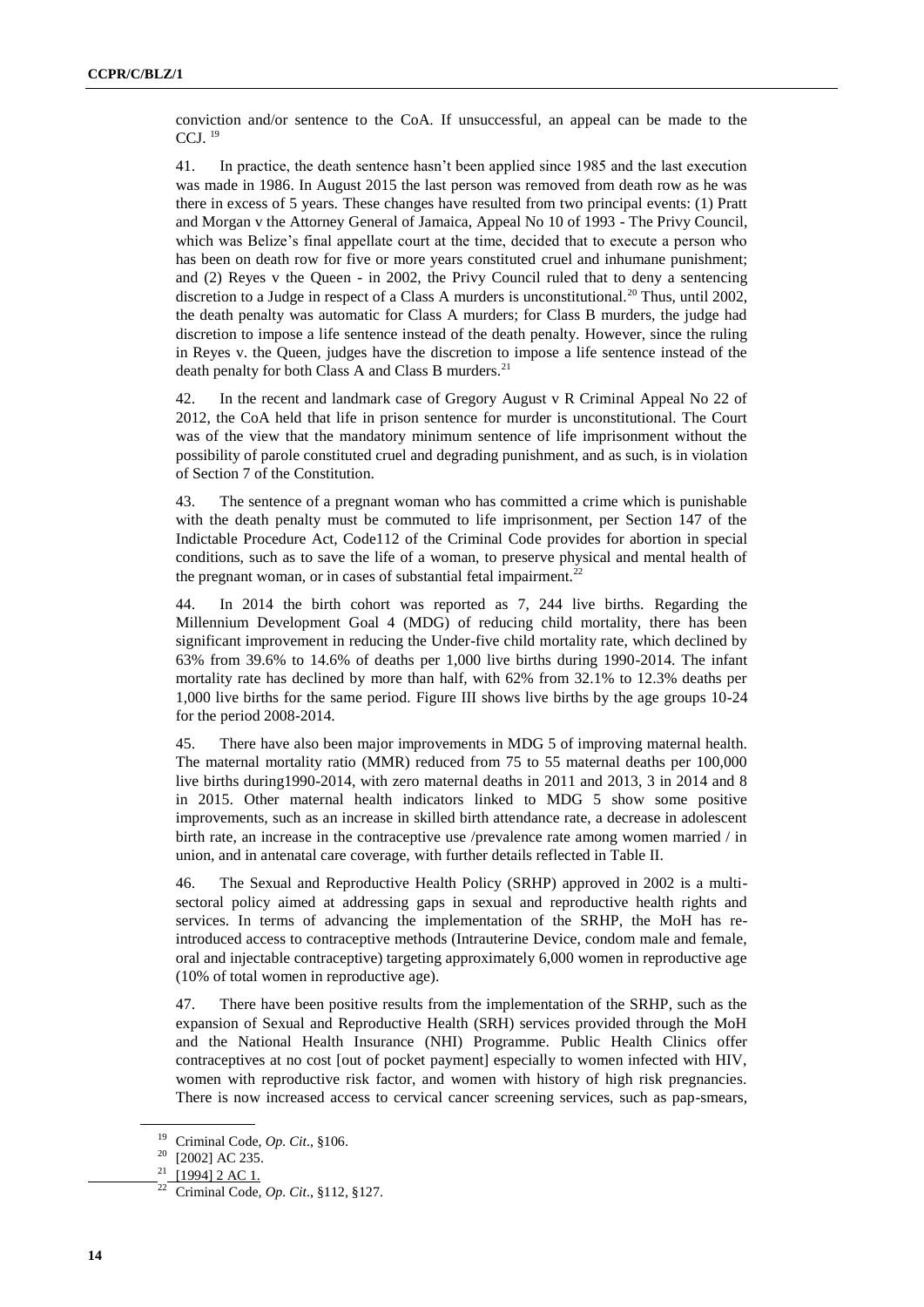and Visual Inspection with Acetic Acid (VIA) introduced by Belize Family Life Association (BFLA) in 2014. The national cervical cancer prevention and control committee has updated the clinical guidelines, the strategic plan and is promotion the see and treat clinics providing VIA, cryotherapy and loop electro excision procedure, aiming for early detection and treatment. The GoB invested in procurement of medical equipment, training of health care workers. The number of pap-smears increased from 2,000 a year to more than 15,000 in 2015. Other services include post-natal care, integrated Sexually Transmitted Infection (STI), including HIV screening, care and treatment and support services. The MoH along with partners has introduced the Human Papilloma Virus (HPV) vaccine to reduce the incidence of up to 70% HPV cancer causing types [16 and 18] and 90% genital warts [6 and 11] when administered to girls not exposed to the virus. HIV screening, care and treatment is at no cost to screened population and those infected with HIV.

48. BFLA, a Non-Governmental Organization (NGO), since 1985 focuses exclusively on providing sexual and reproductive health and advocating, promoting and protecting the sexual and reproductive rights. Through its network of six clinics BFLA provides general health services in addition to gynaecological care, Pap tests, breast examination, pregnancy tests, abortion services, pre- and post-natal services, child immunization, health education and STI and HIV testing. The BFLA receives an annual subvention of BZD 10,000 from the GoB.

49. In 2009 the BFLA introduced abortion services consistent with the provision of Code 112 of the Criminal Code. As required by Code 112 where two obstetricians certify that a continued pregnancy is a danger to a woman's life, or there is fetal impairment, the BFLA may provide abortion service, provided the pregnancy is less than 12 weeks. For the period 2009-2014 the BFLA provided a total of 95 abortion services.<sup>23</sup>

50. Belize has come a long way in halting the spread of the Human Immunodeficiency Virus (HIV) reflected in the significant decline of new HIV cases over the last five years. In 2013 the estimated prevalence rate was 1.4%, a decrease of 40% from the previous estimate of 2.4%. This decline is directly attributable to the concerted programmes and services provided by the MoH and its social partners. For example, the GoB continues to successfully implement the Prevention of Mother to Child Transmission element of the Programme which seeks to further reduce the risk of HIV infected pregnant mothers passing the virus to their new borns. In 2014 approximately 92% of women who were pregnant underwent screening for HIV and 49 of the 51 HIV positive women received Anti-Retroviral Treatment (ART). HIV infection occurring in late pregnancy has led to postnatal maternal and child infections.<sup>24</sup>

51. For the year 2014, there were zero cases of vertical transmission highlighting the success of this initiative. Data up to 2014 continue to record increases in the total number of HIV tests conducted countrywide with an increase of 5.4% testing over 2013. GoB continues to provide universal access to ARVT to persons with HIV in line with its global commitment and in 2015 there were initial moves toward placing all positive persons on treatment. At the end of 2015, more than 1,400 persons were receiving ARVT, subsidized by GoB.

52. In relation to the number of new HIV infections recorded per annum, after the 425 new cases of HIV infections in 2008, there were further declines during 2008-2014, except for 2012 when there was a small increase of 10% over 2011. In 2014 there were a total of 221 new cases of HIV infection, representing a decrease of 9.5% over 2013. 2014 was also the year with the lowest number of new cases for the period 2008-2014 (see Figure IV).

53. Notwithstanding this progress, there remain challenges in increasing the uptake of health services by the male population which is extremely important in light of the

<sup>&</sup>lt;sup>23</sup> BLFA does not have the facilities to provide abortion services for a pregnancy exceeding 12 weeks; such cases are referred to the public health services.

<sup>&</sup>lt;sup>24</sup> There were no cases of vertical transmission in babies born in 2014 and this was the first year Belize reported zero case. TB, HIV/AIDS & Other STIs Programme Report, 2014.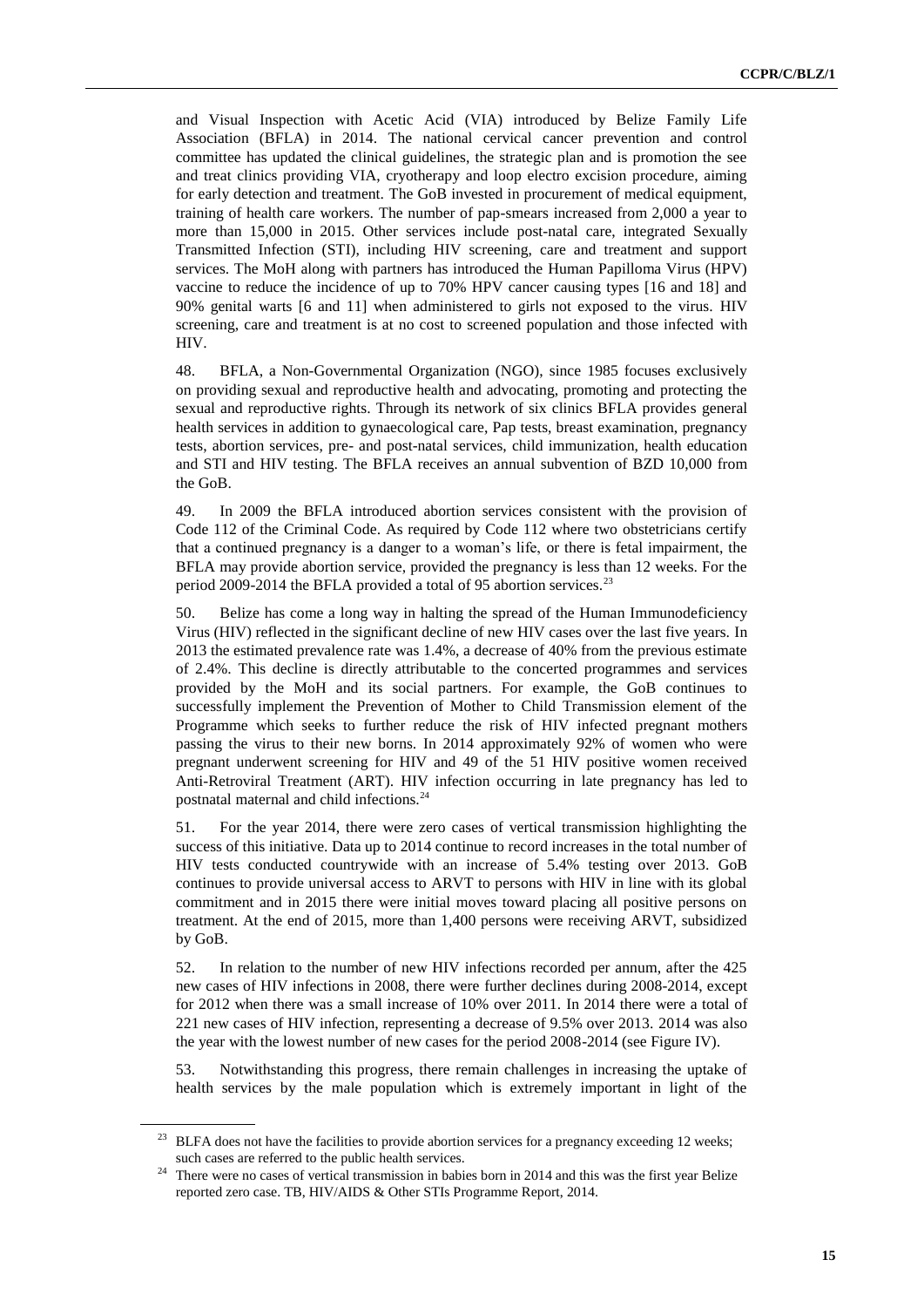persistent high rate of HIV infection and the higher mortality rate in the men having sex with other men population.

### **Article 7**

54. Belize is a Party to the Convention against Torture, and other Cruel, Inhuman, or Degrading Treatment or Punishment (CAT). Belize has not expressly incorporated the provisions of the CAT, particularly the definition of torture, into domestic law.<sup>25</sup>

55. While legislation may not have defined "torture" *per se*, Section 7 of the Constitution establishes that "no person shall be subjected to torture or to inhuman or degrading punishment or other treatment" and provides remedies for violations thereof, which includes access to the SC.

56. The term "torture" appears twice in the Criminal Code, to prohibit and criminalize torture to prisoners by prison Officials, and to criminalize torture to animals. Any other treatment which may constitute torture, inhuman or degrading punishment, is regulated by Codes 79 to 95 of the Criminal Code, entitled "Criminal Harm to the Person". Penalties for harm to a person range from one year to life imprisonment, depending on the degree of harm inflicted. In cases where a victim alleges torture, the charge will range from assault to murder, depending on the medical classification of the injuries.

57. As part of the Police training curriculum, several hours are spent on the topics of human rights and the care and treatment of prisoners in police custody. Section24 (1) (u) of the Police Act prohibits the use of unwarrantable personal violence or ill treatment of any person in police custody. Disciplinary penalties for any such violations range from caution to dismissal, and are without prejudice to the criminal charges that can be proffered, depending on the injuries the victim suffered. $^{26}$ 

58. Aggrieved persons or families of the victim can make complaints to the local Police Commanders, the Professional Standards Branch (PSB), or the Omb where statements are recorded and investigated. Complaints can be brought directly to the Omb in writing or in person, or through a telephone call. Depending on the severity of the allegation and outcome of the investigating officers can be charged disciplinarily and/or criminally. In addition, Section 20 of the Constitution provides for judicial as well as civil redress.

59. The Omb is staffed by the Ombudsman, a legal officer, an investigating officer, and three administrative officers. The current Ombudsman has repeatedly referenced the limited resources of its Office and limited cooperation of authorities as a restriction to the successful discharge of its mandate. According to the Annual Reports of the Omb for the period 2012-2014, most of the complaints received were against the Ministry of National Security (MNS), in particular, the BPD. For 2012 the total number of formal complaints received was 97, of which 54 were about the BPD with 18 directly related to the excessive use of force. In 2013 of the total 211 complaints, 99 were against the BPD, with 33 related to excessive use of force. In 2014 a total of220 complaints were made of which the BPD received 116 complaints, with 34 related to unwarranted violence. In 2015, they were a total of 217 complaints of which 91 were against the BPD and of which 18 were related to excessive use of force. This significant decline of complaints in 2015 was directly attributed to the BPD efforts to deter torture and ill-treatment.<sup>27</sup>

 $25$  By accession, March 17, 1986.

<sup>&</sup>lt;sup>26</sup> Police Act, CAP 138 of the Laws of Belize, RE 2011, §24.

<sup>&</sup>lt;sup>27</sup> The Fourteenth Annual Report of The Ombudsman, Belize, p. 9. The Thirteenth Annual Report of the Ombudsman of Belize, 2013, p. 10.The Twelfth Annual Report of the Ombudsman of Belize, 2012, p. 27-28.

Se[e http://www.7newsbelize.com/sstory.php](http://www.7newsbelize.com/sstory.php) Channel Seven News, Belize. "Gaza's Christmas Come Up Paid", 20 December 2013.

Se[e http://www.7newsbelize.com/sstory.php](http://www.7newsbelize.com/sstory.php) Channel Seven News, Belize. "PM: Buckley Should be Compensated," 2 August 2013.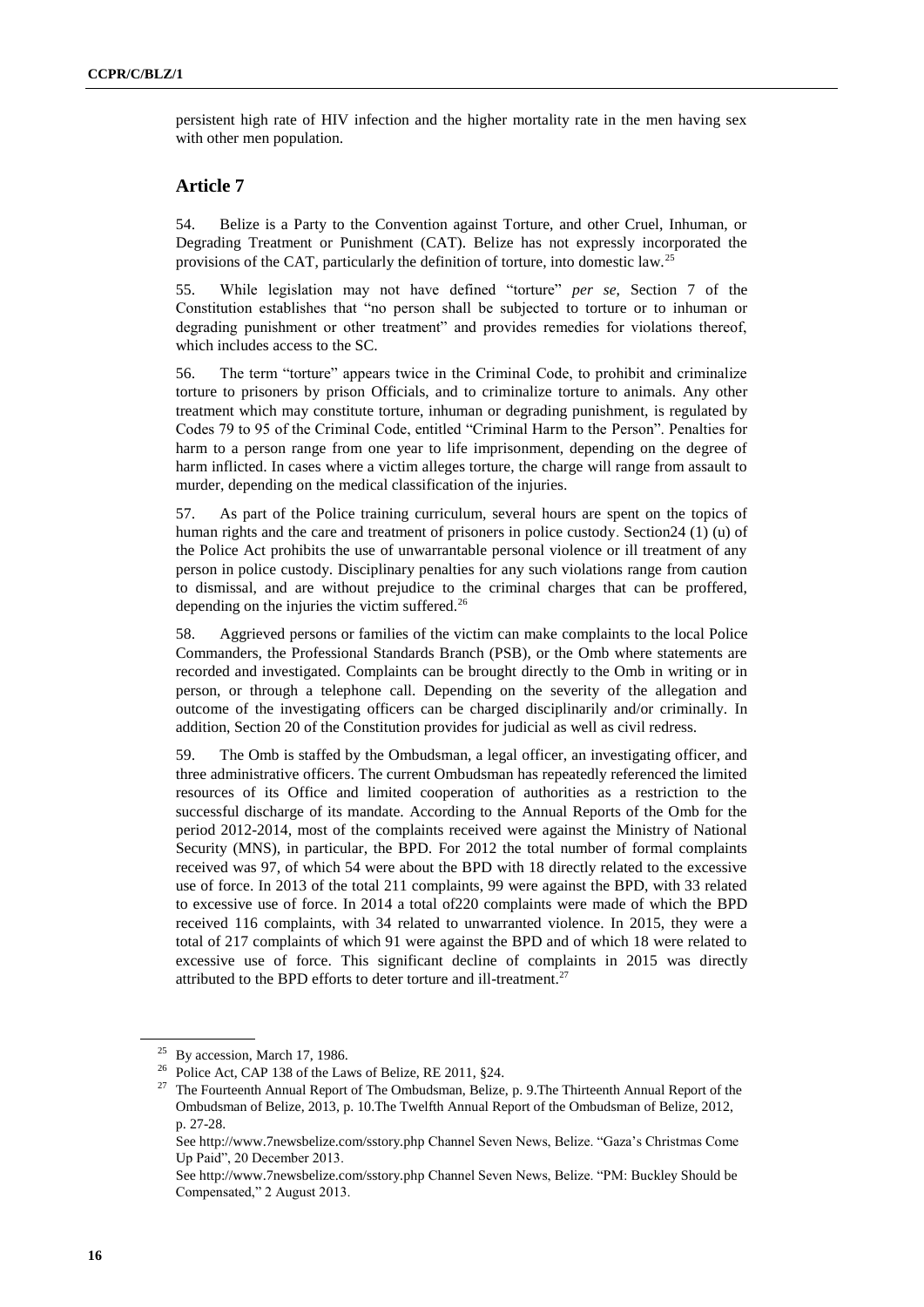60. The PSB of the BPD is governed by Section 4 of the Police Act; the principal mandate of the PSB is to investigate complaints against police officers made by the general citizenry. The PSB's main office is located in Belmopan and there are five officers in charge of duty and discipline. There are plans to increase the staffing at the main office to 10 persons. The Commanding Officer (CO) in each police station attends to complaints against the BPD however, when complaints are about the CO, the investigation is done by the PSB. All investigations done by COs are reviewed by the PSB in Belmopan for any further necessary action or guidance.

61. In 2012, 241 complaints were made to the PSB, and of these, 181 were resolved, 57 were classified as unsubstantiated reports, and 8 were awaiting trial. In 2013 the total number of complaints decreased to 158, of which 98 were resolved, 57 were classified as unsubstantiated and 3 were awaiting trial. In 2014 there was a further decline in the number of complaints to the PSB - of a total of 138 complaints, 85 were resolved, 39 were classified as unsubstantiated reports, and 14 were awaiting trial.

62. Serious offences such as allegations of murder, extortion and theft are investigated by the main office in Belmopan. Where complainants pursue legal action against the BDP through the Civil Courts, the Attorney General's Ministry represents the BPD in court. All complaints by the general citizenry against the BPD are investigated although at times, and at the request of the complainant, no disciplinary action is taken against the officer, even when the complaint is substantiated. There have been several out of court settlements, in which GoB has paid over BZD 100,000 in compensation to victims. In these cases the GoB assumes liability for the action of these officers and there have been discussions about the possibility of shared liability with enforcement officers.

63. In terms of excessive use of force, the data from the PSB in 2012 showed 241 total complaints, of which 97 were related to excessive use of force. In 2013 of the total 167 complaints 49 were related to excessive use of force. In 2014 of the total 150 complaints 39 were related to excessive use of force. In 2015 of the total 118 complaints 53 were related to excessive use of force. Section 24 (2)(a-i) of the Police Act, CAP 138 of the Laws of Belize, R.E. 2011 lists the punishments that may be used against an officer convicted of wrong doing; 24(2)(h) provides for compensation to the victim. Section 25 of the Police Act provides for an appeal to the BAC for police officers where the sentence is dismissal, reduction in rank or grade. The Belize Advisory Council (BAC) can affirm, set aside the decision, or may make any other decision.<sup>28</sup>

64. Rules 151-154 of the Prison Rules govern the treatment of prisoners who were sentenced to death. These include inter alia, being confined in day and night in the constant charge of a prison officer, and not subjected to the rules related to working in the prison. On October 15, 2015 the CA commuted the death sentence of Glenford Baptist, the last person on death row. Baptist had been imprisoned since 2001.

65. There is little public information and awareness made available to the public regarding prohibition of torture and ill-treatment. However, in initial police training several hours are dedicated to the presentations introduced by the Human Rights Commission of Belize (HRCB). These presentations cover all aspects of human rights, including torture and ill-treatment. Through the relationship with HRCB and the BPD, work is currently underway to train police personnel as human rights instructors. Other measures taken to deter torture and ill treatment included the installation of cameras in all police stations, improved supervision of officers and investigation into complaints of alleged use of excessive force, along with the application of the full force of the law where complaints are substantiated.

# **Article 8**

66. There are three inter-related pieces of legislation which together seeks to combat trafficking and all forms of servitude in Belize. These are: 1) the Trafficking in Persons

<sup>28</sup> Police Act, *Op. Cit*., §25.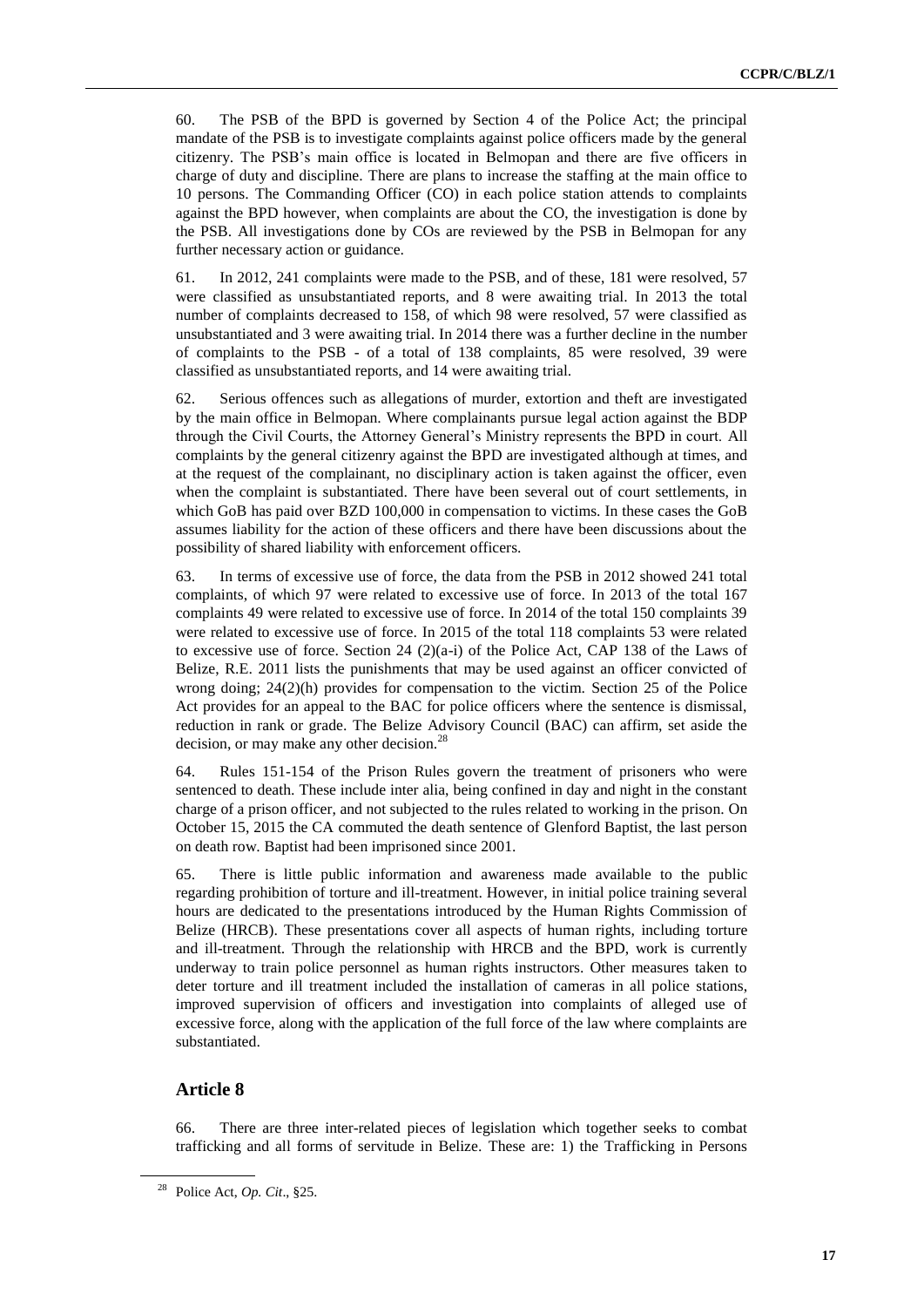Prohibition Act – 2013 (TIPs), 2) the Commercial Sexual Exploitation of Children Act - 2013 (CSEC) and 3) the Labour Act, CAP 297 of the Laws of Belize, R.E. 2011 ("The Labour Act"). Section 8 of the Constitution also protects persons against slavery and servitude, as well as forced labour.<sup>29</sup>

67. The Anti-Trafficking in Persons Council (ATIP) is a multi-agency council chaired by the Ministry of Human Development. The ATIP Council leads GoB's efforts to combat human trafficking in all its forms and in line with the Protocol to Prevent, Suppress and Punish Trafficking in Persons, especially Women and Children 2000 (UN TIP Protocol/Palermo Protocol).

68. The Council is comprised of a cross sector of relevant government ministries and departments such as the Ministry of Foreign Affairs, Immigration Department, BPD, the National Committee for Families and Children (NCFC), and the National Organization for the Prevention of Child Abuse and Neglect (NOPCAN).To execute its mandate the ATIP Council is divided into three sub-committees: the Operations committee, the Information, Education and Communication (IEC) committee and the Monitoring and Evaluation (M&E) committee. There is an ATIP Focal Point who works full-time to coordinate the various activities of the Council and its three sub-committees.

69. The Office of the DPP has the mandate to prosecute alleged traffickers. In 2012 there were two trafficking cases, and one case is still awaiting trial at the SC, and in the other, the defendant was found guilty in absence and remains a wanted person by Belizean authorities. In 2014 one person was charged for human trafficking and in February 2016, she was found guilty and fined but was spared a custodial sentence. In 2015 there were 5 cases of alleged human trafficking under investigation for which the directive for arrest of one had already been issued. Given the serious nature of this crime many of these cases are prosecuted personally by the DPP.

70. The TIPs covers, inter alia, prosecutable offenses such as keeping a person in a state of slavery, and compelling or causing a person to provide forced labour or services. The TIPs prescribes penalties for these offenses, which range from 8 to 12 years. Section 4 of this Act provides for extra territoriality application and prosecution of offences.  $30$ 

71. The CSEC and the Criminal Code Amendments on sexual abuse and assault reinforce and strengthen the TIPs. These two pieces of legislation are used when all the criteria set out in TIPs cannot be proven in a case; additionally, they may be utilized to bring additional charges in a TIPs case.

72. In addition, the Labour Act provides for the "Prohibition of Forced Labour" through Sections 157-159. Sections 65-78 of the Labour Act regulate recruitment, including licensing requirements of recruiters, recruitment of children 16 years or older, and recruitment by misrepresentation. Section 77 provides for penalties if an employer violates any of the provisions in the aforementioned Sections, which includes on conviction a maximum fine of \$500, imprisonment for 12 months, or both. $31$ 

73. Parts V, VI and VII of the Labour Act speaks to general, oral and written contracts of service and makes it an offense for any adjustments to be made to a worker's contract without consent or without attestation from the Labour Office. Section 96 of the Labour Act, which concerns payment of wages, stipulates that payment should be made in legal tender and in full when due on work days. Also, TIPS offers improved coverage especially as it relates to the issue of fraudulent offers for work.<sup>32</sup>

74. The Prisons Act, CAP 139 of the Laws of Belize, R.E. 2011, Section 13 (1), abolishes penal servitude. Rule 66 of the Prison Rules provides for convicted prisoners to work and to receive payment for work. In addition, Rule 69 provides for the highest prison authority to approve a prisoner to work in the service of another prisoner or in an office of a

<sup>29</sup> The Constitution, *Op. Cit.,*§8

<sup>30</sup> Trafficking in Persons (Prohibition) Act, 2013, §4, §11, §24, §29.

<sup>&</sup>lt;sup>31</sup> Labour Act, CAP 297 of the Laws of Belize, RE 2011, §76-§77.

<sup>32</sup> Labour Act, *Ibid*., §96.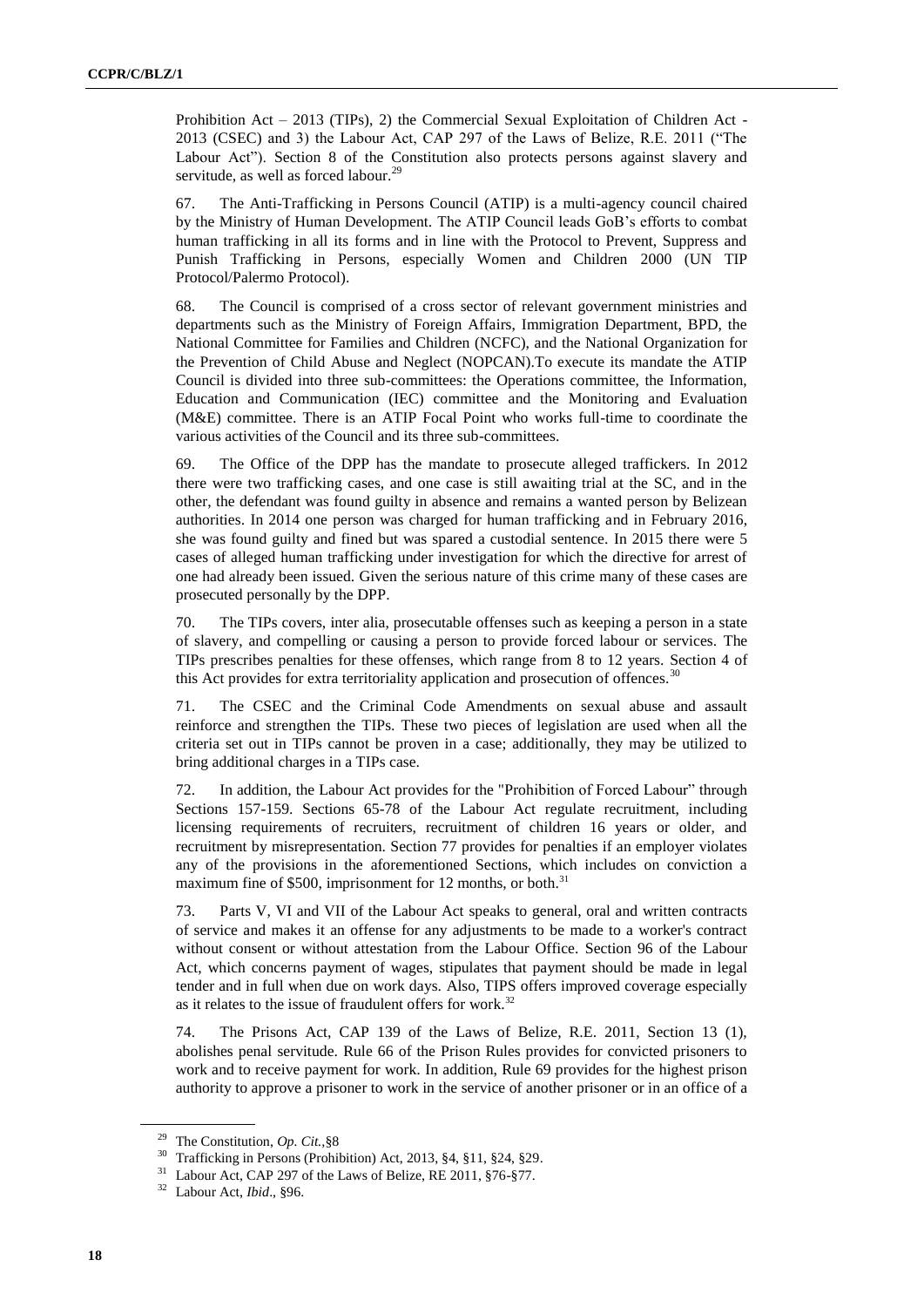government department. The Minister's permission is required for a prisoner to work for the private benefit of any person. $33$ 

75. Section 29 of TIPS lists the guidelines in the investigation and prosecution of offences relating to trafficking in persons. The Ministry of Human Development, through its Department of Human Services (DHS) provides shelter and basic needs to victims of trafficking for the duration of the criminal proceedings and as part of re-integration plans. The basic needs of victims are assessed and addressed by the Department on a case-by-case basis, where care planning is conducted taking into account the strengths and needs of the particular individual. Victims have access to free medical and counselling services as identified in the case planning process. Both foreign and domestic victims have access to the same services. Foreign victims have the additional service of ensuring that their immigration status is regularized and that they remain in good standing.

76. Children are provided protection and care within the existing child protection system that provides substitute care placements for abused and neglected children. GOB has three shelters dedicated exclusively to trafficking victims and their families - one in Cayo District and two in the Belize District. During the period April 2013 to March 2014, the Victim Care Unit provided protective and support services to a total of 30 minors, 28 of which are unaccompanied foreigners and 2 of which are Belizeans. Of these, three (3) were identified as human trafficking victims. During the same period the GoB spent over BZD 275,000 on the response to Trafficking in Persons. Under the TIPS, victims who have obtained temporary residency in Belize receive special consideration in applications for permanent residency.

77. The Ministry of Human Development assists and supports victims in becoming economically independent through training and other entrepreneurship endeavours. The Ministry also liaises with the Immigration Department to facilitate work permits where necessary. Through direct services, social workers develop relationships with victims in order to establish a level of trust and support. Victims are educated on their legal options and are supported in whatever decision they make as it relates to cases.

78. Victim safety is ensured through placement into safe houses and other placements where the location of these homes are undisclosed and accessed only by Social Workers directly involved with the cases. Where there is a threat to victims, they are moved to different safe houses and 24 hour security personnel are hired for their safety. Where it is necessary for victims to attend court, they are transported to and from court and are assisted with security whilst at court, by officers who are parties to the criminal matter.

79. There have been instances in which victims of an ongoing case have expressed a desire to remain in Belize and they have been permitted to obtain employment as a part of their rehabilitation and reintegration process. Section 24 of the TIPS provides for restitution to be paid to victims. $34$ 

80. Section 25 of the CSEC Act speaks to the privacy of victims while section 26 provides for an interpreter to assist a non-English speaking victim giving evidence during trial. Victims are not housed in detention facilities. Section 28 requires the DPP to inform the victim of the progress of the criminal court proceeding and of their right to seek compensation. Section 29 outlines the conditions for granting bail to the defendant.

81. Annual trainings are targeted to different stakeholders who deal with trafficking in persons. In 2013- 2014 the emphasis was on training for frontline personnel and the training not only focused on the provisions of the law, but also emphasized the need for all frontline entities to work together to ensure successful convictions of these cases. For this period, 258 frontline personnel from Ministries of Health, Education and Human Development, as well as from Departments of Police, Immigration, and Labour were trained. This represents 100% of social workers countrywide and approximately 80% of immigration and labour

<sup>&</sup>lt;sup>33</sup> Prison Act, CAP 139 of the Laws of Belize, RE 2011, §13.

Subsidiary Law Prison Act, *Op. Cit*. §13, §66,§68-§69

<sup>34</sup> Commercial Sexual Exploitation of Children (Prohibition) Act, 2013, §24-§26, §28-§29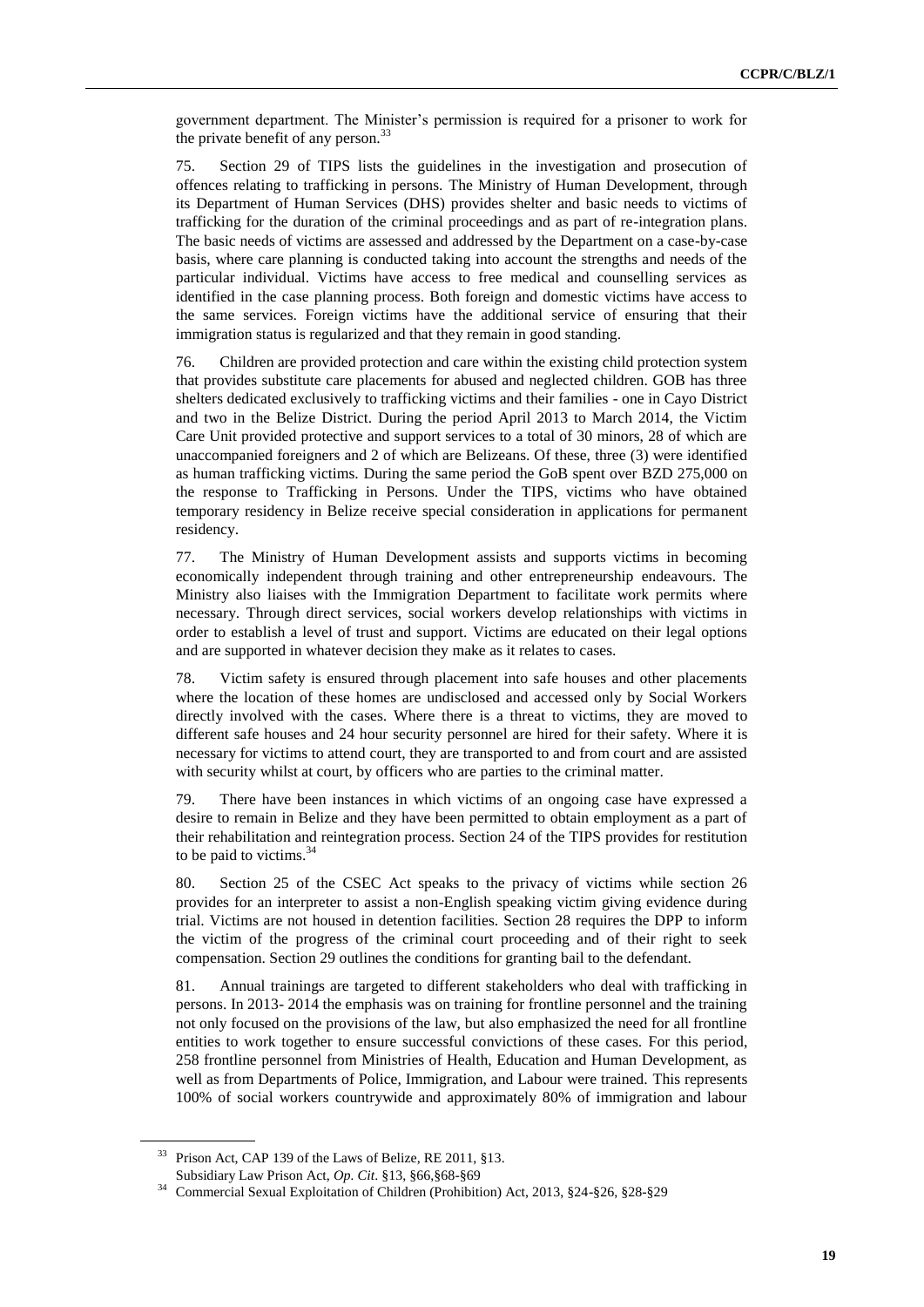officers. The goal is to train 100% of all frontline personnel countrywide and this training continued into 2015.<sup>35</sup>

82. The ATIP Council conducts a continuous multilingual (English, Spanish, Hindi, and Mandarin), multimedia public information and education campaign on human trafficking. The campaign is national in scope and targets the entire population. The objectives of the campaign are interalia, to raise awareness on the issue of human trafficking and educate the public about human trafficking.

83. Components of the campaign also target potential victims by highlighting signs of human trafficking and indicating where assistance can be sought. Billboards with antitrafficking messages are strategically dispersed countrywide and posters developed through an International Organization for Migration (IOM) project are also distributed at schools during human trafficking. In addition, the GoB in collaboration with the Office of the Special Envoy for Women and Children continues awareness campaigns targeting the demand for commercial sex acts in the country through a public service message; for instance, the "My Body is Precious" awareness campaign. Furthermore, the Belize Tourism Board (BTB) conducts ongoing sensitization sessions to target commercial sex acts and demand from a tourism perspective. The prevention messages are framed to dissuade potential persons who intend to come to Belize to engage in domestic sex tourism. The BTB has also successfully lobbied for the use of the World Tourism Organization logo "protect children" for education purposes. This logo was printed on the BTB 2013 investment prospectus.

84. The CSEC and TIPS both have provisions that cover the exploitation of children for sexual purposes and both have extraterritorial applications. These provisions can be used to prosecute nationals for sex tourism abroad, and therefore acts as a disincentive for nationals.

<sup>&</sup>lt;sup>35</sup> Belize's Annual Human Trafficking Report 2015. Training: April 16<sup>th</sup>- November 28<sup>th</sup> 2014: The Belize Tourism Board provided training to a total of 66 junior college students and 143 tourism personnel in Placencia, Orange-Walk, Cayo, Belize City, and San Pedro.

September 25 - October 17, 2014: Child Development Foundation, contracted by the Government, held TIPS and CSEC Training for 204 teachers (Orange Walk-23, Corozal-25, Belmopan-32, Belize City-21, Stann Creek-87, Punta Gorda-16).

September 26 - October 7, 2014: Child Development Foundation, contracted by the Government, held TIPS and CSEC Training for 78 police officers.

December 2014-January 2015: 180 frontline personnel from Health, Police, Immigration, Labour, Education, and Human development have been trained on the amended Trafficking in Persons, CSEC, and Criminal Code legislation.

September 2014- November 2014: 9571 high school students countrywide were educated via the simultaneous launch of the ATIPS Council Logo Competition and human trafficking awareness campaign.

February 22, 2014 -Thirty (30) social workers participated in human trafficking victim identification and reporting training.

October 16, 2014: Twenty (20) social workers participated in TIPS in Belize Training by Facilitators of Eagles Wings Ministries and sponsored by the US Embassy in Belmopan.

November 12 - 14, 2014: Bertha Fuentes of Department of Human Services and Edgar Cano of the Immigration Department and Chair of the Information, Education and Communication Committee attended a Regional Conference on Migration (RCM) conference on Trafficking in Persons in Panama.

December 4 - 5, 2014: Lliani Arthurs, Director of the Department of Human Services and Chair of the Operations Committee, attended the Fourth Meeting of National Authorities Against Trafficking in Persons in Brazil.They also conduct anti-trafficking and anti-child sex tourism training with 143 tourism personnel in Placencia, Orange-Walk, Cayo, Belize City, and San Pedro during this reporting period.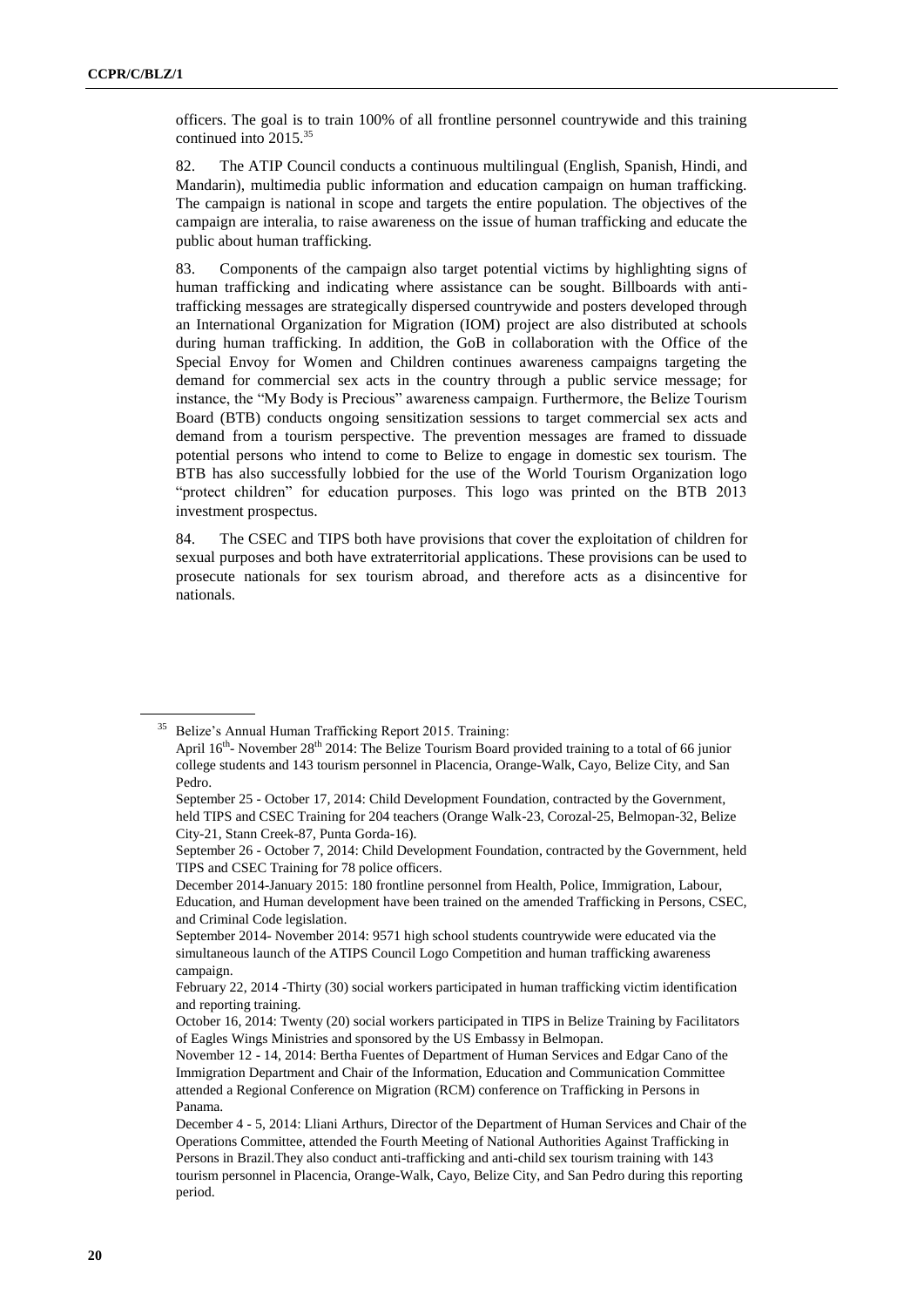### **Article 9**

85. The Constitution at Section 5 protects the right of a person to personal liberty and establishes that a person shall not be deprived thereof except as may be authorized by law in a number of circumstances, which are specifically listed, including for the purpose of bringing him before a court in the execution of a court order, and upon a reasonable suspicion that he has committed or is about to commit a criminal offence. A person who is arrested or detained has several entitlements: (a) to be informed within twenty-four hours of such arrest or detention, of the reasons therefor, in a language that he understands; (b) to communicate in private, with a legal practitioner of his choice (and if a minor, to communicate with parents/guardians and have time to instruct Counsel); (c) to be informed of his right to Counsel; and (d) to the remedy by way of habeas corpus to determine the validity of his detention. A person, who is not released, must be brought before the court within forty-eight hours of the arrest. If such person is not tried within a reasonable time, he shall be entitled to bail, on reasonable conditions.<sup>36</sup>

86. Although Belize has a reservation to paragraph 6 of Article 14 of the ICCPR regarding compensation for wrongful imprisonment, Section 5(6) of the Constitution does provide that any person who is unlawfully arrested or detained shall be entitled to compensation from the person or authority responsible. The case of the Attorney General v Micah Thompson et al Civil Appeal No. 48 of 2011, Civil Appeal No. 49 of 2011 and Civil Appeal No. 50 of 2011 is instructive on this point. In this case, the Court of Appeal judges increased the quantum of general damages from BZD 25,000.00 to BZD 30,000.00 to each claimant for false imprisonment.

87. The Twelfth, Thirteenth, and Fourteenth Annual Reports of the Ombudsman reported 8, 14 and 10 complaints respectively related to unlawful arrests/detention, making this the fourth most complained about area against the BPD during the 2012-2014 period. The number of complaints related to unlawful detention recorded by the PSB for the same period varies on a year to year basis. In 2012 there were nine (9) complaints related to unlawful detention; in 2013 there were nineteen (19); in 2014 there were fifteen (15) complaints; and in 2015 there were ten  $(10)^{37}$ 

88. Section 5(5) of the Constitution provides for bail. It states that when a person is arrested upon reasonable suspicion of having committed or about to commit a criminal offence, if he is not tried within a reasonable amount of time, he shall, unless released, be entitled to bail on reasonable conditions.

89. There are some exceptions to this general right to bail. Whereas a person is accused of murder, he will generally be remanded to prison until the determination of the trial. In a few exceptional cases, persons charged with murder were granted bail by the SC. Where a person is charged with manslaughter, he would generally be entitled to bail.

90. Also, certain legislation prohibits the Magistrate from granting bail at the first instance of the person being arraigned. These are sexual offences, offences under the Firearms Act, and offences committed with the use of firearms. Bail would have to be sought by application before a judge of the SC. As a matter of practice, the GoB does not maintain any prisoner in incommunicado detention.

#### **Article 10**

91. The Prisons Act, the Prison Rules, and the contract between the GoB and the Kolbe Foundation (KF) govern prisoners and the prison. There is only one prison in Belize, the Belize Central Prison, (BCP) and there are prisoners' holding cells located in each Police Station across the country. In 2002 the GoB contracted the management of the prison to the

<sup>36</sup> The Constitution, *Op.Cit*., §5, §6.

<sup>&</sup>lt;sup>37</sup> Although the reporting period under consideration for this report is to 2014, of interest, preliminary data by the PSB for 2015 indicated unlawful detention as being the second most complained about area with 10 complaints, behind excessive police force which recorded 53.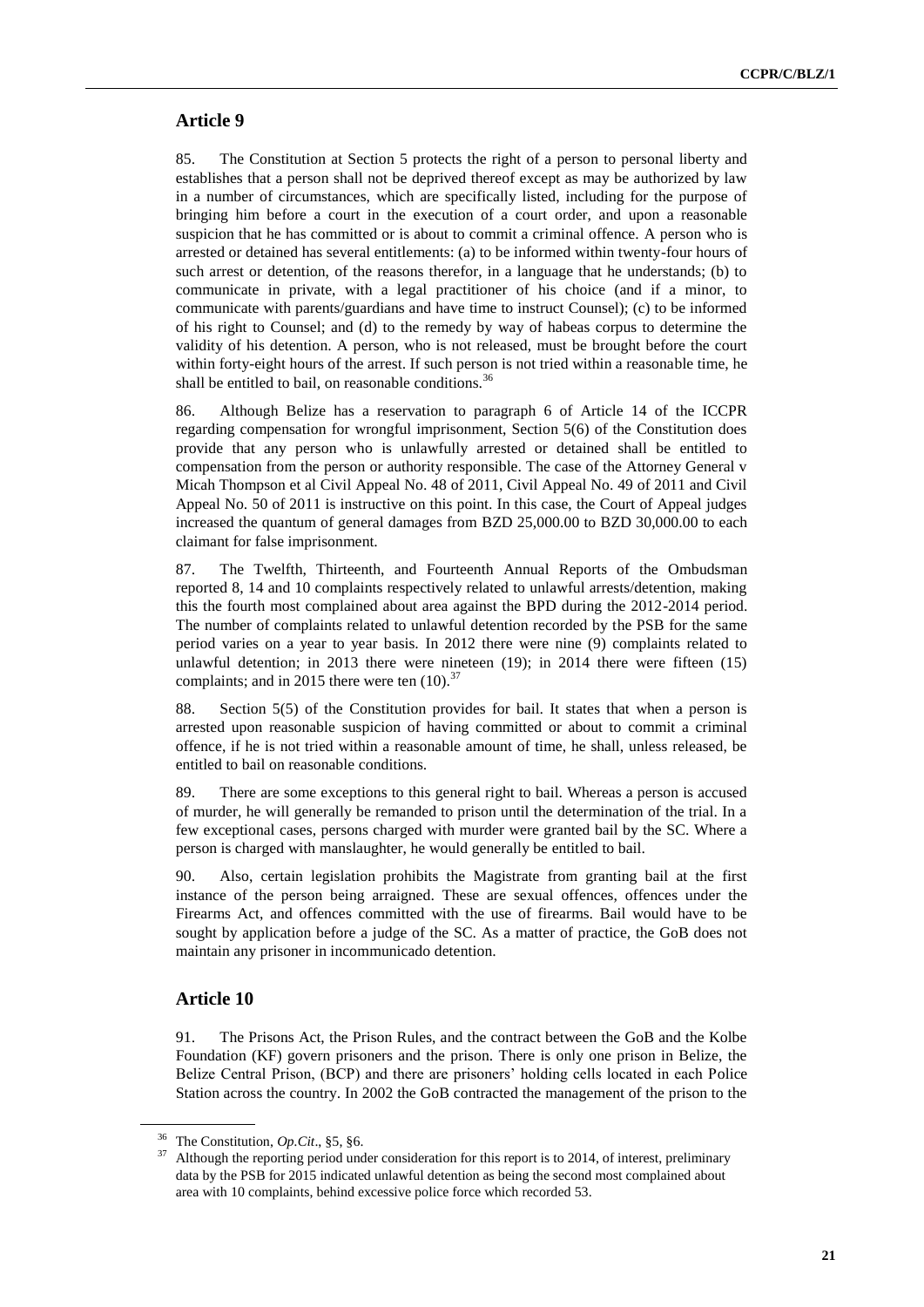KF, after legislative changes to the Prison Act. The BCP is managed by a KF Board of Directors. There are 9 board members consisting of 5 Rotarians, 4 representatives of the GoB including the Chief Executive Officer (CEO) of the Ministry responsible for prison.

92. The Prison Controller (PC) is the Government representative whose primary function is to review all administrative and programmatic work of the KF under the contract, while ensuring that prisoners are treated in accordance with international human rights laws, the Constitution, and other laws. The PC's Office is located on the grounds of the prison.

93. In January 2015, a new system of management of inmates was introduced in which a model inmate was selected as a prefect for a particular section of the prison but not the section the inmate belongs to. This system has contributed to significant improvements in the living conditions, and other matters related to the physical welfare of inmates at the prison evidenced by the steady decline in the number of complaints received at each meeting.

94. Prisoners entering the BCP are given an orientation in which among other things, their rights at the prison are explained. Inmates are also informed of the mechanism for complaints and their right to access the CEO of the KF or the PC. The complaints mechanism is derived from the Prison Rules, Rule59which facilitates access to the authorities of the prison by inmates. During the consultation it was recommended that a printed copy of the policy and procedural manual should also be provided to all inmates, although it was explained that this was not the practice because of the high rate of illiteracy amongst inmates.<sup>38</sup>

95. The KF focuses on the rehabilitation of prisoners. A part of the rehabilitation programme consists of a work programme in which prisoners are given the opportunity to work on road infrastructure projects. Prisoners receive a stipend on a bimonthly basis of which half is held in a banking facility and at the time of discharge, the remainder is given to the person.

96. Although the Prison Rules at Rule 85 states that consideration shall be given to the "future of the prisoner and the assistance to be given to him on and after discharge", the GoB has no system of assistance to prisoners after their release.

97. The KF recognizes that though inmates are deprived of their right to liberty, they are still entitled to other fundamental rights. To this end, training for correction officers are provided on a consistent basis. The curriculum of the human rights training is developed on the basis of various internationally accepted conventions and protocols related to the treatment of persons deprived of their liberty. For new officers, a two week basic correctional training is provided which is later followed by a "refresher's training." "Training for Correctional Leaders" is provided to senior officers. At these trainings, the mission of KF is stressed, that is, officers are to provide a secure, humane facility geared towards meaningful rehabilitation for successful reintegration into society. The training is provided by the Training Unit of the Prison Management.

98. The average prison population for 2013 was 1,566 of which approximately 550 persons were on remand, representing 35% of the prison population. At December 2014, the average was 1,532 of which approximately 500 persons were on remand, representing 33% of the prison population. At least six persons were on remand over 7 years and 1 person was on remand for 11 years. Table III contains a brief profile of the prisoners at the BCP for 2013 and 2014.<sup>39</sup>

99. Within the prison there is a head of security for each building containing inmates; each building houses approximately 110 inmates, with 4-6 inmates in each cell. Each head of security is responsible for daily operations of their building, which entail ensuring that inmates have water, are fed, and in cases of illness, that the doctor is informed.

<sup>38</sup> Subsidiary Law of Prison Act, *Op. Cit.,* §49-§50, §59, §85, §150.

<sup>&</sup>lt;sup>39</sup> It should be noted that the number of inmates on remand fluctuates during the course of the year based on their ability to secure bail.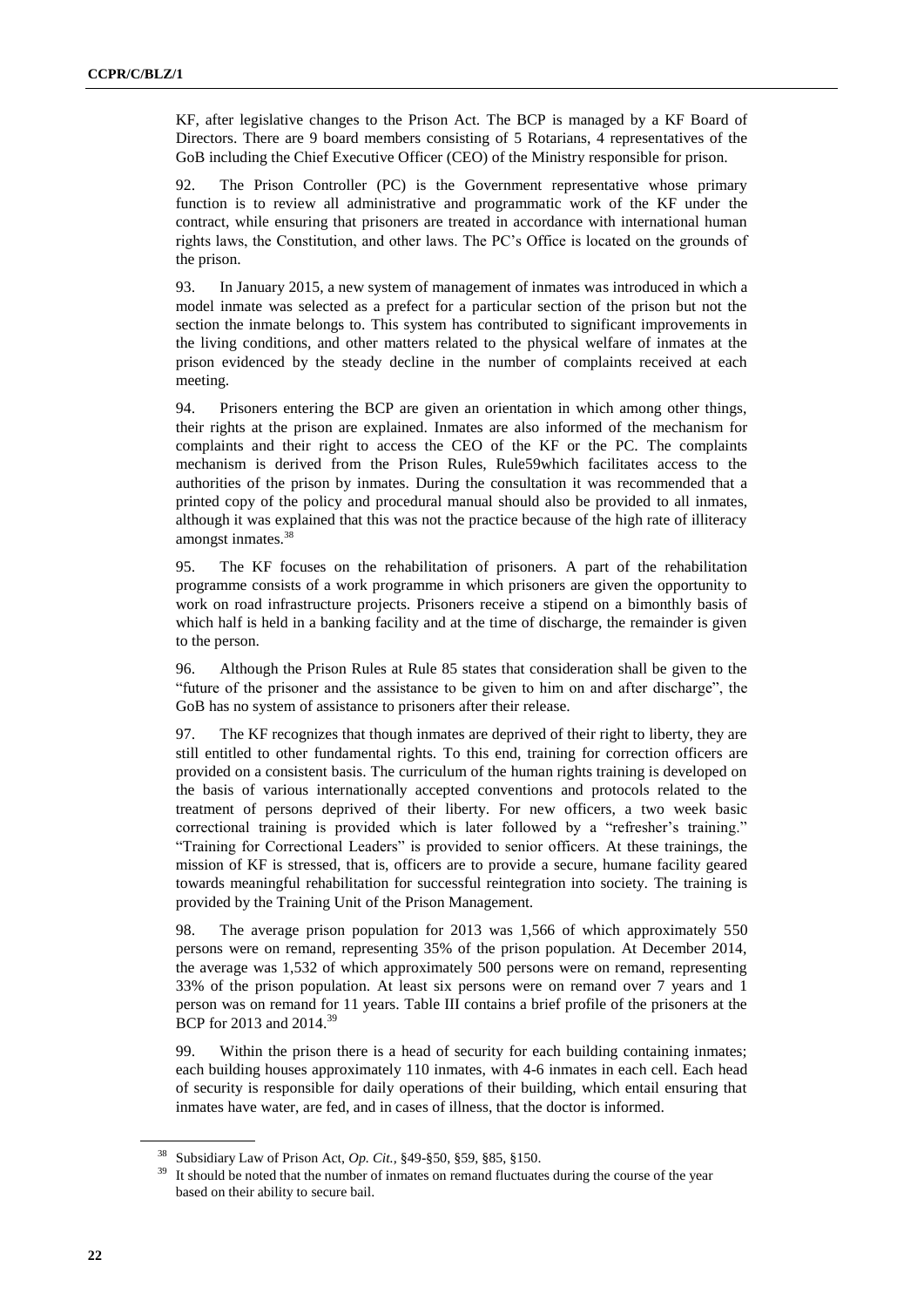100. There are still lingering concerns about nutrition especially in situations where inmates may have chronic illnesses which require a diet different from that provided at the Facility. Regarding health, the prison now has a doctor and two nurses as part of its full time on site staff.

101. Prisoners with mental health challenges are housed in a separate building and they are secluded from the general prison population. There is now an in-house mental health specialist; there are approximately sixty mental health inmates.

102. The treatment of juvenile prisoners by the KF is stipulated in the Prison Act. For example Section 150 of said Act specifies that junior prisoners should be kept separated from all other prisoners. At the BCP compound, juvenile prisoners are kept on the same compound as all other prisoners, but in a different building separated by a chain link fence from the building of the adult prisoners. Juveniles are provided with vocational training and behavioural modification training. Recently, in collaboration with the RESTORE Belize, Rotary and the KF, a CALS programme entitled "Literacy without Borders" was implemented. This software teaches young prisoners to read and to do basic math; the training is held during the week from 8am to 3pm. Contact with relatives is encouraged and Family Day at the prison is held every other Sunday for young inmates. There are 40 youths at the Wagner's Facility.

103. Juvenile females are housed with adult female inmates. Over the last 13 years, there have been approximately 20 female juvenile inmates at the prison.

104. Rule 149 of the Prison Rules specifies that convicted prisoners awaiting sentence or prisoners on remand are entitled to all or any of the facilities afforded to an appellant, for the purpose of making representation before the Court. Within the prison compound, there is a physical separation between those in remand and convicted prisoners. Persons on remand are not involved in the work programme of the KF. The KF has donations totalling BZD 500,000 to construct a second rehabilitation centre that will address the needs of persons on remand.<sup>40</sup>

105. The Prison Act at Section83 states that as far as possible, "attention shall be paid to the maintenance of such relations between a prisoner and his family as are desirable in the interests of both." The KF makes every effort therefore to facilitate the interaction between inmates and the family and solitary confinement is not often used as a disciplinary option. Daily Family visits are encouraged by the KF and based on good conduct, inmates can accumulate five Family Days per year. On a Family Day the entire family comes to the prison and spend at least six consecutive hours with the inmate (8am to  $2:30 \text{pm}$ ).<sup>41</sup>

106. KF has a zero tolerance policy for prisoners' abuse and other disciplinary offenses. Any and all allegations of abuses are investigated forthwith and disciplinary action is immediately taken. For example in June 2015, three security officers were fired and two placed on suspension after an investigation found them guilty of physically abusing an inmate.

107. Rule 49 of the Prison Rules lists the prison offences that a prisoner can break. They include but are not limited to: idleness, careless or negligent at work or refuses to work; assault; escapes from prison or lawful custody, and commits gross personal violence to another prisoner. The KF has a Standard Operation Manual (SOP) on the discipline of inmates and tribunal procedures. In essence, all inmates suspected and accused of any violation of Prison Rules listed in Rule 49 are entitled to disciplinary due process hearing before any imposition of disciplinary measures.<sup>42</sup> In the past the Board of Visiting Justices attended to the more serious infractions committed by inmates.<sup>43</sup>

<sup>40</sup> Subsidiary Law of Prison Act, *Op. Cit*., §89, §144-148.

<sup>41</sup> Prison Act, *Op. Cit*., §83.

<sup>42</sup> An Inmate Charge Sheet and an Incident Report are prepared detailing the specific rule/s violated including description of the incident. This Sheet along with an incident report is sent to the Screening Committee. This Committee review and determine whether an incident is violent or not, how the incident should be handled, and what actions to pursue. If the decision is that it is a major prison rule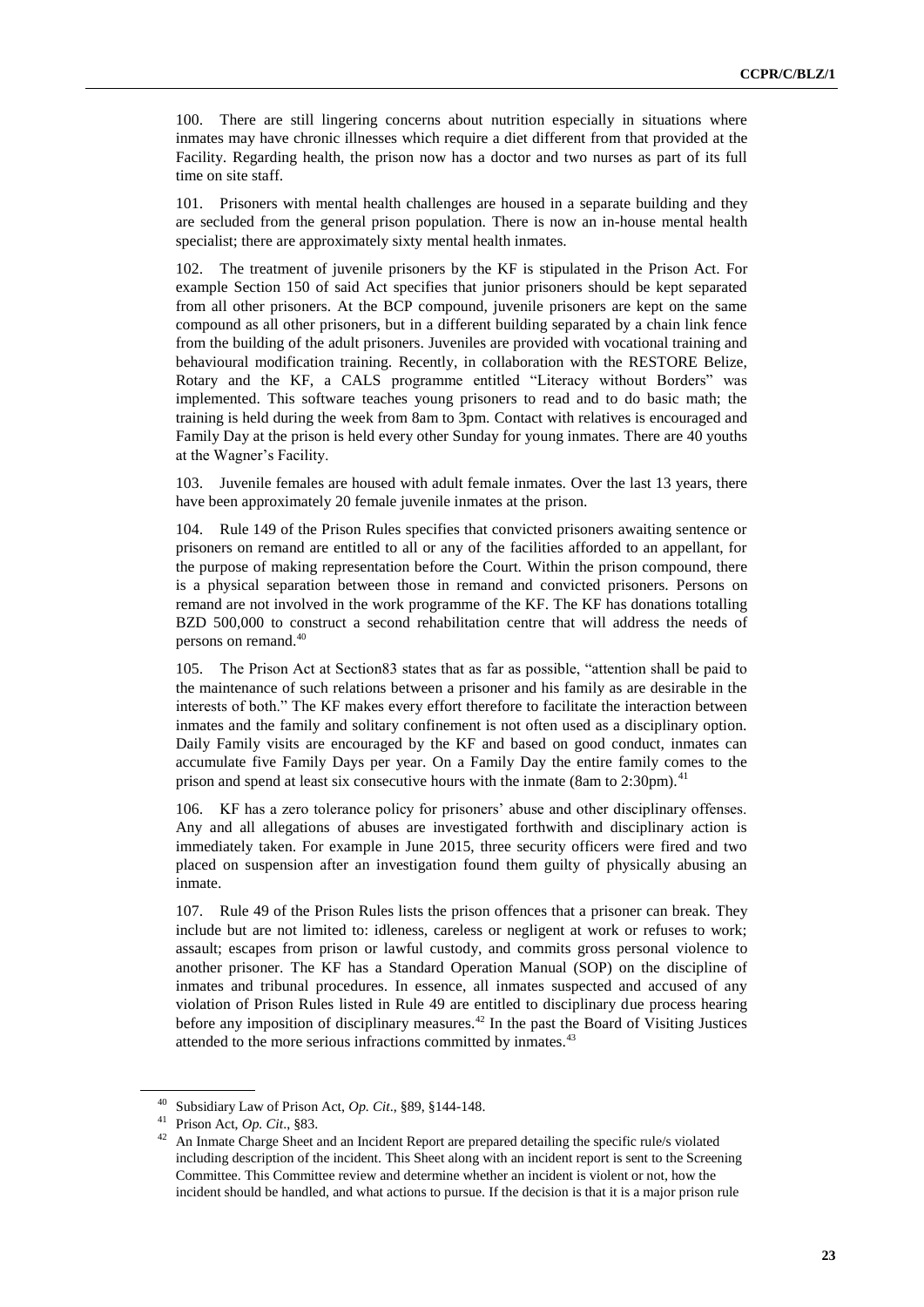108. Although Section 50 of the Prison Rules lists the various punishments that can be levied against a prisoner who has been found guilty of breaking prison rules, and the SOP repeats those punishments, in practice only a few of them are used. These include a verbal or written caution, solitary confinement for two weeks maximum (reserved for serious offences), and a suspended sanction wherein a person is allowed visitors but is kept within his cell for a determinate period. Dietary restrictions are not used as punishment. The Prison Rules prescribes various lengths of solitary confinement, for example Rule 50 (2)(c) states that the Superintendent can impose a punishment of solitary confinement of 3 days, and in Rule  $52(2)(b)$ , a Visiting Justice can order solitary confinement for 28 days (for more serious offences such as unlawful escape, possession of deadly weapon et cetera).

109. Rule 52(3) lists corporal punishment as one of the penalties that can be imposed by Visiting Justices on inmates who are charged with any of the four offences listed in 52(1). The last recorded use of corporal punishment was in 2000 when it was apparently reintroduced since 1975, and it was used on 4 prisoners on separate occasions, at the order of the Visiting Justices. However, since then it has not been used at the prison although it remains as part of the laws of Belize.

110. Visiting Justices are responsible to hear, investigate and report to the CEO and PC any complaints that prisoners may have. The Prison Rules at Rules 257- 263 enumerate the role, composition, responsibilities and appointment of Visiting Justices. The GG is responsible for their appointment although there have been no appointments in at least a decade. During the consultations, the call for appointments was reiterated by the civil society and other concerned persons.<sup>44</sup>

111. Although the KF keeps a record of complaints by inmates, it was not possible to obtain information on the number of complaints received during the preparation of this report. In 2015 the PC started to track the number of complaints received from prisoners, and these average between 5-10 complaints per month. These complaints were related to access to medical treatment, food, appeals, and release dates.

112. In accordance with the Ombudsman Act, the Ombudsman has full access to the prison. Furthermore, the Ombudsman and the Controller have a customary practice wherein joint visits to different sections of the prison are made every two to three months. Group meetings with inmates are held providing an opportunity for inmates to voice concerns about the general prison facilities and about personal issues related to parole, remission,

violation, the Tribunal Committee is convened. The Chief Office informs the inmate of the charge and of the fact that a hearing has been scheduled along with date and time of hearing. The Chief Officer receives the list of witnesses from the Inmate and ensure that they are available and present for the hearing. An inmate can decide to waive his right to a tribunal committee hearing by signing a waiver.

If the inmate agrees to have a disciplinary hearing, the inmate is notified of the hearing and is allowed a reasonable time to prepare for his hearing. At the hearing, the Prosecuting Officer commences the hearing by presenting the evidence against the inmate. The inmate, present at the hearing has the right to present any relevant witness and has an opportunity to defend himself. The Tribunal can conduct the hearing in the absence of the inmate if the inmate refuses to attend the hearing, or disrupts the hearing or if there is a significant risk of harm to witness testifying in front of an accused inmate. The Tribunal reviews the evidence and makes a decision on the inmate's guilt or lack thereof, and what appropriate penalty to impose. If a determination of guilt is found, the inmate is advised of his right to appeal the decision and the procedure to do so. The right to appeal is specified in writing on the notice of disciplinary hearing and rights form, which the inmate receives before the hearing. If appeal is pursued, the inmate sends a letter to the Chief Executive Officer of the Kolbe Foundation. The case is reviewed and the Chief executive Officer decides whether the case is fit for appeal and the award issued at the Tribunal Hearing is suspended pending the outcome of the appeal. The CEO makes a determination within 48 hours of the appeal. There is no right of appeal to any authority by an inmate against the CEO or his designee decision regarding the inmate's appeal, nor any right for judicial review against such a decision, and the decision by the CEO in any appeal is final.

<sup>43</sup> Subsidiary Laws of Prison Act, *Op. Cit.,* §51-§52.

In September 2015 Belize acceded to the Optional Protocol of the Convention Against Torture which requires it to designate independent national bodies for prevention of torture and ill treatment one year after entry into force.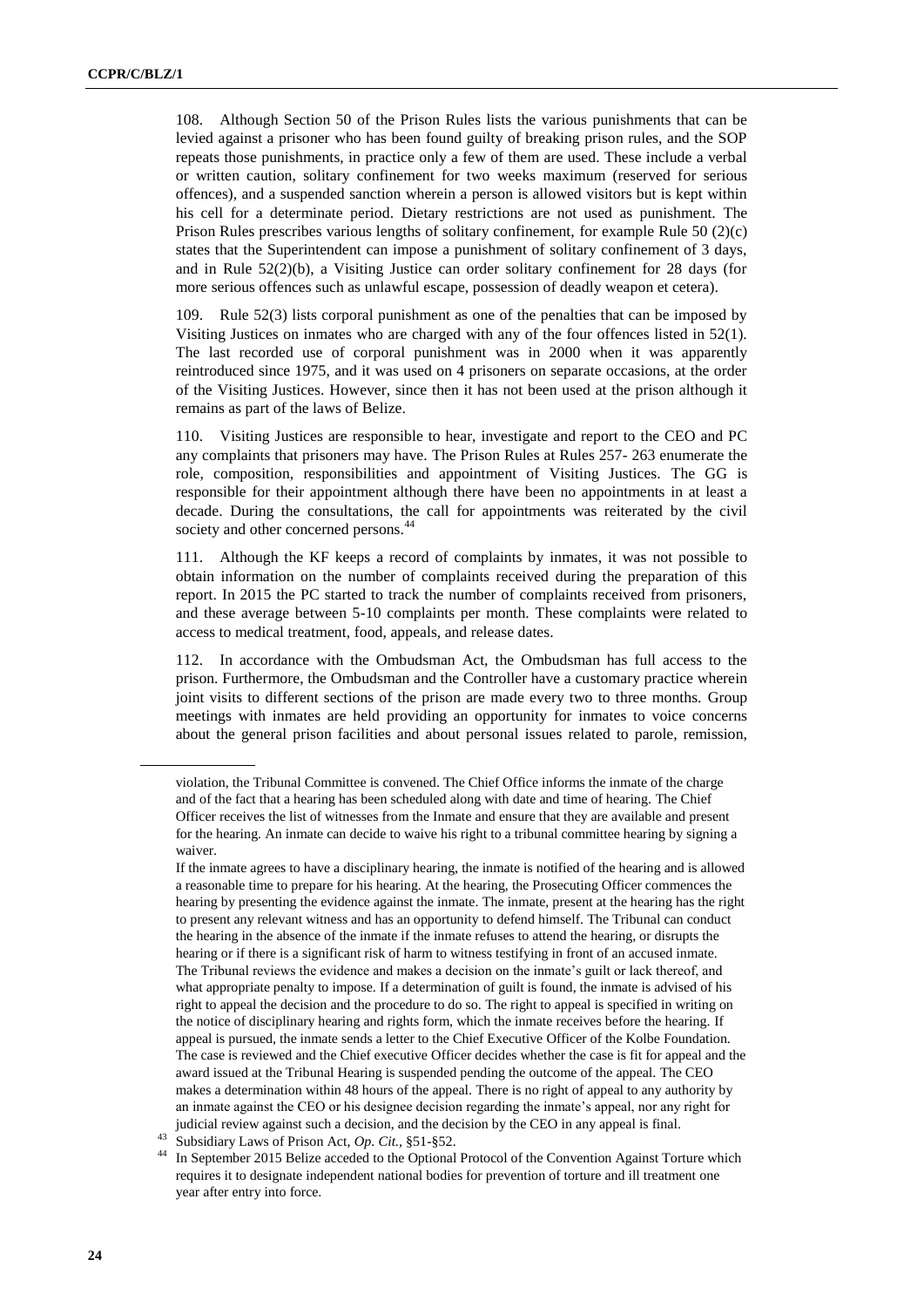appeal and remand time. Certain concerns are addressed immediately whereas others require further follow-up by the Ombudsman and the PC.

113. The Ombudsman Report for 2012 did not reflect any complaints against the BCP. The 2013 Ombudsman Report reflected 13 complaints against the BCP making it the second most complained about Department for that year. Complaints were related to the lack of visiting justices, serious health hazards, and alleged physical and psychological abuse of inmates by prison authorities. In 2014 there were 3 complaints about BCP, making it one of the least complained about departments. The Ombudsman though, reported his concerns on poor sanitation and hygiene in prison cells, overcrowding, and the medical condition of some prisoners, especially the elderly and females.

#### **Article 11**

114. The laws of Belize prohibit the arrest or imprisonment of persons on the ground of failure to fulfil a contractual obligation. The Debtors Act, CAP 168 Section 2 (a) provides that no person shall be arrested or imprisoned for failure to pay a sum of money that is a contractual penalty.

### **Article 12**

115. Section 10 of the Constitution provides for freedom of movement of persons throughout Belize, the right to reside in any part of Belize, the right to enter or leave Belize, and for immunity of expulsion from Belize. This complete absence of restriction on movement applies to Belizean citizens, permanent residents, asylum-seekers, and refugees.<sup>45</sup>

116. However Section 3 (a) of the Constitution outlines special circumstances the State may impose limitations and restrictions to individuals' freedom of movement; these circumstances are centred on interests of defence, public safety, or public order. Even so, Section 10(4) and (5) affords individuals whose freedom of movement has been restricted by the State based on the aforementioned circumstances access to an independent and impartial tribunal. This tribunal may make recommendations concerning the necessity or expediency of the continuation of the restriction.

117. There are no requirements for the registration of persons nor formalities or conditions governing the registration or restriction of a person as a resident in a particular area in Belize.

118. Section 8of the Immigration Act confirms everyone is free to leave Belize whenever he/she chooses. This guarantee is subject to meeting the obligations of the persons in Belize towards the State and its laws. Section 8(1) of the Immigration Act requires persons entering or leaving Belize to have a valid passport.46Section 33of the Immigration Act describes the process for leaving the country.<sup>4</sup>

119. The GoB continues to reserve the right not to apply paragraph 2 of Article 12 of the ICCPR in view of the national interests justifying the statutory provision requiring persons intending to travel abroad to furnish Tax Clearance Certificates. The legal requirement for a "Tax Clearance Certificate" is set out at Section 60 in the Income and Business Tax Act, CAP 55 of the Laws of Belize, R.E. 2011.<sup>48</sup>

<sup>45</sup> The Constitution, *Op. Cit*., §10

 $^{46}$ Consistent with the travel of minors enumerated in the Convention on the Rights of a Child (CRC), a new policy for minors travelling outside the country was introduced by the Immigration and Nationality Services (INS) in 2015, requiring that the minor be accompanied by both parents and when not possible, the parent accompanying the minor must present the written authorization of the other parent.

<sup>&</sup>lt;sup>47</sup> Immigration Act, CAP 156 of the Laws of Belize, RE 2011, §8, §33, §35.<br><sup>48</sup> Income and Dusingss Tay Act, CAB 55 of the Laws of Belize, BE 2011, §

Income and Business Tax Act, CAP 55 of the Laws of Belize, RE 2011, §60.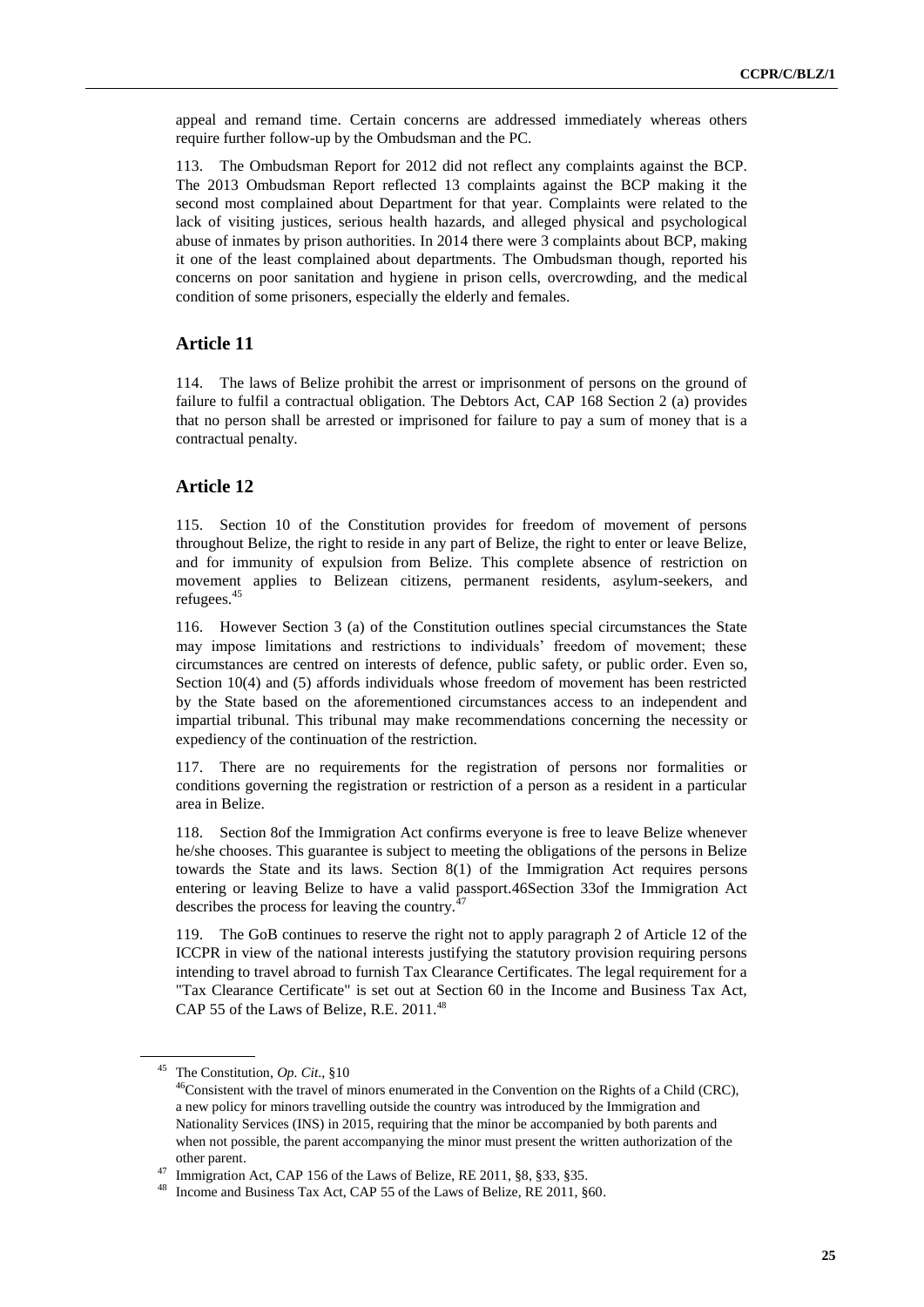120. The fees levied on persons leaving Belize are regulated by the Belize Airports Authority Act, CAP 238 and the Border Management Authority Act, CAP 144 of the Laws of Belize, R.E. 2011.These fees vary depending on whether the person is a foreigner or a citizen of Belize and also on the mode of departure and the length of time stayed in Belize. For example, when leaving Belize by air, Belizeans pay a departure fee of BZD 35.00 while foreigners pay BZD 72.00. Foreigners departing via land from Belize are charged BZD 7.50 if they remained less than twenty four hours in Belize.

121. In regards to the issuance of passports, Statutory Instrument No 16 of 2013 outlines the requirements. Generally, once the requirements are met passport applications are not denied. Belize does not require exit visas for departure but all persons are required to check out with the authorities before departing the country. <sup>49</sup>

122. The withdrawal of a person's passport is related to the loss of Belizean citizenship governed by the Belizean Nationality Act, CAP 161 of the Laws of Belize, R.E. 2011. Sections18-21 of the Belize Nationality Act provides the basis for loss of citizenship, which includes inter alia, renunciation of Belizean citizenship, resident outside of Belize for five consecutive years, and, where a person has acquired citizenship fraudulently.<sup>50</sup>

123. The Immigration Act at Section2 (1) defines an "alien" as a person who is neither a citizen of Belize nor a Commonwealth citizen." Aliens are required to comply with the regulations that govern temporary status to afford them freedom of movement. Sections 13- 19 of said Act govern the kinds of permits that are issued to a foreigner. These are: an intransit permit; a dependent's permit; a temporary employment permit; a student's permit; a special permit; and a visitor's permit. The Director of Immigration and Nationality Services (DINS) is responsible for the issuance of these permits. If for any reason a permit is revoked, cancelled, expired, or the person failed to comply with the provisions thereof, that person is deemed a prohibited immigrant and may be dealt with as such.<sup>51</sup>

124. Section 35 of the Immigration Act deals with sanctions imposed on carriers who bring persons to Belize without adhering to entry requirements. This constitutes an offence and the carrier is responsible for the expense of removing the immigrant from Belize, in addition to the payment of any other fines that may be imposed.

## **Article 13**

125. In 1990, the GoB ratified the 1951 Convention relating to the Status of the Refugees and the 1967Protocol relating to the same. In 1991, Belize enacted the Refugees Act, CAP 165 which incorporated the 1951 Convention relating to the Status of the Refugees and the 1967Protocol.

126. The Refugees Act, CAP 165 of the Laws of Belize, R.E. 2011 Section 4 details the basis for consideration of a person for refugee status and Section 6 establishes the "Refugee Eligibility Committee" (REC) which is mandated to receive and consider applications made to the Committee.

127. According to Section 8 of the Refugees Act any person who has entered Belize whether lawfully or otherwise, and who wishes to remain in Belize as a refugee, has fourteen days from the date of his arrival in Belize to apply to the Committee for recognition of his status as a refugee. Section 8 (2) of said Act further stipulates a timeframe of 30 days for the Committee to consider applications. Sections 8-9 lay out the process for appeal if an applicant wishes to challenge a refusal of the Committee to recognize him as a refugee. The aggrieved person can appeal within 14 days of being notified of such refusal, in writing, to the Minister. If the appeal is unsuccessful, the person

<sup>49</sup> Passport Regulations, Statutory Instrument No. 16 of 2013, §6.

<sup>50</sup> Immigration Act, *Op. Cit*., §18, §20-§21.

<sup>51</sup> Immigration Act, *Op. Cit.,* §2.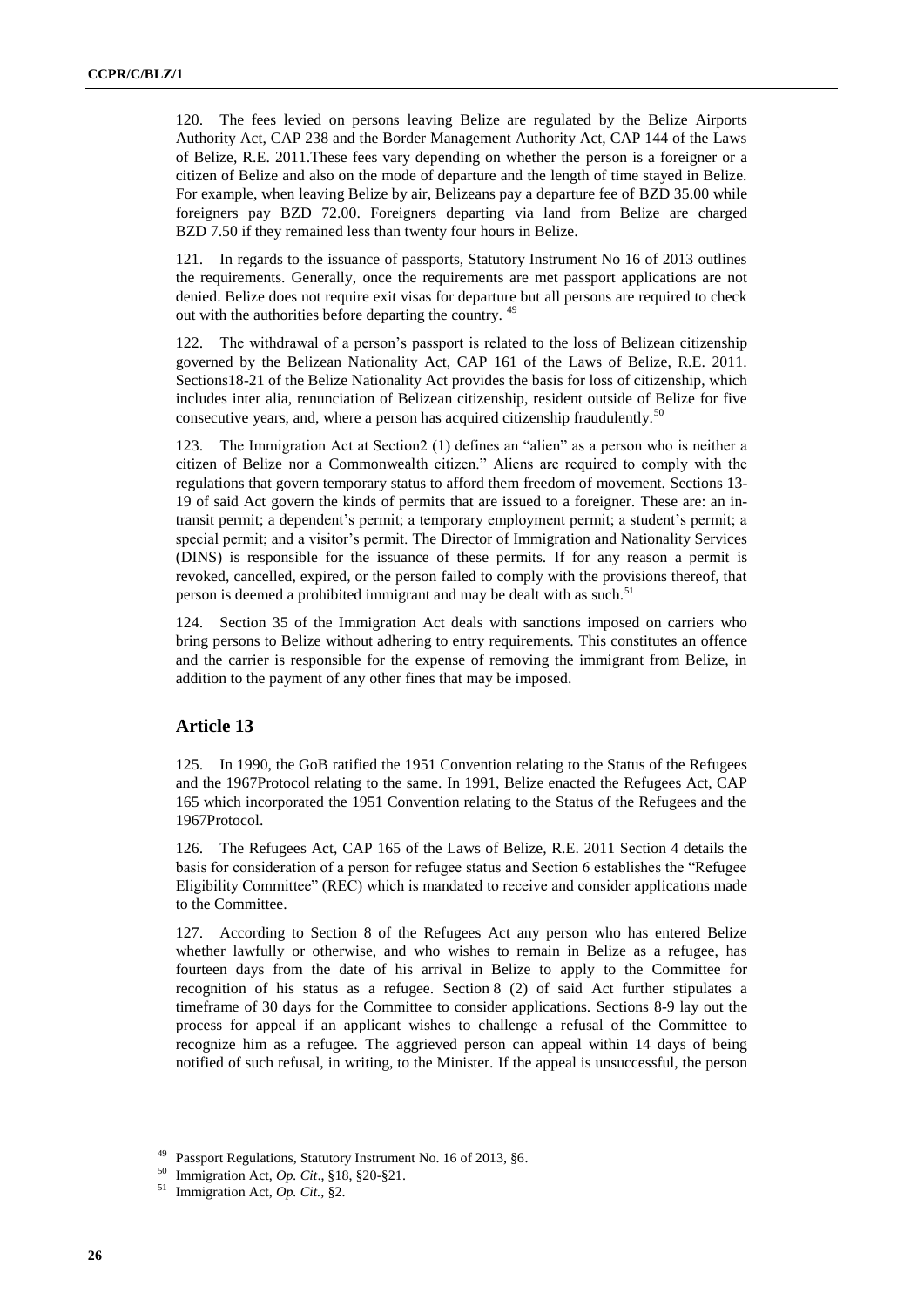has three months within which to seek admission to a country of his choice. The three month period can be extended on application to the Minister. $52$ 

128. As a result of the changing situation in the neighbouring Central American countries of El Salvador and Guatemala, the GoB decided to reactivate the REC which was dormant for more than a decade. The REC convened its first meeting in April 2015 as a response to the number of persons seeking asylum, in particular migrants from Central America who are displaced because of transnational and gang-related criminal activities in their home country.<sup>53</sup>

129. The Immigration Act provides for the deportation of prohibited immigrants and Section 4 empowers Immigration Officers with "the authority and powers of a police officer to enforce any provision of this Act… relating to the arrest, detention and deportation of any person.<sup>54"</sup> Deportation of "prohibited immigrants" is done through a Removal Order granted by the Court or through an Order to Leave which is issued by Immigration. Six months after being served an Order to Leave, the person may apply for reentry into the country. With the Removal Order granted by the Court, no appeal is possible. Section 5 of said Act lists the persons who are prohibited immigrants.<sup>55</sup>

130. If a prohibited immigrant is found in Belize, or is found entering Belize, Section26 authorizes the removal of such persons from Belize. Section 27 provides three options for the removal of prohibited immigrants from Belize: (a) immediate departure from Belize in the same vessel in which he arrived; or (b) order him to leave within sixty days and if the immigration officer thinks fit, by a specified vessel; or (c) arrest the immigrant and bring before a magistrate's court to obtain an order for his/her removal.<sup>56</sup>

131. No prohibited immigrant has right of appeal against an order of (a) or (b) listed above. However, as a matter of practice, officers use option (c) to ensure due process when removing prohibited persons from Belize. In 2013, 246 persons were served Orders to Leave and in 2014, 295 were issued.

132. According to the Immigration Act Section 28 when a person is detained, restricted or arrested as a prohibited immigrant, notice of that fact and the grounds of detention, restriction or arrest is to be given to the person. Every immigrant to whom such notice is given may appeal to a summary jurisdiction court within seven days of the service of the notice of the immigration officer. In practice, little use is made of the appeal system. Section 30 of said Act provides for the Minister to give directive to vary the sentence of an immigrant.

<sup>52</sup> Refugees Act, CAP 165 of the Laws of Belize, RE 2011, §8- §9.

<sup>53</sup> In the late 1980's early 1990's, as a result of the civil war in the neighbouring countries of El Salvador, Guatemala, and to a lesser extent in Honduras, there was a large migratory flow, of persons fleeing these conflicts, to Belize. In order to manage this large flow, the GoB established a Refugee Department in 1991, which worked closely with the UNHCR. Consequently, the number of persons who have been granted refugee status during that period has been recorded in excess of 10,000 cases (estimated at 28,500 persons). Refugees were also given designated land to settle. The migration flow was stemmed, when relative peace was restored to the countries of origin, marked by the signing of the Peace Accord in El Salvador in 1992 and in 1994 in Guatemala. Additionally, as overall economic conditions improved in Central America, the Refugee Department was downsized to a Refugee Desk in 1998 in the Immigration and Nationality Department. In 1998 the UNHCR closed its office in Belize and started transitioning their work to an NGO liaison office for refugees. In 1999 the GoB instituted an Amnesty Programme which was meant to offer an opportunity to all undocumented migrants to regularize their status. This Programme attracted principally unrecognized economic migrants who had not earlier taken advantage of applying for citizenship or residency. A person becomes eligible for citizenship upon residence of five years and for permanent residency upon residence of one year. In 2014 the Nationality Act, Cap 161 was amended to now reflect that a person must attain permanent residency prior to attaining nationality.

<sup>54</sup> Immigration Act, *Op. Cit*., §4-§5.

<sup>55</sup> With an Order to Leave, an immigrant after being served may make his way out of the country within a specified time, or he/s may be taken to the nearest border point to his country within Belize and served the Order. He is responsible to make his way home.

<sup>56</sup> Immigration Act, *Op. Cit.,* §26-§30, §34.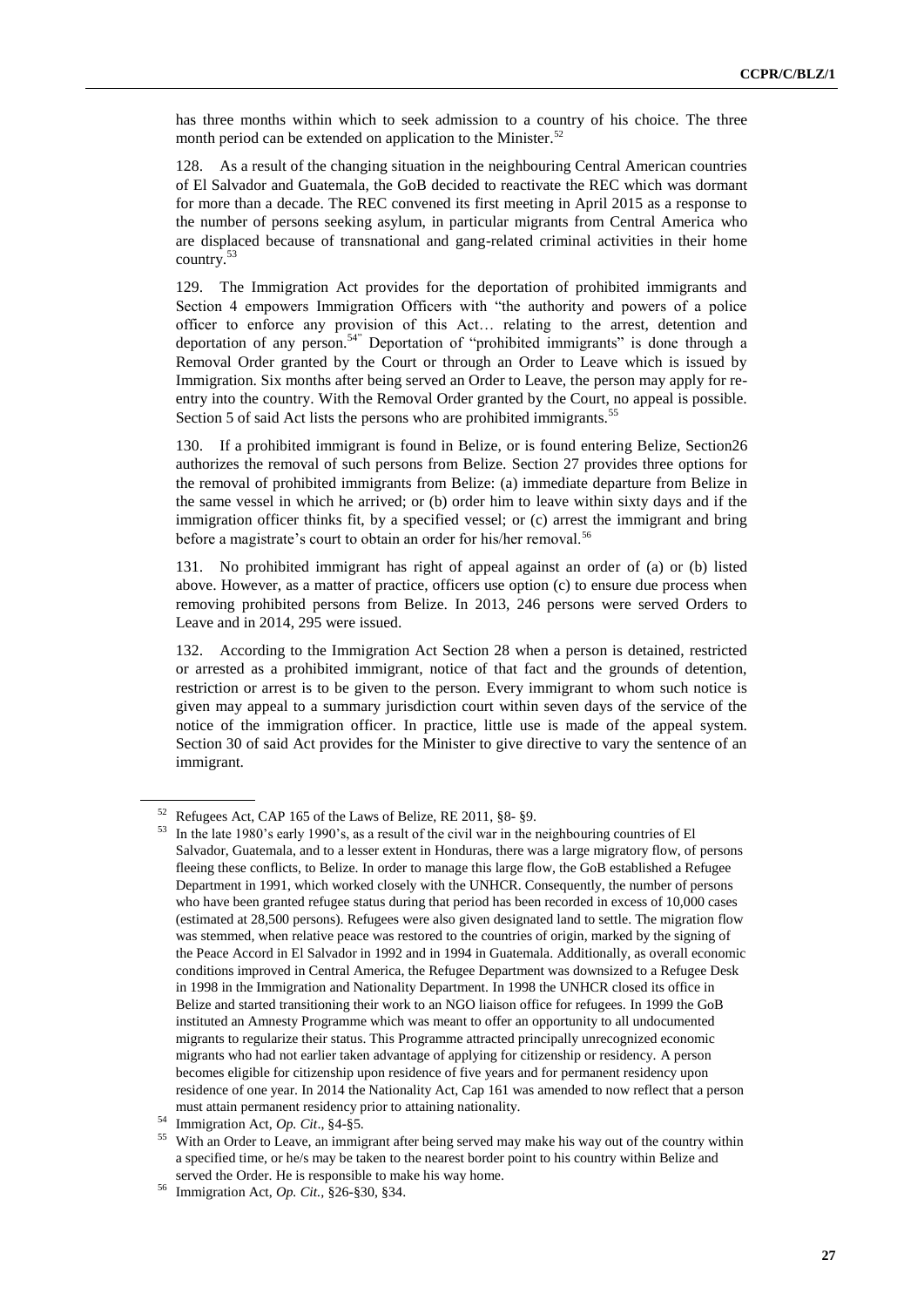133. When an Order to Leave is to be served, the Immigration Officer prepares the court documents (court book and information and complaint) and lodges the matter before a summary jurisdiction Court. In the case where an immigrant is found guilty of an immigration offense, the DINS requests a "Removal Order" which provides for the safekeeping at the BCP and for the legal removal from Belize. The entire process for a charge is done within 48 hours.

134. According to the Immigration Act Section 34, any person who commits an offence against any of the provisions of this Act is liable to a fine not exceeding BZD 5,000 or to imprisonment not exceeding two years; or to both fine and imprisonment. Upon completion of sentence or payment of fine, the Immigration Officer makes the necessary arrangements to deport the immigrant which includes escorting the person from the prison to the port of departure through which the immigrant will be deported. However, there are administrative challenges faced with repatriating immigrants such as: securing the required travel documents, transit visas, and return travel tickets, which are not borne by the GoB.

135. Upon determination by the Court, Section 30 (6) states that "no appeal shall lie by or on behalf of an alien against a removal order made by a summary jurisdiction court." Notwithstanding, the Minister responsible for Immigration "on an application made to him by such alien, can review and rescind the Removal Order issued by the Court."

136. Expulsion of aliens is provided for under the Aliens Act, CAP 159 of the Laws of Belize, R.E. 2011. An "alien" is defined by the Immigration Act as a person who is neither a citizen of Belize nor a Commonwealth citizen. Expulsion of an alien is effected by an Expulsion Order signed by the Minister with responsibility for Home Affairs. The three circumstances for an expulsion are: (a) if the alien has been convicted of a felony or misdemeanour or other offence; (b) for the preservation of peace and good order of Belize; and (c) for the welfare of Belize or for the public safety. $57$ 

137. According to the Aliens Act Section 3 (2), a person arrested under an expulsion order is detained in custody in such manner and place as directed by the Minister responsible for Home Affairs. In making an Expulsion Order, the Minister has the discretion to order that the alien immediately leave Belize or to have him/her arrested and detained in custody pending his deportation from Belize. If not deported from Belize within one month of arrest, he/she is released from custody as soon as possible after the expiration of that period. No bail is granted to any person detained whose arrest is ordered by an expulsion order except with the consent of the Minister. According to Section 5 of the said Act, expulsion orders are to be published in the Gazette as soon as possible after the date that an Order has been served on an alien and affixed in a conspicuous place at every police station in Belize.<sup>58</sup>

138. Sections 8-9 of the Aliens Act state that there is a right of appeal to the SC against an Expulsion Order, but only on the ground that the person being expelled is not an alien. The person has to appeal within three days of receiving the expulsion order. The judge can extend the time for the notice of appeal to fourteen days after service of the Expulsion order. After a notice of appeal has been filed, no steps are taken to enforce the expulsion until the appeal is allowed or dismissed. Section 9 (1) of said Act also sets out the process of appeal against an expulsion order including the designated time for the process to run its course.<sup>59</sup>

139. With respect to an alien who had previously acquired citizenship or permanent residency, that status must first be rescinded by the Minister responsible for Immigration. Reasons for rescinding citizenship are found under Section 21 of the Belizean Nationality Act. $60$ 

140. Section 17 of the Aliens Act authorizes the Minister to "banish" from Belize any person who is not a natural born citizen of Belize where it appears to him/her that this is

<sup>&</sup>lt;sup>57</sup> Aliens Act, CAP 159 of the Laws of Belize, RE 2011, §2.<br><sup>58</sup> Aliens Act, Ibid, <sup>82</sup>, <sup>85</sup>

<sup>&</sup>lt;sup>58</sup> Aliens Act, *Ibid*. §3, §5.

<sup>59</sup> Aliens Act, *Ibid*., §8, §9, §17.

Nationality Act, CAP 161 of the Laws of the Belize, RE 2011, §21.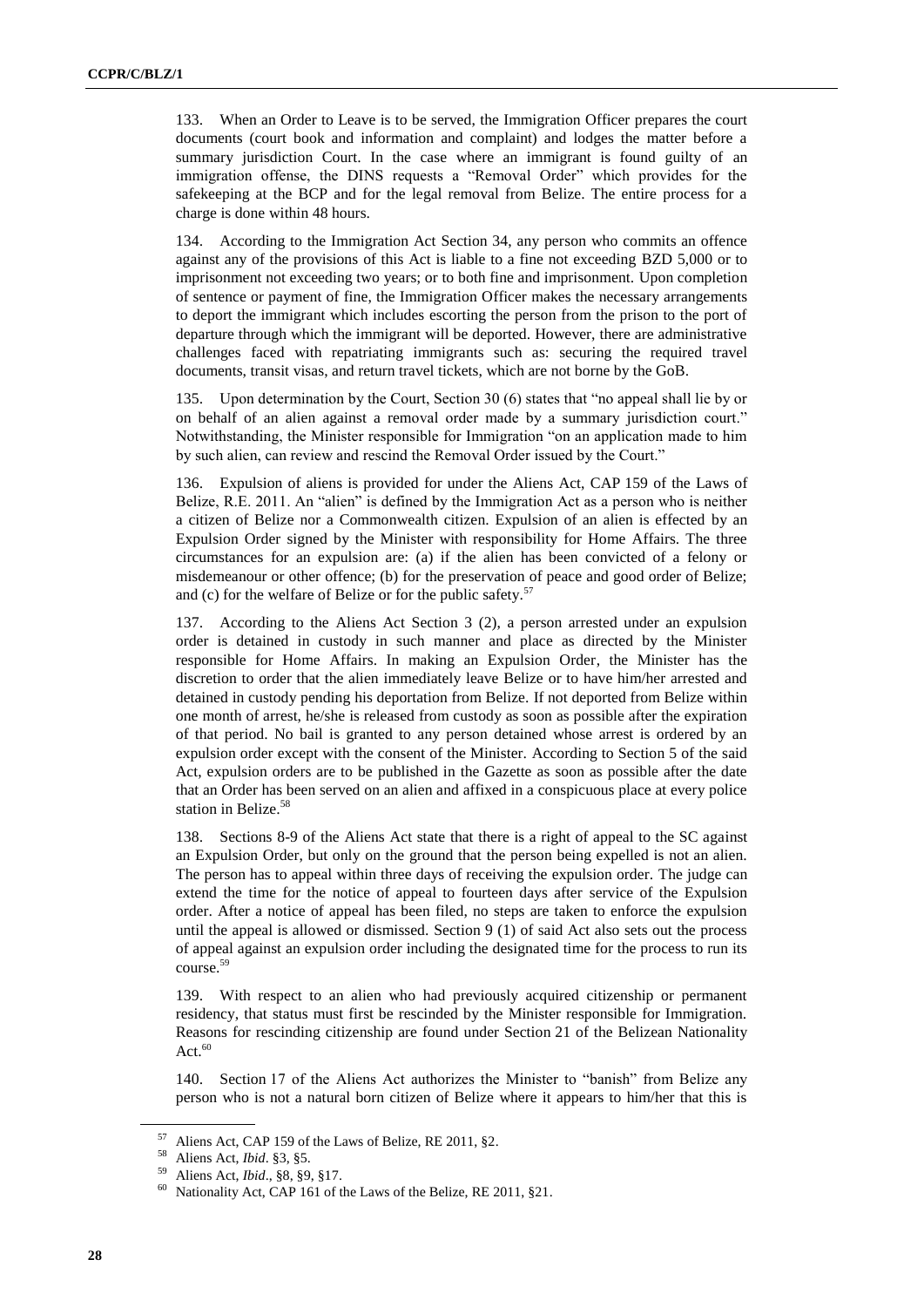necessary for the public safety. Banishment is effected by (a) the Minister issuing a summons and a summary of allegations to the person to be banished; (b) the person to be banished making representations to the Minister; (c) the Minister hearing the representations from the person to be banished; and (d) the Minister issuing a Banishment Order, if it appears to the Minister that the evidence supports this course of action. The Minister's powers under CAP 159 are not removable into any court for quashing by certiorari.

141. Based on judicial cooperation agreements persons wanted for criminal offenses in their country of origin may also be expelled from Belize. Belize has Extradition Agreements with Guatemala, Mexico and the United States of America.

#### **Article 14**

142. The bar of Belize is governed by the Legal Profession Act, CAP 320 of the Laws of Belize, R.E. 2011and the Legal Profession (Code of Conduct Rules).

143. The Legal Profession (Amendment) Act, 2014 provides for a General Legal Council (GLC) which is concerned with the legal profession and in particular the establishing, adopting and upholding standards of professional conduct. The GLC prescribes standards of professional etiquette and professional conduct of members and it regulates the presentation, hearing and determination of complaints relating to the professional misconduct of attorneys. The GLC is comprised of the Chief Justice or his representative, the Attorney General or his representative, three attorneys-at-law from the Bar Association and two attorneys-at-law appointed by the Attorney General.

144. Section 15 of the Legal Profession (Amendment) Act, 2014stipulates that a person who feels aggrieved by an act of professional misconduct on the part of an attorney, can complain to the GLC. The GLC hears the application and decides whether or not to dismiss the application. Section 19 (1) allows for an appeal to the CoA by the attorney or the person aggrieved, against an order by the GLC. <sup>61</sup>

145. Section 20 (1) states that the CoA may dismiss the appeal and confirm the order or can allow the appeal and set aside the order or it can also vary the order or can allow the appeal and direct that the application be re-heard by the GLC. In the rehearing of an application following an appeal by the attorney, no greater punishment can be imposed on the attorney in question. The Legal Profession (Amendment) Act, 2014 provides for optional membership to the Association of both private and public law practitioners.

146. Apart from the regular courts Belize also has a number of specialized courts and a military court.

147. The Belize Family Court (BFC) is a specialized Court located in Belize City which determines civil and juvenile criminal matters. It has the authority to operate by virtue of the Family Court Act, CAP 93 of the Laws of Belize, R.E. 2011. Section 17 of the Family Court Act states that any person who is dissatisfied with the decision of a Family Court may appeal to the SC subject to the conditions prescribed by the Supreme Court of Judicature Act and the rules therein contained. A branch of the BFC was recently opened in Punta Gorda Town (2016) and another is expected to open in the Cayo District in 2017.<sup>62</sup>

148. Section 69 of the Inferior Courts Act, CAP 94 of the Laws of Belize, R.E. 2011 establishes an Alcalde Jurisdiction Court which exercises both civil and criminal jurisdiction. Section 70 of said Act limits the civil jurisdiction of the court to disputes in which debt or damages do not exceed BZD 25.00; and with the consent of both plaintiff and defendant, all disputes in which the claim does not exceed BZD 100.<sup>63</sup>

<sup>61</sup> Legal Profession Act, CAP 320 of the laws of Belize, RE 2011, §15, §19-§20.

<sup>&</sup>lt;sup>62</sup> Family Court Act, CAP 93 of the Laws of Belize, RE 2011, §17.

<sup>63</sup> Inferior Courts Act, CAP 94 of the Laws of Belize, RE 2011, §69-§73, §75, §85.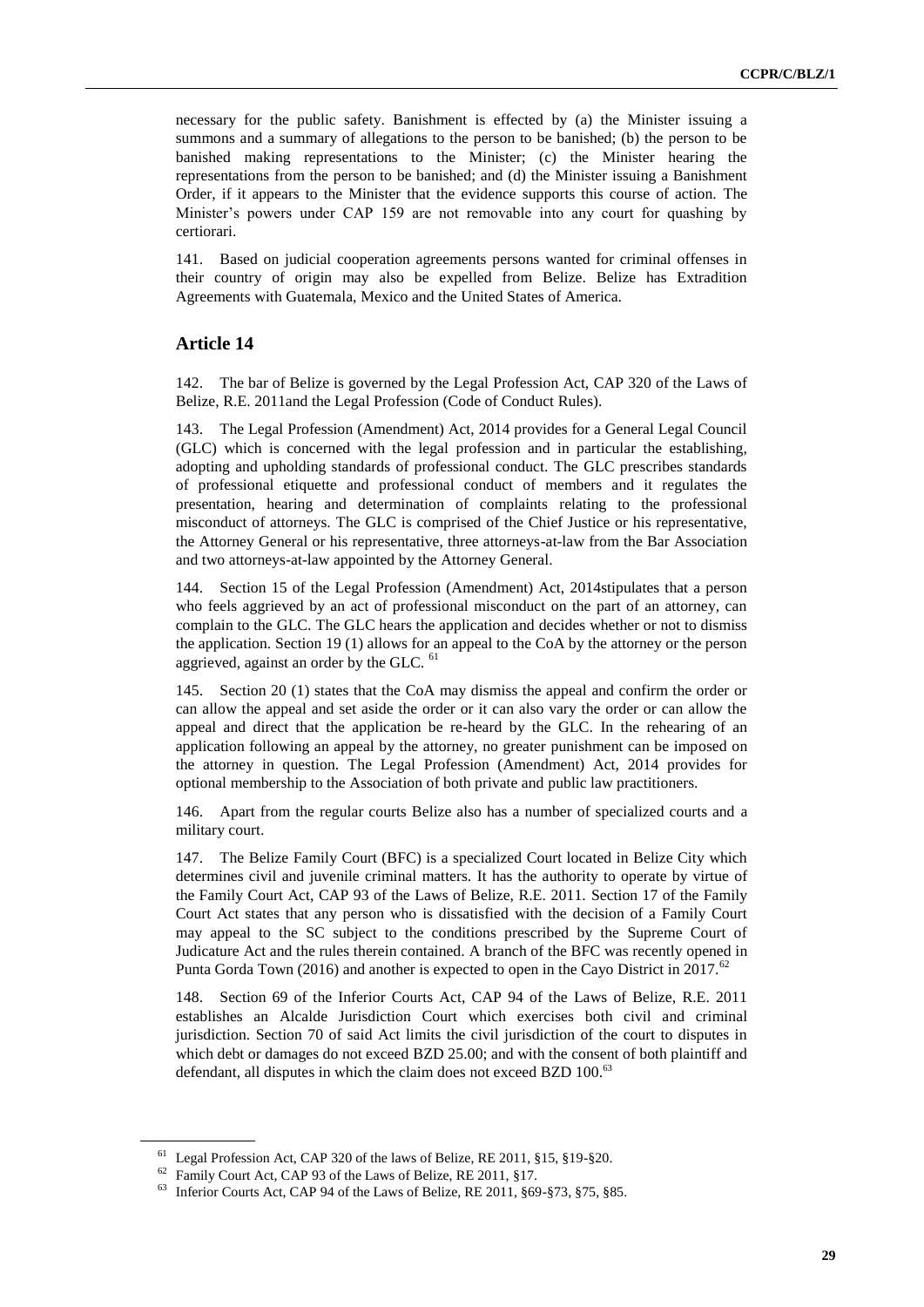149. The aforementioned court does not have power to hear and determine any action relating to possession of land or hereditary land title disputes; nor can it hear and determine any action for libel, slander, malicious prosecution, seduction or breach of promise of marriage.

150. Section 71 of the Inferior Court Act states that the civil jurisdiction of the court is exercised in accordance with the laws of Belize. Section 72 rules out appeal from a judgement of an Alcalde court in the exercise of its civil jurisdiction. With respect to judgement pronounced in proceedings, any person aggrieved by the decision of the court may require the court to transmit to the Chief Justice all papers and documents connected with those proceedings along with the reason for the decision.

151. Regarding the criminal jurisdiction of the court, Section 73(1) of said Act lists the criminal offences which include but are not limited to: riotous and disorderly conduct and breaches of the peace; common assaults; threatening and abusive language and larceny and praedial larceny where the value of the goods does not exceed BZD 25.00. The criminal jurisdiction of the court is exercised in accordance with the criminal law and practice of Belize. All causes and matters in the court, whether civil or criminal, are heard and determined in a summary manner.

152. Section 75(5) of the Inferior Court Act states that an Alcalde or Deputy Alcalde is the president of the court and shall have and exercise all jurisdictions, powers and authorities of the court in the district he is appointed. Section 85 states that if an Alcalde considers an offence to be more serious than those listed above, or any indictable offence, the matter is sent to the nearest summary jurisdiction court.

153. In relation to Belize's Military Court, the Belize Defence Act, CAP 135 of the Laws of Belize, R.E. 2011, provides for a two-tier court process. This first tier concerns summary trial proceedings for offences listed in the fourth schedule of the aforementioned Act. The second tier concerns the Court Martial (CM) process, which deals with offences listed in the sixth schedule of the Act. The Military Court only applies to military personnel.

154. Section 75 (2) of the Belize Defence Act mandates that the minimum number of members for a CM is three, and in instances where an Officer is the accused, or the only punishment or the maximum punishment which can be awarded in respect of a charge before the court is death, then the minimum number of members becomes five. Only persons who are deemed peers of the accused may sit as a member of a CM. A minimum level of seniority and experience must be present among the members of a CMas Section 75 (4) mandates that not less than two of the members of a CM must be of the rank of Captain or above.

155. Section 76 (1) of said Act speaks to impartiality - an officer who, at any time between the date on which the accused was charged with the offence and the date of the trial, has been CO of the accused, and any other officer who has investigated the charge against the accused or who under military law has held, or has acted as one of the persons holding, an inquiry into matters relating to the subject matter of the charge against the accused, shall not sit as a member of a court martial or act as judge advocate at such a CM. Section78 of the Belize Defence Act grants the accused the following legislative rights: the right to challenge the suitability of any member of the CM, open and transparent hearing, regard to the health condition of the accused and fitness for trial, the rules of evidence applies, the accused is given proper opportunity to prepare his defence, need for majority decisions, plea to the jurisdiction of the court, objection to charges, no case submission, and an explanation to the accused of his rights when making his defence. Appeals of any decisions of a CM lie with the BAC.<sup>64</sup>

156. The BAC is an independent Council established under Section 54 of the Constitution, to advise the GG on various issues, and to determine appeals by public officers arising from decisions originating in any of the Services Commission.<sup>65</sup>

<sup>&</sup>lt;sup>64</sup> Belize Defence Act, CAP 135 of the Laws of Belize, RE 2011, §76, §78.

<sup>65</sup> The Constitution, *Op. Cit*., §111(1).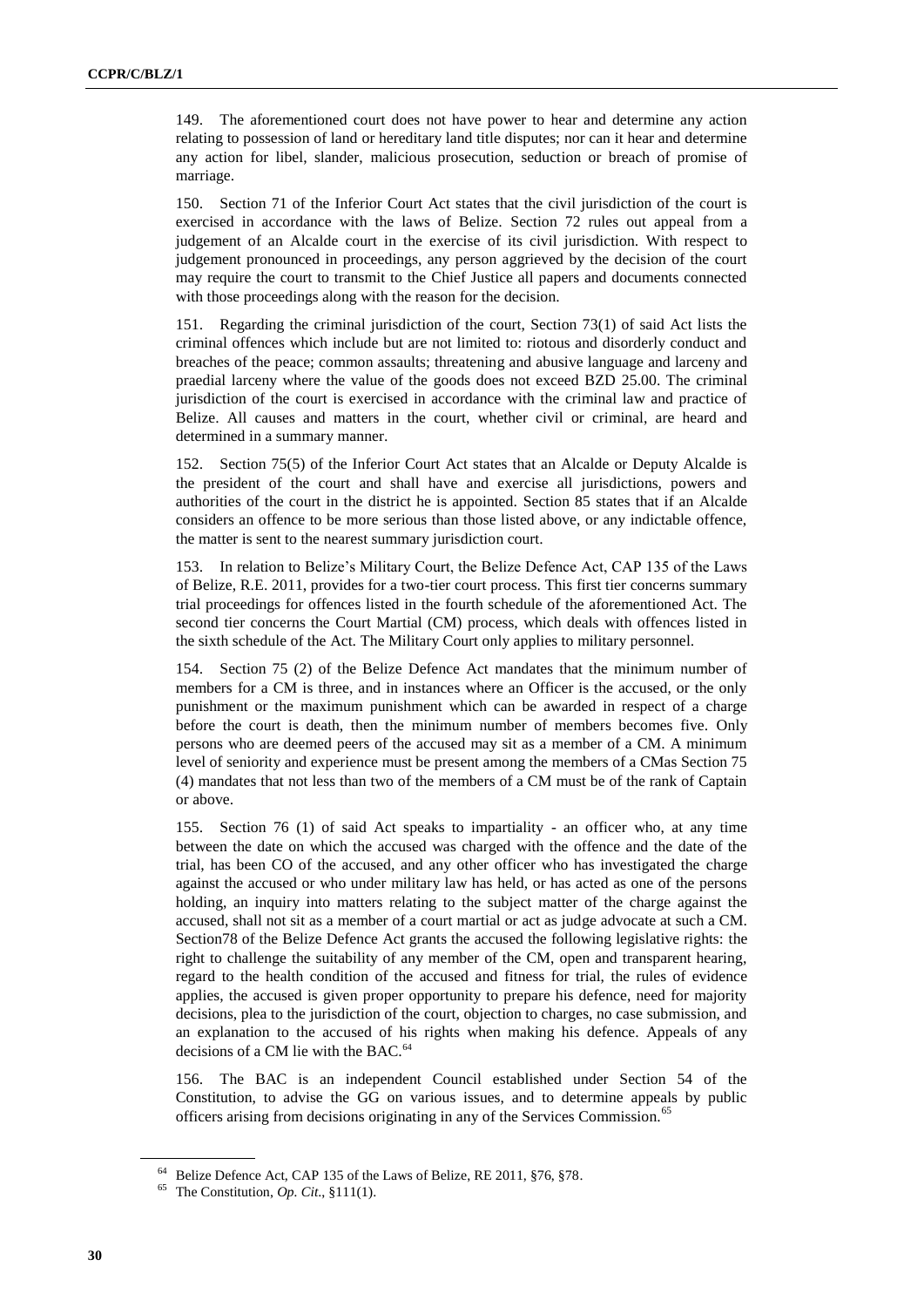157. Section 6(2) of the Constitution guarantees to any person charged with a criminal offence a fair hearing within a reasonable time by an independent and impartial court established by law. Section 6(8) guarantees that hearings and the announcement of the decision of the court will be in public. Section 6(9) however, empowers the Court to exclude certain persons from the proceedings, when it is specifically authorized by law, or where that course is determined to be in the interests of justice, public morality, the welfare of minors, the private lives of persons concerned in the proceedings, national defence, public safety or public order.

158. As a matter of course, trials are held in public, with the exception of certain cases. For instance:

- Section 13 of the Family Courts Act, CAP 93 of the Laws of Belize, R.E. 2011, obliges proceedings held under the Act, which include trials of criminal offences laid against minors, to be held *in camera* unless one or both of the parties request otherwise. The Families and Children (Child Abuse)(Reporting) Regulations, made under the Families and Children Act, also obliges courts to hear the evidence of all witnesses in child abuse cases who are children, *in camera*. There are also occasions in which applications are made for witnesses to give their testimony *in camera*, for example, on the part of the prosecution, where the witness is a victim of incest or rape. These applications are invariably allowed.
- Section 12 of the ATIPS Act, provides that in instances of prosecution for trafficking in persons, the court shall hold all proceedings in camera, and shall ensure that the identity of the victim and the victim's family shall be kept confidential.
- Section 159 of the Supreme Court of Judicature Act, CAP 91 of the Laws of Belize, R.E. 2011, provides that in proceedings concerning nullity of marriages, evidence on the question of sexual capacity shall be heard in camera, unless the judge is satisfied that in the interest of the case, the evidence be heard by the public.

159. Verdicts and decisions of the Court are delivered in open Court and by and large, are available online or at the Court library. While the media is not allowed to record court trials, they are permitted to cover proceedings unless the Court has exercised its discretion under Section 6(9) of the Constitution, or legislation expressly forbids it, for example the above-mentioned legislation.

160. Section 6(3) (a) of the Constitution guarantees that everyone charged with a criminal offence shall have the right to be presumed innocent until proved guilty. Section 6(3) (b) of the Constitution guarantees that in any criminal charge, the person is to be informed promptly of the nature and cause of the charge against him in a language which he understands. It is also a requirement that the accused be provided with all of the evidence that the State wishes to use against him in Court. He must also be provided with any material which the State does not intend to use but which may be of use to him in the conduct of his defence. Disclosure at the Magistrates' Court, for summary matters, by custom, is provided at least 3 days prior to the date of the hearing and in indictable cases, at least 14 days before the commencement of the preliminary inquiry into the case, in accordance with section 32(3) of the Indictable Procedure Act. This does not prevent the State from making additional disclosure prior to the conclusion of a SC trial, but where such additional disclosure is given, the SC will exercise its discretion as to how to proceed, pursuant to Section 108 of the Indictable Procedure Act.<sup>66</sup>

161. Section 6(3) (c) and (d) of the Constitution guarantees adequate time and facilities for the preparation of his defence and to communicate with the counsel of his own choosing. Section 6(2) of the Constitution guarantees the right to be heard within a reasonable time. Criminal Procedure Rules are in the process of being promulgated and one of the main intentions of the Rules is to shorten the time taken to complete the trial of accused persons. Under the timelines set out in the Rules, a summary matter should be

<sup>66</sup> Indictable Procedure Act, Cap 96 of the Laws of Belize, RE 2011, §32, §108.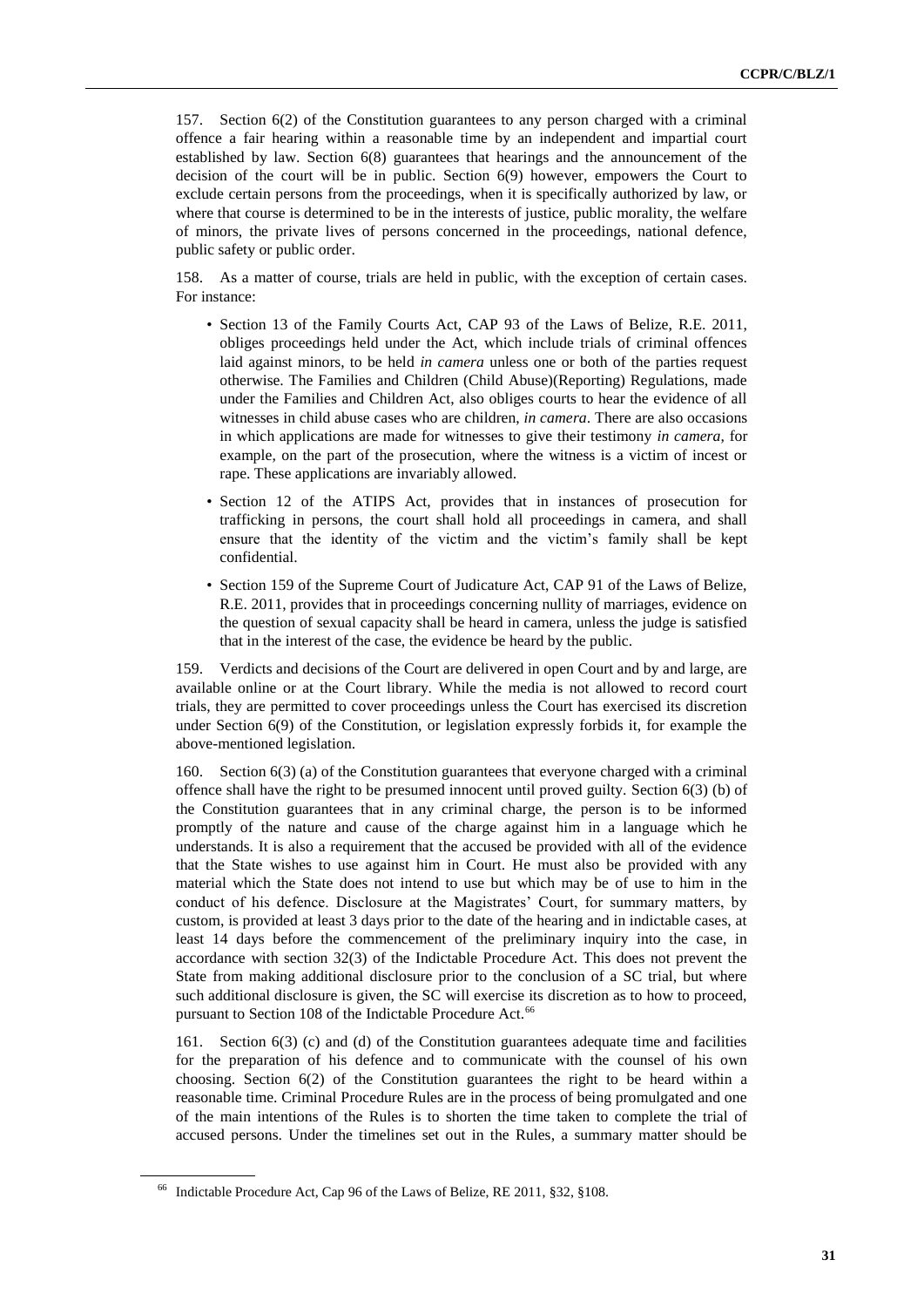disposed of within 6 to 9 months of the charge and an indictable matter within 2 years of the charge. The Chief Justice has acknowledged the human rights implications resulting from the excessive remand time and as mentioned above steps are being taken to resolve the issue.<sup>67</sup>

162. Section 6 of the Constitution states "... and except with his own consent, the trial shall not take place in his absence unless he so conducts himself as to render the continuance of the proceedings in his presence impracticable and the court has ordered him to be removed and the trial to proceed in his absence". There are other circumstances in which the trial may proceed in his absence. For example, Section 28(1) (a) of the Summary Jurisdiction (Procedure) Act where he has been duly informed of the time and place of the hearing and has not appeared, and where the accused is removed from court for misconduct at Section 87 of the Indictable Procedure Act.<sup>68</sup>

163. There is no constitutional right to have legal assistance provided by the State, but Section194(1) of the Indictable Procedure Act empowers the SC to assign Counsel to a person accused of a capital offence, if it appears that he is unable to retain Counsel on his own.69 This assigned Counsel is then paid out of the Consolidated Fund (Section 194(2). Section 39 of the Court of Appeal Act, CAP 90 of the Laws of Belize, R.E. 2011 makes similar provision in the context of an appeal in a capital case. While the law is specific to capital cases, persons accused of other serious offences have benefitted from the assignment of Counsel by the Court in cases where it appeared that they could not retain Counsel, both at the SC and at the  $CoA.<sup>70</sup>$ 

164. The Legal Advice and Services Centre was opened in Belize City in 1981 to serve the legal needs of the poor. The Centre administers legal aid and provides legal advice, assistance, referral and representation for those who are eligible. General cases include family, land, civil and estate matters. Murder, as well as civil matters that exceed BZD 20,000 are excluded from the Centre's jurisdiction. In terms of legal fees this is determined on a case by case basis by the attorney assigned to the client, and there have been instances where fees were altogether waived. Even in cases where a fee is levied, this is not comparable to that charged by private practitioners. The Centre also has a Legal Information Bureau in Orange Walk District and in Belmopan which is each staffed by a paralegal, paid by the GoB. The Centre estimates that on an annual basis it provides legal aid to 100-150 cases of family matters (divorce, adoption and family court cases), 25-30 civil cases, 50 criminal procedure cases, and at least 50 cases related to administration of estates.

165. Section  $6(3)(e)$  of the Constitution guarantees the right to the accused to examine in person and to obtain the attendance and carry out the examination of witnesses to testify on his behalf. Part IV of the Evidence Act, CAP 95 of the Laws of Belize, R.E. 2011 concerns the competence and compellability of witnesses and the manner in which they can be called and questioned.

166. Section 6(3) (f) of the Constitution provides for the free assistance of an interpreter if he cannot understand or speak the language used at the trial; this applies at all stages of the proceedings, and also at Section 104 of the Evidence Act.<sup>71</sup>

167. Section 6 (6) of the Constitution guarantees the right of an accused not to be compelled to give evidence at trial. Section 58(a) of the Evidence Act re-iterates that right the defendant, while competent to testify in his own defence, shall not be called except upon his own application. In relation to confessions, they are only admissible if the State has proven to the satisfaction of the judge that they were obtained voluntarily – Section 90 of the Evidence Act. The Commissioner Guidelines for Treatment of Persons in Police

<sup>67</sup> Amandala, Excerpts of Speech by Justice Kenneth Benjamin, Opening of Supreme Court, Belize, January 13, 2015.

<sup>&</sup>lt;sup>68</sup> Summary Jurisdiction (Offences) Act, CAP 98 of the Laws of Belize, §28-§87.

<sup>69</sup> Indictable Procedure, *Op. Cit*. §194.

Court of Appeal Act, CAP 90, Laws of Belize, RE 2011, §39.

Evidence Act, CAP 95 of the Laws of Belize, RE 2011, §104.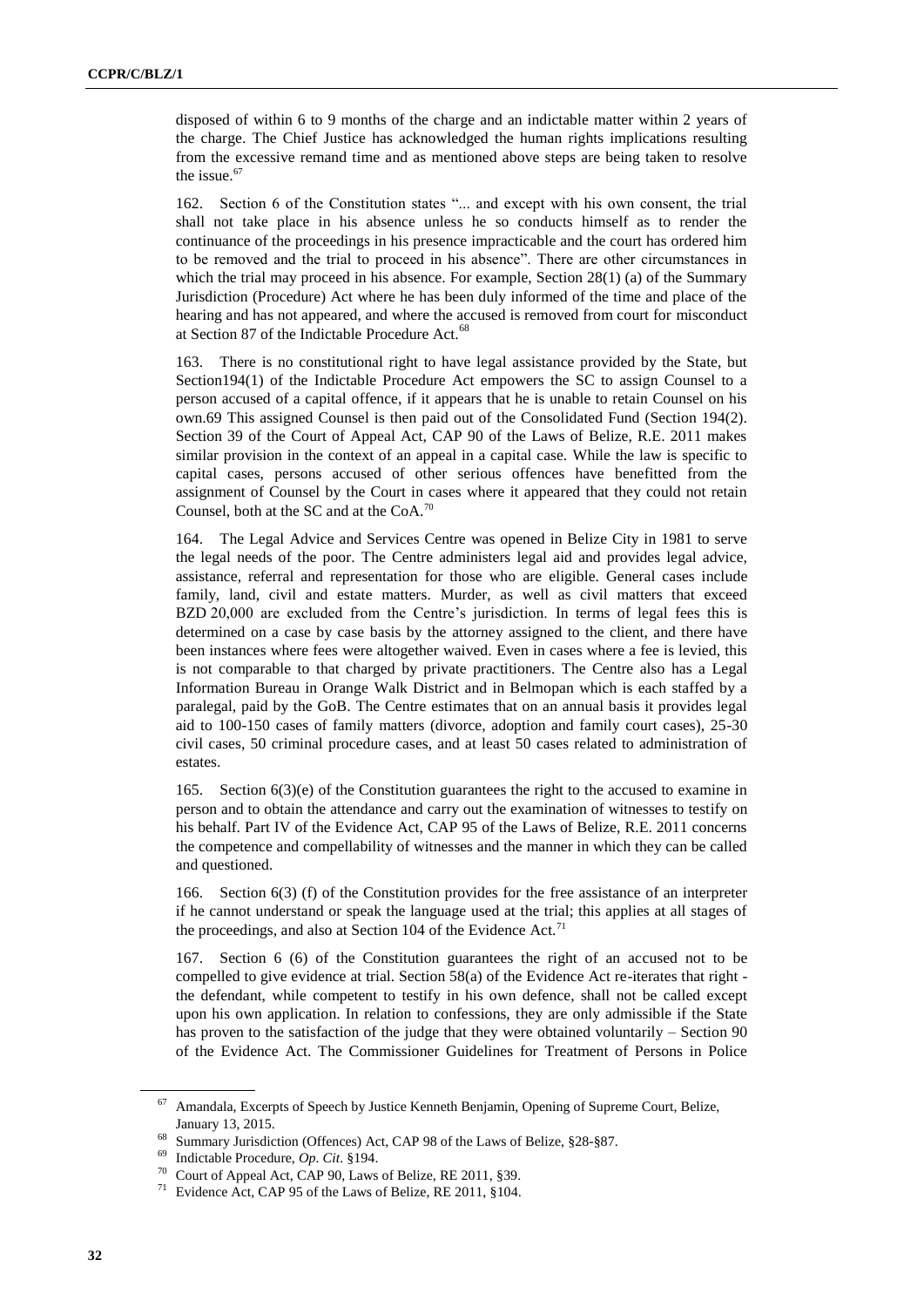Custody, brought into force in 2016, are guidelines for the police when interviewing persons in police custody and obtaining statements from them. It prescribes the procedure which must be followed by the police in cases in which a suspect or a person charged with a crime wishes to provide a statement. It requires the electronic recording of all statements made by persons in police custody. A breach of these Rules may result in the exercise of the Court's discretion to exclude the statement in any ensuing proceedings.<sup>72</sup>

168. There is a separate regime for the treatment of juveniles, created by the Family Courts Act and the Juvenile Offenders Act, CAP 119 of the Laws of Belize, R.E. 2011 which acknowledges age-commensurate treatment and promotes diversion from the criminal justice system as a first option for young offenders.

169. The Supreme Court of Judicature Actenables, in Section 24 and Part X of the Act, appeals from all Inferior Courts. The Court of Appeal Actin Part IV Section 23 makes provision for appeals against conviction on indictment at the SC, and against orders of the SC from appeals from the Inferior Court, Section 25. The Caribbean Court of Justice Act, CAP 92 of the Laws of Belize R.E. 2011, enables in Sections 6-8 appeals from the CoA to the CCJ.

170. A person has the option of seeking redress for the breach of his constitutional rights under Section 20 of the Constitution. Section 20(2) empowers the SC, on such an application, to make such declarations and orders, issue such writs and give such directions as it may consider appropriate. Convicted persons are usually advised of their right of appeal by the Court, and where they are sentenced to terms of imprisonment, they are facilitated by prison staff to prepare and lodge their notices of appeal.

171. Section 6(5) of the Constitution speaks to the criminal trial of a member of a disciplined force who has already been dealt with by the disciplinary law of that force. It does not bar the criminal trial, but obliges the Court, if he is to be sentenced, to take into account any punishment that may have already been imposed. Section 92 of the Indictable Procedure Act, also enables pleas of autrefois acquit and autrefois convict to be entered, and they must be disposed of before the accused is called upon to plead further.<sup>73</sup>

# **Article 15**

172. The Constitution at Section 6(4-5) enshrines the principle of non-retroactive jurisdiction.

# **Article 16**

173. The Constitution at section 6 (1) states that all persons are equal before the law and are entitled without any discrimination to the equal protection of the law.

# **Article 17**

174. Section 14 of the Constitution makes provision for a right to privacy although section 14(2) also provides the circumstances for the infringement of this right. Everyone has the right to the protection of the law against such interference or attacks. Any person who alleges that his right to privacy is being infringed or likely to be infringed can seek redress from the  $SC<sup>74</sup>$ 

175. Under the Belize Telecommunications Act, CAP 229 of the Laws of Belize R.E. 2011 privacy of telecommunications is guaranteed. Only a judge can sanction the release of transcripts of private telecommunications if he is satisfied that such information is material to the criminal proceedings. An order is granted only on the application of the DPP.

<sup>72</sup> Evidence Act, *Ibi*d., §58, 90.

<sup>73</sup> Indictable Act, *Op. Cit*., §92.

<sup>74</sup> The Constitution, *Op. Cit*., §9, §14.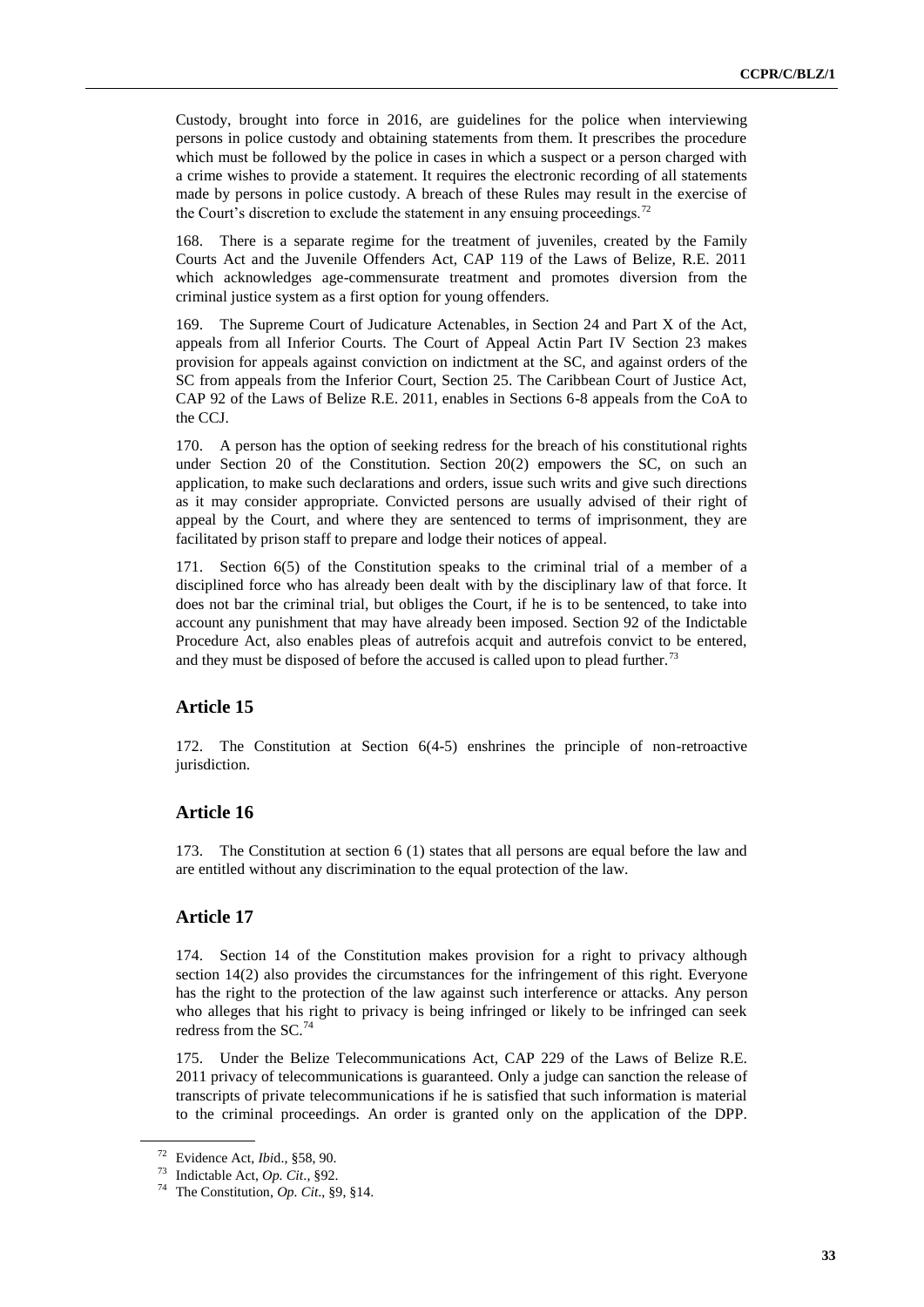Information is requested and released to the BPD for the purpose of criminal investigations. Section 44(2) of the Act states that any employee or agent in the telecommunication sector who interferes with, makes use of, or records the contents or substances of a telecommunications message commits a criminal offence. A person may also apply for an injunction to the SC under the Act if it appears his right to privacy will be violated under the Act.

176. Electronic surveillance including the interception of telephonic communications and wire-taps are govern by the Interception of Communication Act of 2010. Section 3(1) of said Act expressly prohibits the unauthorized interception of communication, including communication via the postal service. This Act also speaks to the storage of data and the control of the use of stored data. The BPD is in charge of surveillance. Section 5 of the Act speaks of the manner to obtain a court-ordered interception direction, while Section 6 stipulates the factors the SC judge considers in issuing interception direction. The Act allows for the sender or recipient of communication to give written authorization for the interception of their communication.<sup>75</sup>

177. Section 9(1) of the Constitution provides the protection against the arbitrary search of one's person and premises without his consent. Section 9(2) of the Constitution establishes the conditions in which the laws of Belize can be able to grant the search of persons or entry of private property. Generally all laws governing the authority to search a person or enter a premise requires a search warrant consistent with Section 9(2) d of the Constitution.

#### **Article 18**

178. Section11 (1)-(4) of the Constitution guarantees the freedom of conscience, including freedom of thought and religion. There are various religious denominations coexisting peacefully with one another in Belize. The 2010 Census shows this variety consist of: Anglican, Baptist, Hinduism, Seventh Day Adventist, Salvation Army, Roman Catholic, Rastafarian, Pentecostal, Nazarene, Mormon, Methodist, Mennonite, Jehovah's Witnesses, and Islam. Belize continues to be predominantly Roman Catholic with this religion accounting for 40.1% of the population.<sup>76</sup>

179. The Education and Training Act, CAP 36 of the Laws of Belize provides for worship and religious instructions. Sections 54 and 55 speak to corporate worship, singing of the National Anthem, and flag raising ceremonies at the government and government aided preschool, primary and secondary school. The Education Rules 2000 makes provisions for denominational schools to undertake religious instructions and observance in the faith of the denomination. However, in all cases, no child is obliged to undertake religions instruction if objection is made in writing by either of his parents or otherwise communicated in reliable form.<sup>77</sup> In terms of the level of denominational schools in 2013 at preschool level it was 53%, 67% at primary school level, and 46% at secondary school level. Religion is widely taught in government schools.<sup>78</sup>

180. Religious denominations are required by law to register under the Companies Act, CAP 250 of the Laws of Belize, R.E. 2011. Churches are registered under Section21 of said Act "Companies Limited by Guarantee". A Memorandum of Association and an Article of Association along with a fee of BZD 584 is payable for a certificate of incorporation. In addition, Sections 19 and 20 provide that a company formed "for the purpose of promoting art, science, religion, charity or any like object, shall not, without the license of the Minister, hold more than two acres of land ..."<sup>79</sup>

<sup>75</sup> Interception of Communications Act, 2010, §3.

<sup>76</sup> The Constitution, *Op. Cit*. §11.

<sup>77</sup> Education Rules, 2000, §121.

<sup>78</sup> Education Act, *Op. Cit*., §54, §55.

Companies Act, CAP 250 of the Laws of Belize RE 2011, §19, §20.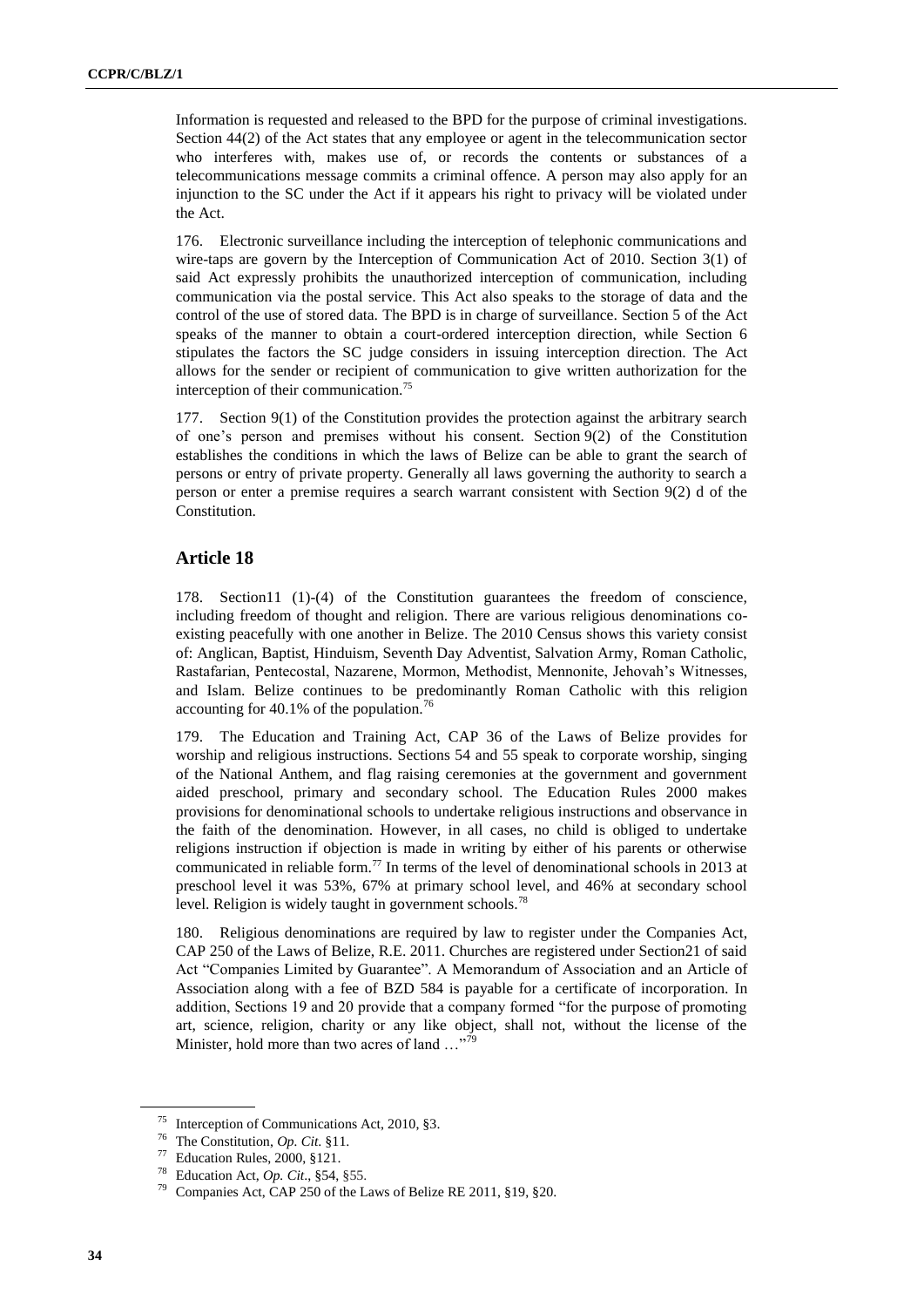181. Religious denominations can also apply for the status of a non-governmental organization under the Non-Governmental Organizations Act, CAP 315 of the Laws of Belize, R.E. 2011 subject to certain requirements. Section13 of said Act stipulates that NGOs are exempt from the payment of income tax, and may also be eligible for exemption from business tax, or any other tax, duty or impost levied by the GoB. Sections 15-17 enumerate the responsibilities of an entity after being granted NGO status. There are seven churches registered as NGOs; they are not entitled to cash subventions from the GoB. $^{80}$ 

182. Belize has no State religion. It also does not have a mandatory military draft.

#### **Article 19**

183. Section 12 of the Constitution guarantees the freedom of expression.<sup>81</sup>

The regulation of television and radio broadcast is encompassed in the Belize Broadcasting and Television Act, (BTA) CAP227 of the Laws of Belize, R.E. 2011 which establishes the Belize Broadcasting Authority (BBA) as the authority responsible for regulating the same. The Board of the BBA is composed of eight persons appointed by the Minister responsible for Communications. The BBA regulates broadcasting subject to the licensee's terms and conditions. Section 2 of said Act states that the BBA is responsible for inter alia, advising the Minister, issuing licences and general oversight of services provided.<sup>82</sup>

184. According to Section 4 of the BTA licensees are required by the terms of their license as prescribed in the Schedule to the BTA to, inter alia: provide a reasonable and balanced opportunity for the free expression of differing views on matters of public importance. The annual license fees are specified in the BTA Regulations while the process of application of license is specified in Section5 of the BTA. The BTA is currently under review and will among other things, provide for a procedure of appeal in cases where licenses are denied. There are thirty eight radio stations - ten on air or over the air television stations, and, thirty one cable operators; all are privately owned.

185. Regulation of newspapers is covered under the Newspapers Act CAP242 of the Laws of Belize, R.E. 2011. All newspapers are subject to the constraints of Belize's Libel Laws. In the functioning of democracy, the Courts of Belize routinely adjudicate on libel suits brought by individuals against newspaper publishers. There are nine recognized newspapers in Belize and one privately owned newspaper is published twice weekly while the others are weekly publications.

186. There have been neither attacks nor reports of attacks against journalists in Belize through prosecution or otherwise as an attempt to infringe on their right to freedom of expression. Journalists publicly present, on a daily basis, a wide range of viewpoints without government interference. Journalists travel freely and work in a safe enabling environment free from recrimination and undue interference. Everyone including journalists have recourse to the Courts and to the Ombudsman to address any perceived infringement of a constitutionally guaranteed freedom by the GoB.

187. The Public Utilities Commission Act, CAP 223 of the Laws of Belize, R.E. 2011establishes the Public Utilities Commission (PUC) as an autonomous commission composed of seven members. The Commission is to ensure that the services rendered by a public utility, including cable service and internet service providers, are satisfactory and that the charges imposed are reasonable.

188. The Belize Telecommunications Act, CAP229 of the Laws of Belize, R.E. 2011at Section15 states that no person shall provide any telecommunications service except under and in accordance with a telecommunication service license issued by the PUC. In granting

<sup>80</sup> Non-Governmental Organizations Act, CAP 315 of the Laws of Belize, RE 2011, §13.

<sup>81</sup> The Constitution, *Op. Cit*., §12.

<sup>&</sup>lt;sup>82</sup> Belize Broadcasting and Television Act, CAP 227 of the Laws of Belize, RE 2011, §2, §4.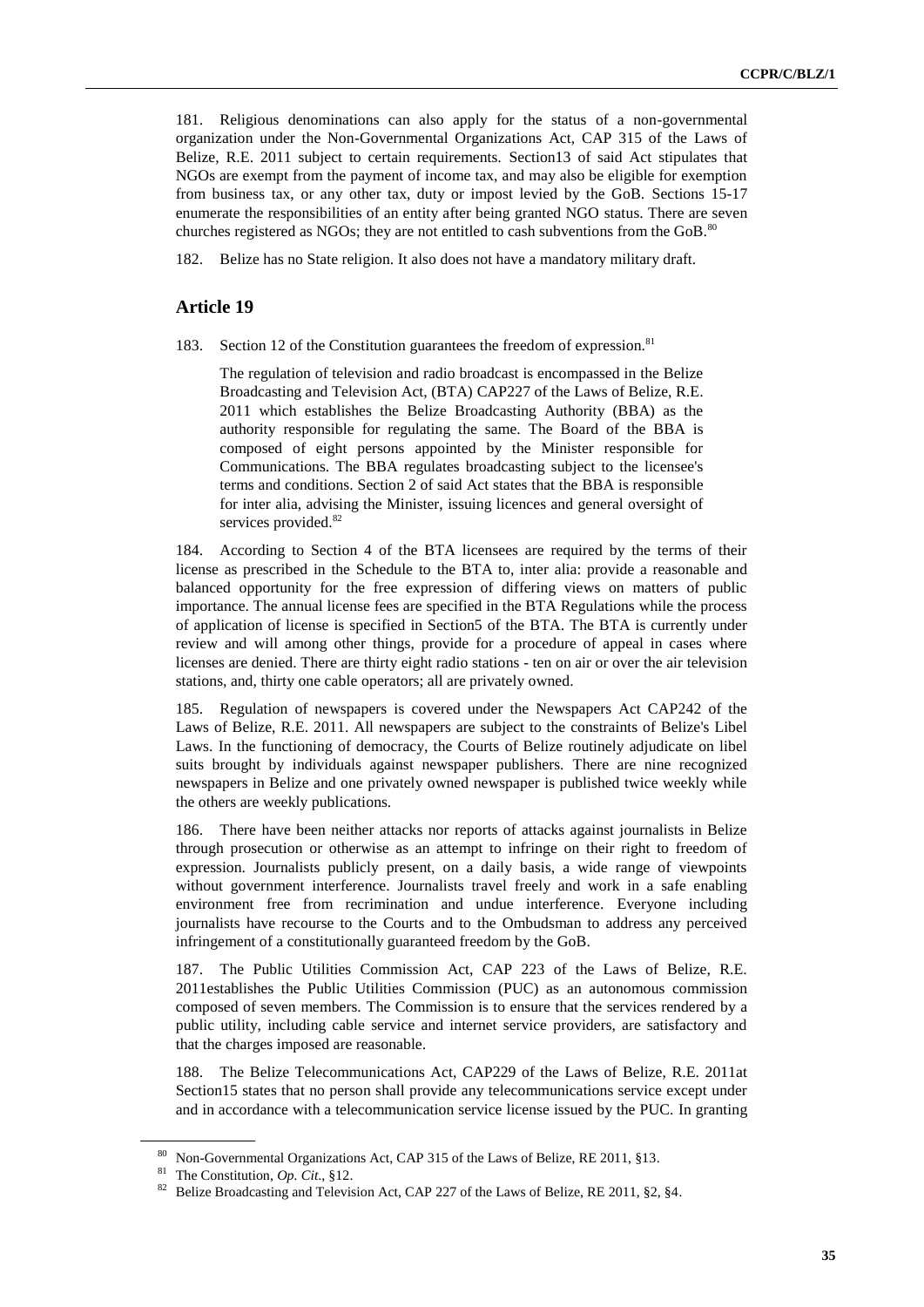a license, the PUC may among other relevant factors, have regard to public interest, national interest, and security.<sup>83</sup>

189. Section 19 of said Act provides for the PUC to forfeit a license if a licensee fails to disclose and submit information on the existence of an agreement which is likely to affect competition or frustrate the objects of the Act. The PUC can suspend, vary or revoke, or deny the renewal of a license if inter alia, the licensee contravenes this act, fails to pay the requisite fee of the licence, and fails to comply with the terms and conditions of the license.

190. The Belize Telecommunications Act at section 19(13) states that before a license or authorization is suspended, revoked or not renewed, the PUC shall give written notice of its intention to do so and lay out its purpose for such action and provide the licensee with an opportunity to: "make representation and support his view; and correct any breach of the terms and conditions of the license or any interferences caused to other license holders." The GoB does not restrict access to the internet. There are 29 licensees of internet service providers.

191. The Libel and Defamation Act, CAP169 of the Laws of Belize, R.E. 2011 governs the matter of libel and defamation. Section 9 of the Act states that "a fair and accurate report published in any newspaper or broadcast of the proceedings of a public meeting…shall be privileged unless it is proved that such report or publication was published or made maliciously." Section 12 states that "no criminal prosecution shall be commenced against any proprietor, publisher, editor or any person responsible for the publication of a newspaper for any libel published therein without the order of a judge in chambers being first had and obtained."<sup>84</sup>

192. The Freedom of Information Act, (Freedom Act) CAP 13 of the Laws of Belize, R.E. 2011provides the "right for persons to have access to a document of a Ministry or a prescribed authority…"A request for access to a [public] document in a Ministry has to be done in writing to the Ministry and the Ministry has an obligation to inform of its decision on access within two weeks. The Ministry or prescribed authority, in general, should grant access to the document unless it is considered an exempt document. Exempt documents include, but are not limited to, Cabinet documents; trade secrets; privileged or confidential information of a legal or medical nature; information which would prejudice a criminal investigation; documents which affect the security, defence, or international relations of Belize; documents which were shared in confidence by another State to Belize. The Freedom Act at Section 22(1) states that a document can be exempt if the disclosure of the document would be contrary to public interest. Where an applicant is denied, the Ministry has to inform the applicant in writing citing the reason for denial, the name and designation of the person giving the decision, and to inform of his/her right to apply for a review of the decision.<sup>85</sup>

193. Section 35(1) provides for a review of a decision refusing to grant access to a document by application to the Omb. The applicant may make a written request to the Ombudsman to review the denial or deferral of access, of which such applications must be made within 21 days of the decision. The Ombudsman may uphold the decision or may grant access to the requested documents. Where it is established that a document is exempt, the Ombudsman does not have power to decide access to that document.<sup>86</sup> The 2014 Ombudsman Annual Report noted that for the first time in the history of the Omb, three complaints were received in connection with the Freedom Act.<sup>87</sup>

194. An applicant has the right to appeal to the SC if dissatisfied with the decision of the Ombudsman.

195. The Undesirable Publications Act CAP 243 of the Laws of Belize R.E. 2011, gives the Attorney General the authority to prohibit the importation of publications if, in his

<sup>83</sup> Belize Telecommunications Act, No 16 of 2002, §15, §19.

<sup>84</sup> Libel and Defamation Act, CAP 169 of the Laws of Belize, RE 2011, §9, §12.

<sup>85</sup> Freedom of Information Act, CAP 13 of the Laws of Belize, RE 2011, §11-§13.

<sup>86</sup> Freedom Act, *Ibid*., §22, §35, §43.

<sup>87</sup> The Fourteenth Annual Report of the Ombudsman, 2014, p. No. 21-22.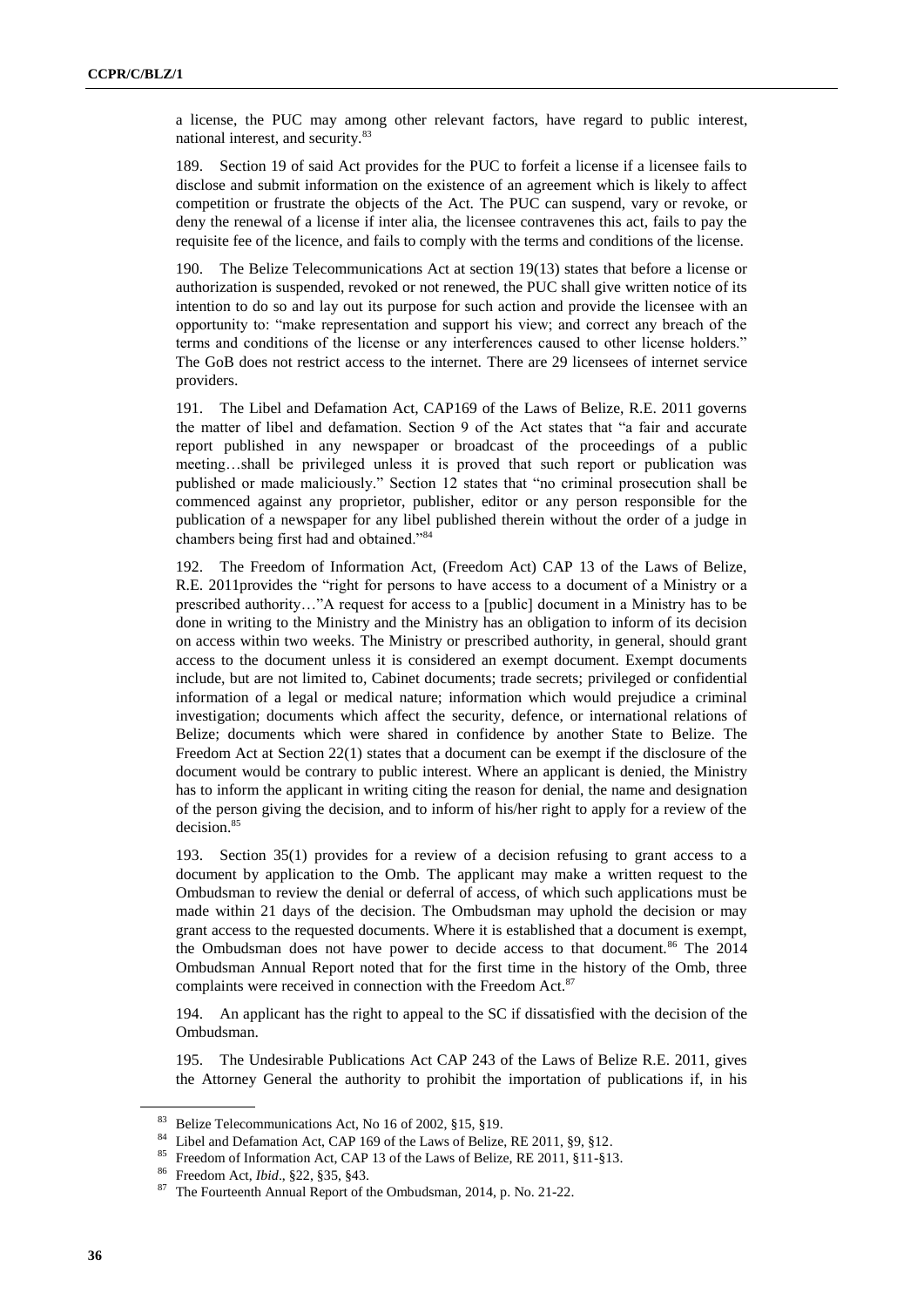opinion, the publication is contrary to public interest. The Attorney General has never exercised its discretion under this Act.

### **Article 20**

196. Belize does not have legislation dealing with the prohibition of propaganda for war. The application of the laws of Belize is on the basis of non-discrimination as specified in Sections 3 and 16 of the Constitution.<sup>88</sup>

#### **Article 21**

197. The right to peaceful assembly is guaranteed in the Constitution at Section 13 which states that a person shall not be hindered in the enjoyment of his freedom of assembly and association subject to certain exceptions.

198. The Control of Public Meetings and Public Processions Act, CAP 132 of the Laws of Belize, R.E. 2011 provides the requirements necessary to hold an assembly. Sections 4 and 7 of said Act allow for public meetings and processions provided that the required permit is obtained from the senior police officer within the district where the meeting/procession is to be held. Where a permit is denied, an appeal can be made to the magistrate who decides whether to allow the appeal.<sup>89</sup>

199. In almost all cases where the process has been duly followed there have been no registered allegations by the BPD that violence was used against peaceful and unarmed demonstrators. However, over the period 2000-2015 there have been several incidents of civil disobedience which were triggered principally by socio-economic factors. For example in 2001 there was an uprising related to a dispute in the transport sector; in 2005 the unions agitated against the economic policies of the then government. There have also been several incidents of demonstration against police actions and spikes in crime and violence. Of all these incidents there was only one death reported and several minor injuries.

## **Article 22**

200. The Constitution provides for the freedom of association including the right to belong to trade unions at Section  $13(1)$ .<sup>90</sup> The Labour Act at Section 30 states that "nothing in any contract of service shall restrict the right of any worker to join a registered trade union, to participate in the activities of a union or to associate with persons who are forming a trade union". The Labour (Amendment) Act of 2011 at Section 42(1) also protects a worker from being dismissed on the grounds of union membership or participation in union activities. The Trade Unions and Employers' Organizations (Registration, Recognition and Status) Act, CAP 304 of the Laws of Belize, R.E. 2011Section 4 lists the rights related to union that every employee is entitled to.<sup>91</sup>

201. Section 3 of the Trade Unions and Employers Organizations Act prohibits persons working in the Belize Defence Force, the Belize Police Department, the Belize Prison Service and the Belize Fire Department from belonging to a union. <sup>92</sup>

<sup>&</sup>lt;sup>88</sup> The Constitution, *Op. Cit.*, §3, §16.<br><sup>89</sup> Control of Public Magings and Pub

<sup>89</sup> Control of Public Meetings and Public Processions Act, CAP 132 of the Laws of Belize, RE 2011. §4, §7, §14.

<sup>90</sup> The Constitution, *Op. Cit*., §13.

<sup>91</sup> The Labour Act, *Op. Cit*.,§30 Labour (Amendment) Act, 2011, No 3 of 2011, §42.

<sup>92</sup> Trade Unions and Employers Organization (registration, Recognition and Status) Act*,* CAP 304, RE 2011, §3.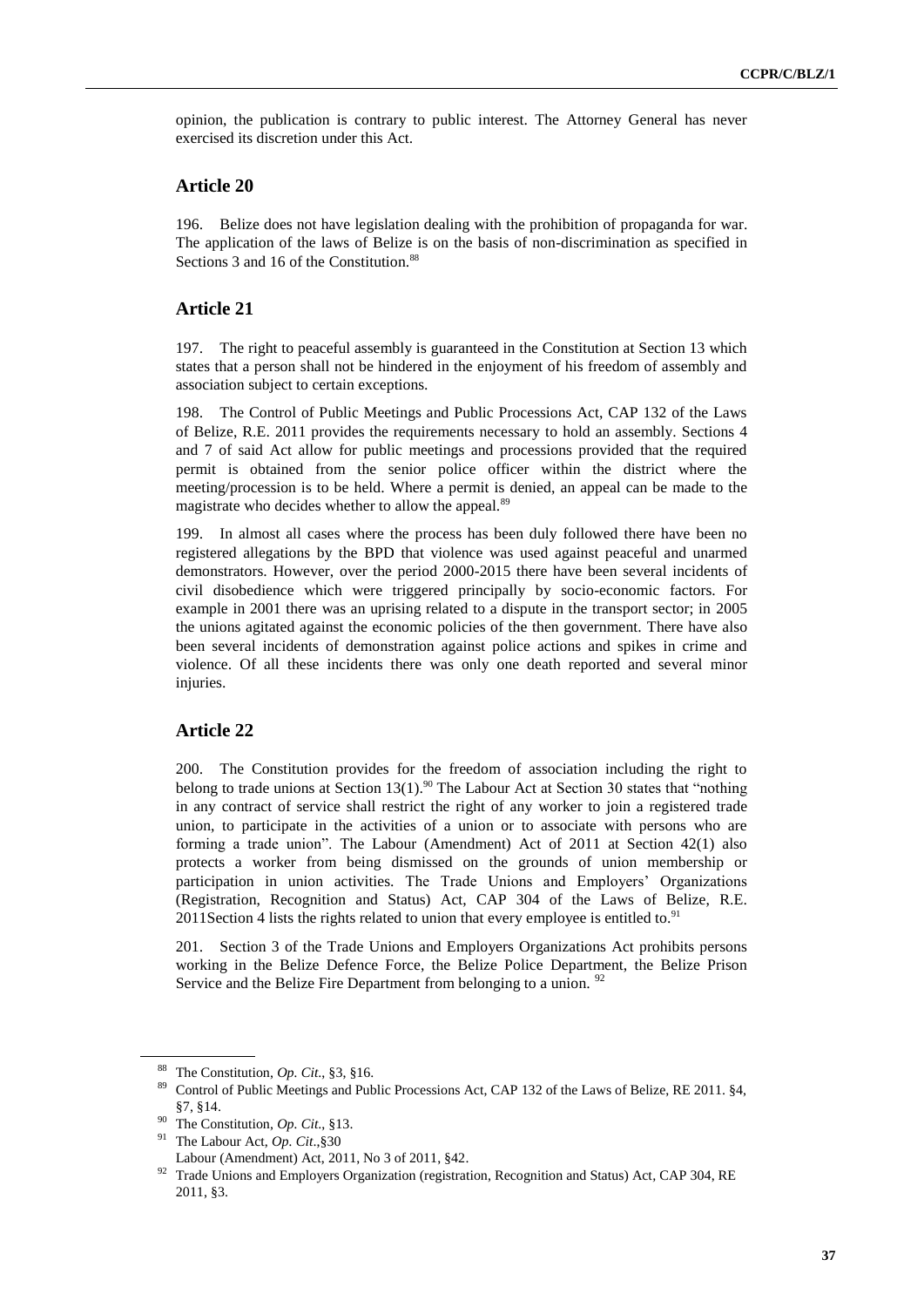202. The Services Commissions, consisting of the Public Services Commission, the Judicial and Legal Services Commission, and the Security Services Commission, independently regulate the public service, the judicial and legal service, and the security service, respectively. These Commissions have the authority to appoint officers that fall under their jurisdiction, as well as regulate the conditions of their service and exercise disciplinary control, including the ability to remove these officers from their posts.  $93$ 

203. The Trade Union Act CAP 300, and the Trade Unions and Employers Organizations (Registration, Recognition and Status) Act, CAP 304 of the Laws of Belize, R.E. 2011 govern the formation and activities of trade unions. Sections 16-18 of said Act states that a trade union must be registered with the General Registrar (GR) and lists the requirements for doing so. Section 16(e) of the said Act provides for any person aggrieved by refusal of the GR to register a combination as a trade union, the withdrawal or cancellation of a certificate of registration, to appeal to the SC.<sup>94</sup>

204. The Trade Unions and Employers Organizations Act provides for a system of registration and certification of trade unions as a bargaining agent of a bargaining unit. Section 13(5) of said Act states that the GR registers a trade union or an employers' organization once he is satisfied that all the requirements have been met. Any person aggrieved by the Registrar's refusal or failure to register a trade union or employers' organization may appeal against such to the Tripartite Body for determination.<sup>95</sup>

205. The Tripartite Body is responsible for the certification of bargaining agents on behalf of workers in a bargaining unit for the purpose of negotiating any collective bargaining agreement. The Tripartite Body is appointed by the Minister and is comprised of representatives appointed by the Minister based on persons nominated by trade unions and employers' organization.

206. Sections 13-16 of the Trade Unions and Employers' Organizations Act list the responsibilities of a registered trade union or employers' organization and empower the Registrar to take action against those unions and employers' organizations which fail to comply. In a situation of cancellation or suspension of a certificate, the union or employers' organization can appeal to the Tripartite Body.

207. Sections4 and 7 of said Act reiterate the right of employees and employers to freedom of association including the basic rights involved with unionization. Section 11 provides redress at the SC if any person considers that any right conferred upon him by said Act has been infringed.

208. There are currently fifteen (15) trade unions and three (3) employers' organizations and they do not receive financial assistance from the GoB. Approximately 6%-8% of the labour force belongs to a union. There has not been any application for registering a union that has been rejected. Union size varies and the smallest union has two hundred members while the largest has six thousand members. The National Trade Union Congress of Belize (NTUCB) which is the umbrella organization for trade unions receives a subvention of BZD 40,000 a year and one trade union, the Public Service Union, receives an annual subvention of BZD 24,000. In addition the GoB provides on secondment, a public servant to work with the NTUCB.

209. Although there is not a fixed organizational structure across unions, generally, the annual general meeting is the highest decision- making body in a union. There is a general council made up of all the branch chair-persons and the executive. The executive is comprised of a president, two vice presidents, first and second vice, general secretary, treasurer and councillors, auditors, and trustees. At the branch level there is a branch executive made up of a chair person, vice chair, treasury, secretary and councillors.

210. The Trade Union Act provides for peaceful picketing at Section 30 (1). The Trade Unions and Employers Organizations Act at Section 4(c) provides for trade unions to strike.

<sup>&</sup>lt;sup>93</sup> The Constitution, *Op. Cit.*, Part VIII,  $\S 105 - \S 111$ .

<sup>&</sup>lt;sup>94</sup> Trade Unions Act, CAP 300 of the Laws of Belize, RE 2011, §16-§18.

<sup>95</sup> Trade Unions and Employers Act, *Op. Cit*., §4, §7, §11, §13-16.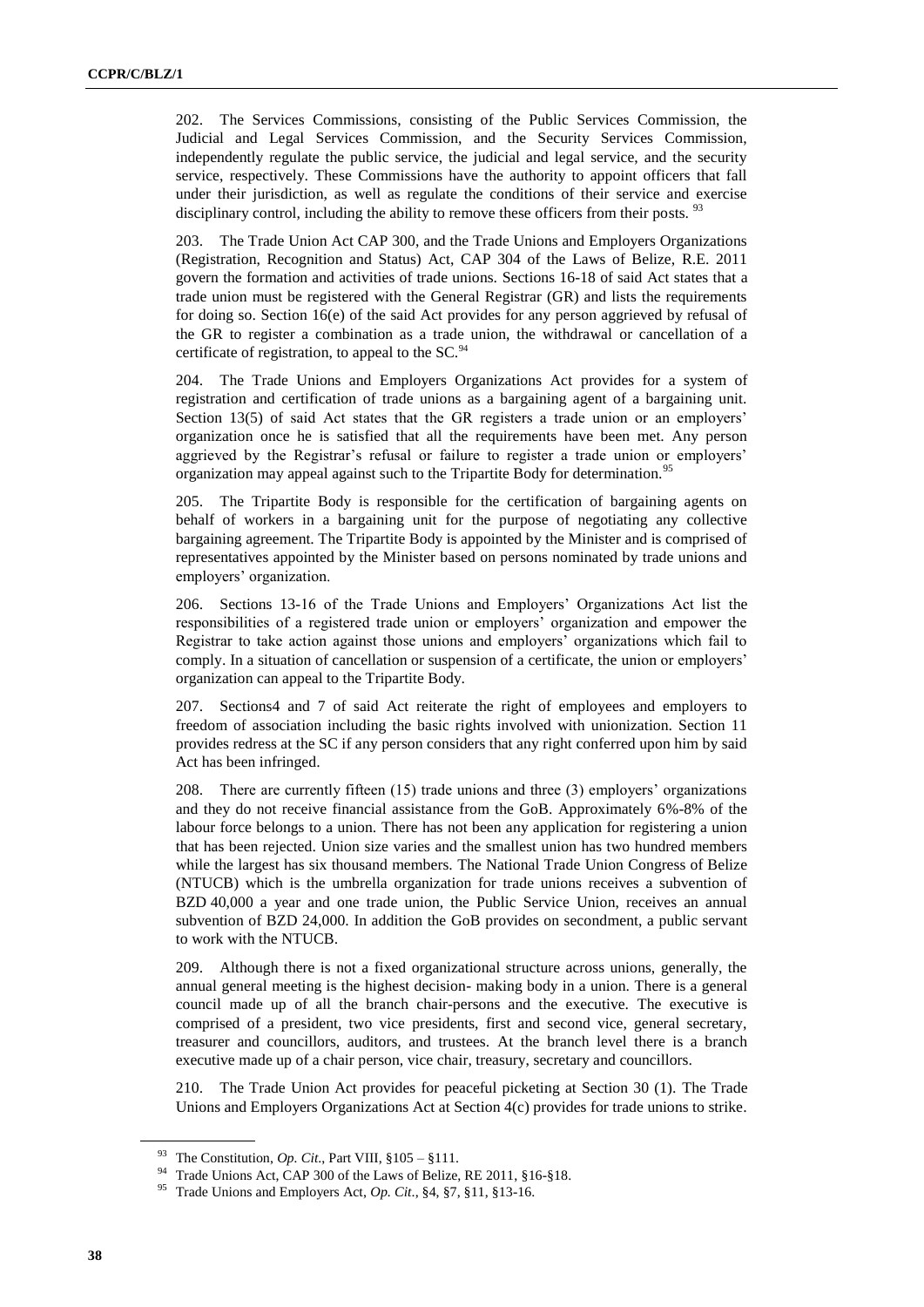However, strikes are viewed as last resort and the different modes of dispute settlement are usually fully exhausted before proceeding to a strike. To this end, the Ministry with responsibility for Labour seeks as much as possible to ensure that collective bargaining agreements contain "effective and adequate procedures for the avoidance and settlement of disputes arising from the interpretation, application or operation of the agreement".<sup>96</sup>

211. The Settlement of Disputes in Essential Services Act, CAP 298 of the Laws of Belize, R.E. 2011 at Section2, lists the sectors governed by this Act as it relates to dispute settlement. Section15 of said Act states that employers cannot declare or take part in a lockout and a worker shall not take part a strike in connection with any trade dispute unless the dispute has been reported to the Minister.<sup>97</sup>

212. The Trade Disputes (Arbitration and Inquiry) Act, CAP 299 of the Laws of Belize, R.E. 2011 governs trade dispute settlement between union and employers for those persons falling outside the scope of the persons listed in the Settlement of Disputes in Essential Services Act.

213. There are approximately six to seven political parties and there is no requirement for political parties to be registered. However, there have been discussions recommending that legislation requiring registration of political parties be put in place for monitoring purposes.

214. Associations can choose to be registered under the Companies Act, CAP 250 of the Laws of Belize, R.E. 2011. Associations can register under Section 19 as "associations not for profit" or as "companies limited by guarantee" at Section 21. Associations seeking nongovernmental status are required to register under the Non-Governmental Organizations Act, following registration under the Companies Act.

#### **Article 23**

215. The Constitution provides equal protection of men and women. In addition, the Constitution at Section26accepts applications to be registered citizens of Belize from any person who is married to a citizen of Belize, and any person who has been resident continuously in Belize for five years.<sup>98</sup>

216. The Belizean Nationality Act ("Nationality Act") CAP 161, at Section 5(2) establishes citizenship by descent in the case of persons born outside Belize. The Nationality Act at Section 11 states that a person who is the spouse, widow or widower of a citizen of Belize is eligible for citizenship if the applicant has continuous residence of one year in Belize. An applicant is considered legally resident in Belize as of the date of marriage even if the applicant should have entered Belize illegally.

217. The Marriage (Amendment) Act of 2005 increased the minimum age of marriage with parental consent from 14 years to 16 years. However, the cultural practice of the Maya is to have a cultural ceremony representing a union at the age of 14.

218. The 2010 Census reported 67,538 married persons, and 48,011 persons in common law relationships. There were 6,346 divorces reported. Code 100 (1) of the Criminal Code, states that a man is under duty to supply the necessaries of health and life to his wife, and to his legitimate or illegitimate son or daughter. Failure to provide the necessaries of life is considered 'harm'.<sup>99</sup>

219. In the event of a legal separation the Married Persons (Protection) Act, CAP 175 of the Laws of Belize, R.E. 2011 stipulates the rights of the husband and the wife toward each other and toward their children. Sections2 and 3 list the grounds on which a married woman

<sup>&</sup>lt;sup>96</sup> Trade Unions Act, *Op. Cit.*, §30, 41.

<sup>97</sup> Settlement of Disputes in Essential Services Act, CAP 298 of the Laws of Belize, RE 2011 §2, §12, §15.

The Constitution, Op. Cit., §26.

In the Criminal Code, necessaries of life is defined as proper food, clothing, shelter, warmth, medical or surgical treatment and any other matters which are reasonably necessary for the preservation of life and health of a person.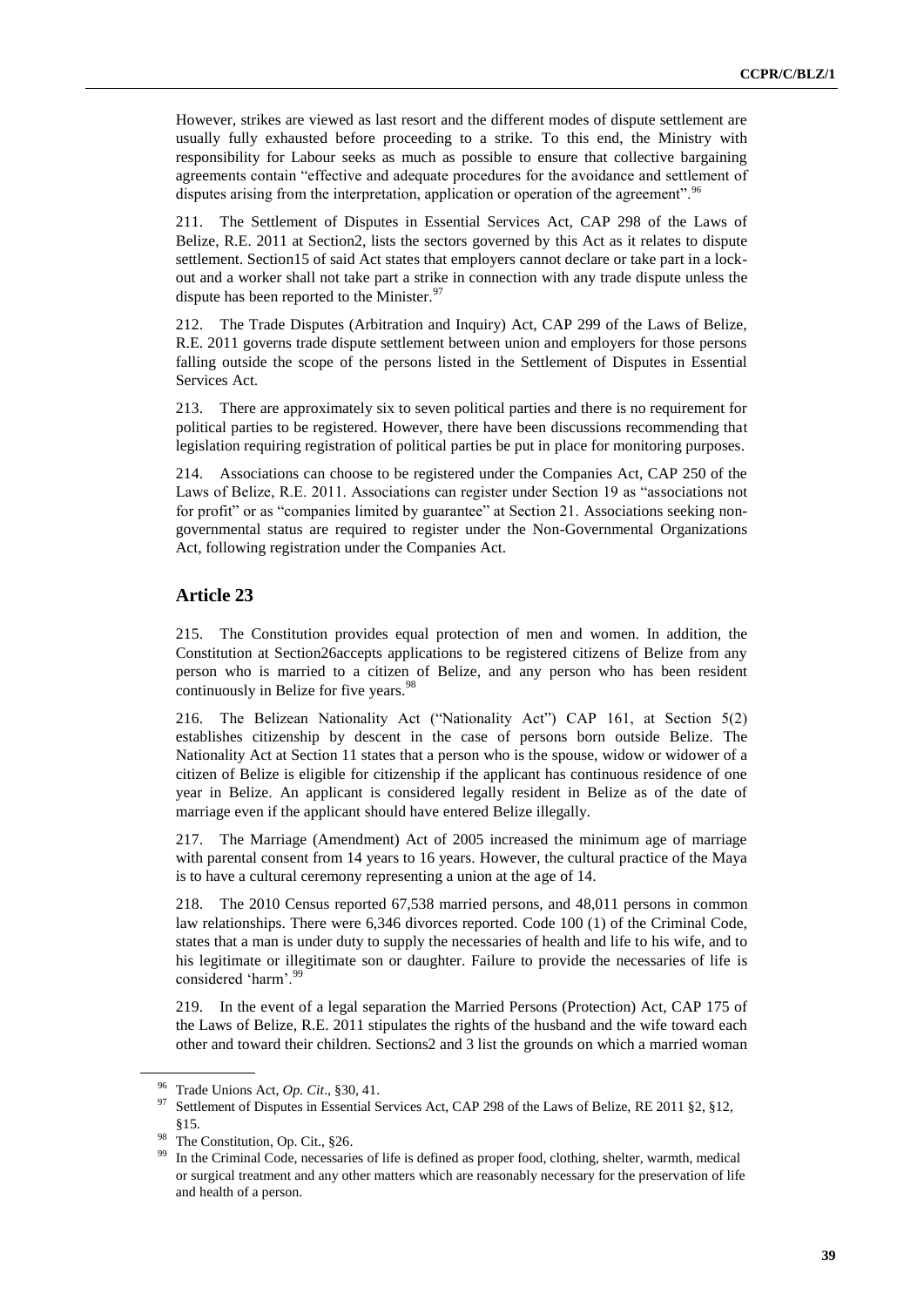can apply for an Order of the Court.<sup>100</sup> Whereas Section 2 allows the married woman to apply for an order of maintenance against her husband, Section 4 does not similarly provide for the husband to apply for such an order against his wife.<sup>101</sup>

220. Any child born in or out of wedlock is entitled to equal protection under the law. The Families and Children Act, (FACA) CAP 173 of the Laws of Belize, R.E. 2011 Sections 5 and 6 establishes that the parent/guardian is responsible for the protection and care of a child. The child is also to be protected from discrimination, violence, abuse and neglect. Additionally, it is the duty of the parent/guardian who has custody of the child to maintain the child.<sup>102</sup>

221. Section 16 of the FACA deals with a child born out of wedlock and grants full guardianship of the child to the mother and states that furthermore, the child has all rights as that of a child born within wedlock.<sup>103</sup> Notwithstanding the right of the single mother, Section 85 provides for the father of a child born to a single woman to apply to the court for an order granting him right of access to, or legal custody of the child under certain circumstances.<sup>104</sup>

222. Sections 48-97 of said Act address the maintenance rights and duties of members of the family towards each other. Section 48 states that the man is required to maintain his own children as well as the children his wife may have had living with her at the time of their marriage. While the laws ascribe financial responsibility for the care of the child to the father, Section 49 requires the mother to maintain and care for the child in certain circumstances.

223. Section 53 allows mother, father, or guardian who has custody of the child to apply for a maintenance order against the non-custodial parent. The periodical sum is determined by the means of the person against whom the order is made.

224. Section 2 of the Married Persons (Protection) Act enables a married woman to apply for an order for legal custody of the children. Section 3 of said Act extends similar right to the husband. In addition, a married woman can seek an order against her husband on the basis that the husband has wilfully neglect reasonable maintenance of his children. In terms of an order for payments, the Married Persons (Protection) (Amendment) Act of 2010 was amended to remove the child maintenance of BZD 50.00 per week and to have the Court determine maintenance based on the means of both the husband and wife. Section 12 of the Married Persons (Protection) Act also provides for a married woman to apply for child support up to age 18in certain specified conditions, such as for example, if the child is mentally challenged.

225. The Married Women's Property Act, CAP 176 of the Laws of Belize, R.E. 2011 at Section 3 confirms the right of a married woman to engage and dispose of any asset as a single woman and to be subject to the laws governing such. Section 4 allows married women to have equal voice on property acquired. Section 14 entitles the married woman to have in her own name, the same remedies for the protection and security of her own property as if she were a single woman.<sup>105</sup>

226. Section 54 of the Administration of Estates Act, CAP 197 of the Laws of Belize, R.E. 2011 governs succession to real and personal estate on the death of a husband or wife and in the absence of a will. The Married Women's Property Act at Section 7 deals with the acquisition and disposition of a trust estate by a married woman. <sup>106</sup> A woman can become a beneficiary of a trust property under a will or codicil. In some circumstances with regard to matrimonial properties, where a question of ownership arises between husband and wife, the court is allowed to determine "what was in the mind" at the time of the purchase and

<sup>100</sup> The Married Persons (Protection) Act, CAp 175 of the Laws of Belize, RE 2011, §2-§3.

<sup>101</sup> The Married Persons Act*, Ibid*., §4.

<sup>&</sup>lt;sup>102</sup> Families and Children Act, CAP 173 of the Laws of Belize, RE 2011, § 5, §6.<br><sup>103</sup> Familias Act, *Ibid.* \$95

Families Act, *Ibid.*, §85.

<sup>&</sup>lt;sup>104</sup> Families Act, *Ibid.*, §16<br><sup>105</sup> Merried Wemen's Prop.

<sup>&</sup>lt;sup>105</sup> Married Women's Property Act, CAP 176 of the Laws of Belize, RE 2011, §3, §4, §14<br><sup>106</sup> Married Waman's Property, On Cit. <sup>§7</sup>

Married Women's Property, *Op. Cit.*, §7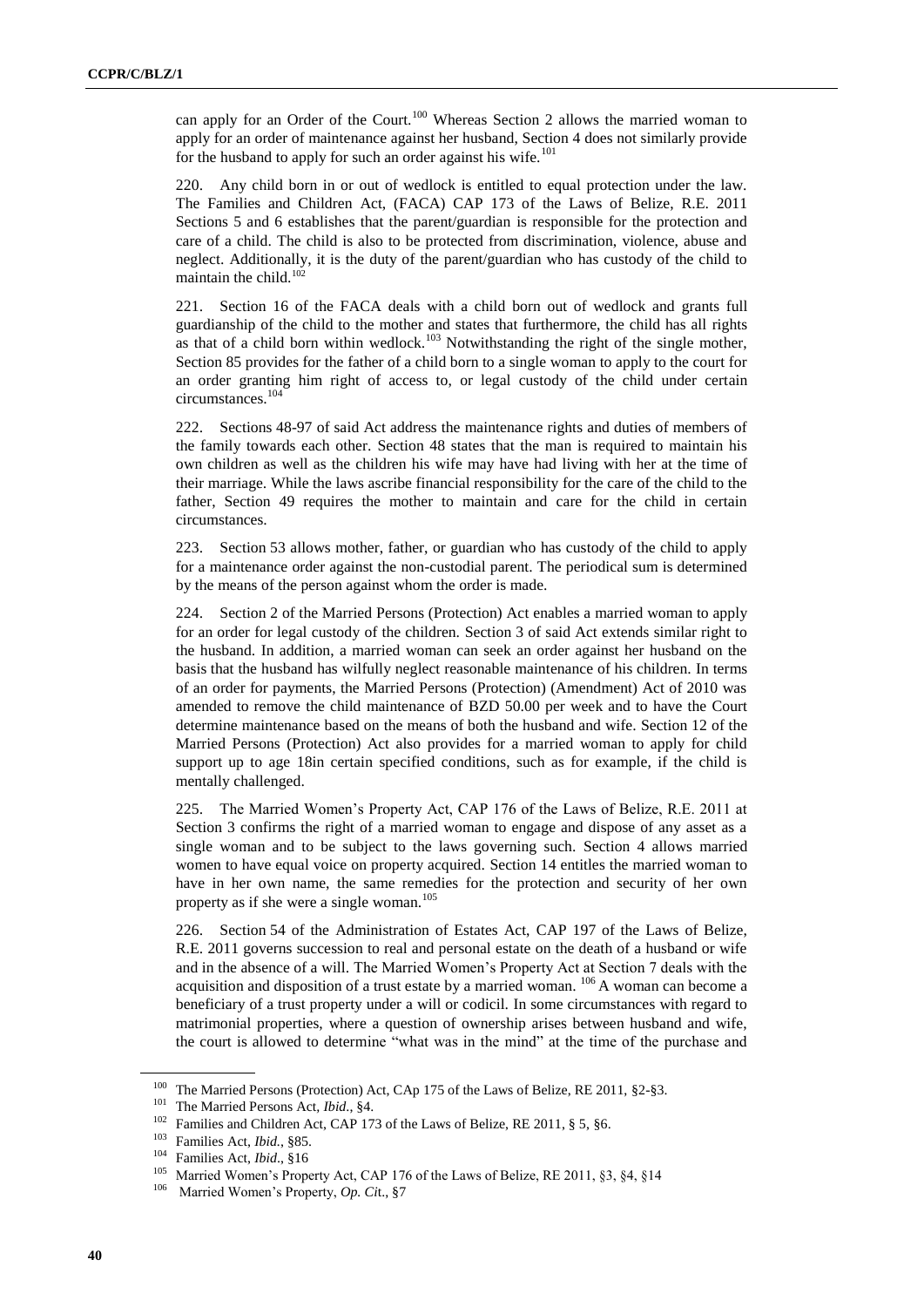then rule accordingly. Women are entitled by law to acquire, possess and own land in Belize with no discrimination. Women have the right to choose the place where they live.<sup>107</sup>

227. The Supreme Court of Judicature Act governs divorce. Section 129 allows a petition for divorce by either the husband or the wife on the grounds of adultery, persistent cruelty, desertion, unsoundness of mind, and irretrievable breakdown of marriage.<sup>1</sup>

228. A petition for divorce can also be presented on the grounds that the marriage has broken down irretrievably and that the couple has been living separately for at least three years preceding the petition. Section131 of said Act states that petitions for divorce are to be made at least three years since the marriage. However, a petition may be accepted without the three years requirement if the case is one of exceptional hardship by the petitioner or exceptional depravity by the respondent. Deciding whether to accept a request before the three years, the judge considers the best interest of any children, and whether there is reasonable probability of reconciliation between the spouses. Section 153 of said Act provides for custody, maintenance and education of the children and if the Court sees fit, to direct that the children be placed under the protection of the Court.<sup>109</sup>

229. In regards to division of property, in considering whether the order is just and equitable, the court looks at certain guidelines as enumerated in Section 148E (5), these include the non-financial contribution of the woman in the capacity of housewife, companion, home-maker, or parent, and the need to protect the contribution of the woman, especially one of whom wishes to continue her role as mother.

230. The amendment to the Supreme Court of Judicature Act in 2003 at section148:01now provides for common law relationships and defines "common law union" or "union" as the relationship that is established when a man and woman who are not legally married to each other nor to any other person, cohabit together continuously as husband and wife for a period of at least five years. Section 148 states that persons in the common law union have the same rights as a spouse in a marriage.<sup>110</sup>

## **Article 24**

231. The rights of children are firmly protected in Belize's law which is further reflected in its ratification of international conventions and protocols related to these rights.<sup>111</sup>

232. In terms of birth registration, Section 10 of the Registration of Births and Death Act, CAP 157 of the Laws of Belize, R.E. 2011 requires the parent or guardian to register a child within forty two days after birth. Section 18 of said Act lays out the procedure to be followed when the registration period is not adhered to. Failure to do so may result in a fine being levied upon the person with the responsibility of registering the birth. Under the same Act it is the responsibility of the health care institutions or professionals who attends to a live birth, to ensure that the registration of the birth of the child is completed before the child is discharged from the institution, or where the birth does not occur in a health care facility, within the first seven  $(7)$  days of the child's life.<sup>112</sup>

233. The GoB views the right to a name as a fundamental right of the child and over the years, has consistently sought to improve its birth registration services through improvements within, and partnerships with several international organizations.

<sup>&</sup>lt;sup>107</sup> Administration of Estate Act, CAP 197 of the Laws of Belize, RE 2011,  $\S$  54<br><sup>108</sup> S

<sup>&</sup>lt;sup>108</sup> Supreme Court of Judicature Act, CAP 91, Laws of Belize, RE 2011, §129.

Supreme Court, *Ibid.*, §131.

<sup>110</sup> Supreme Court, *Ibid.,*§148:I.

<sup>&</sup>lt;sup>111</sup> The Convention on the Rights of a Child was ratified in May 1990. The two optional protocols to the convention, namely the Optional Protocol on the involvement of children in armed conflict, and the Optional Protocol on the sale of children, child prostitution and child pornography were also ratified in addition to the other Inter American Conventions relating to the rights of a child. In 1998 the Families and Children's Act was passed to incorporate specific provisions of the CRC in domestic legislation.

<sup>&</sup>lt;sup>112</sup> Registration of Births and Death Act, CAP 157 of the Laws of Belize, RE 2011, §10, §12.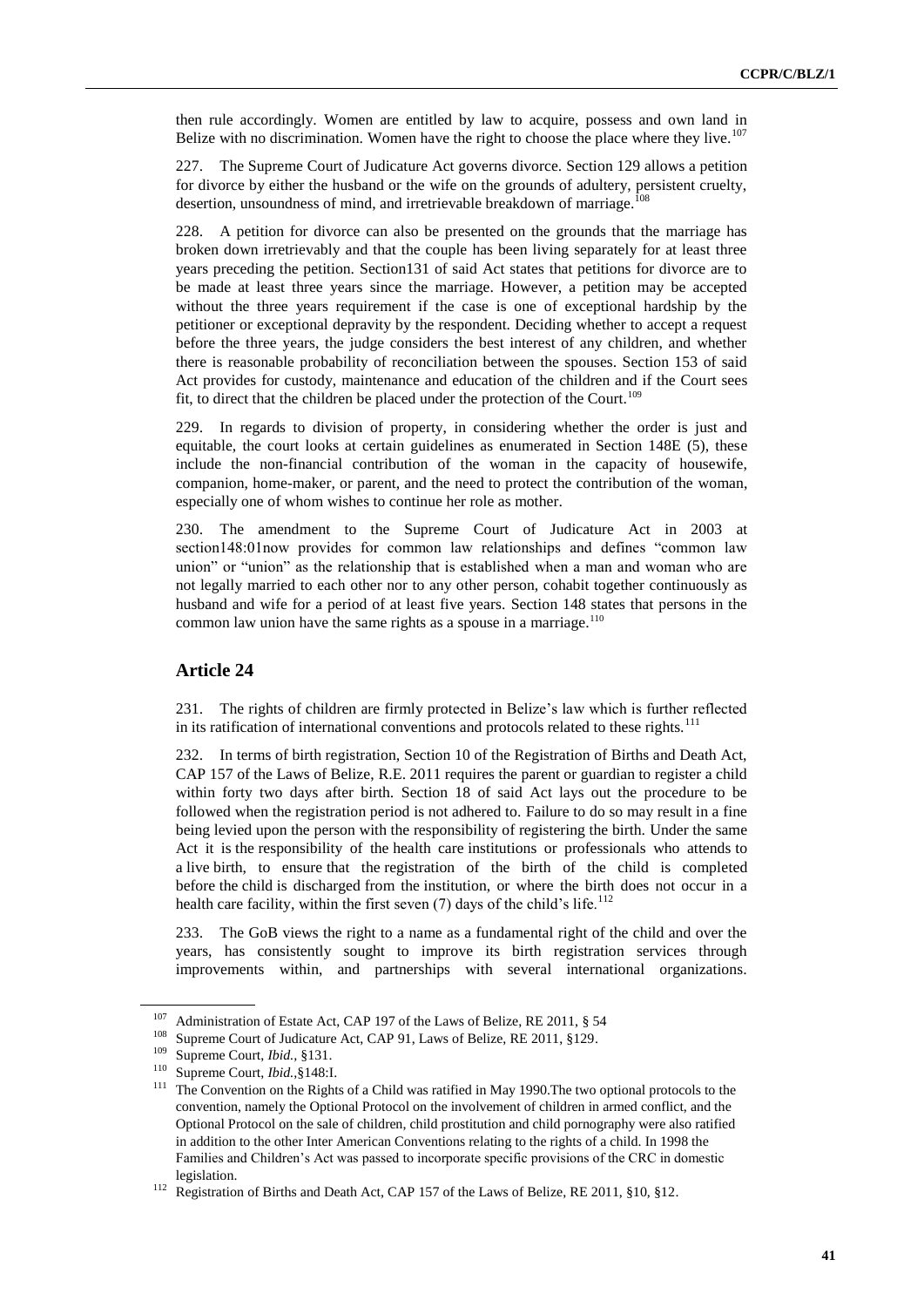Registration of birth is required in order to obtain a Belizean birth certificate. Belizeans may not apply for a social security card, a passport, register as a voter or, for school aged children, be registered to take external examinations without this document. Birth certificates can be accessed through the Vital Statistics Unit (VSU). In 2007 a MoU was signed between the MoH and the VSU to improve and strengthen the vital registration system by establishing points of registration at major hospitals to promote the registration of babies immediately after birth. This partnership has resulted in an improved system of birth registration. A major challenge for the registering of children involves those in rural communities who deliver their children at home, attended by a midwife. These children are the least likely to be registered.

234. In 2011, UNICEF supported GOB to implement the *Make Your Child Count Campaign on Birth Registration* which sought to reach children in the remote rural communities across the country. One of the major bottlenecks to accessing birth registration services identified prior to the campaign implementation was distance to the nearest service points. The campaign removed this bottleneck by taking the services to isolated communities. Some communities have limited access to transportation and the community based approach employed by the campaign was the main factor contributing to such large numbers of boys and girls accessing services.

235. Belize has a registration rate of 96% and the VSU continues to partner with UNICEF in trying to attain 100% birth registration.

236. The right for children to acquire nationality is provided for in the laws of Belize. The Nationality Act at Section 17 (2) provides for children to be included on a certificate of citizenship by registration. Where initially the names of minors were not included in an application for citizenship, the certificate can be amended to include the minor children of the applicant. Section 17 also provides for a minor to have the status of a citizen of Belize if his parent has included his name in that parent's certificate of registration (as a citizen of Belize). Section 5(2) of the Nationality Act also states that a person has status of a citizen of Belize by descent if his mother or father is a citizen of Belize.<sup>113</sup> The Immigration Act at Section 10 states that a minor who has entered Belize whether legal or illegally and has been in Belize for at least ten years can apply for permanent residency; this was amended through Immigration (Amendment) Act No. 1 2014 to allow for other considerations when applying for permanent residency.<sup>114</sup>

237. The FACA defines a child as a person below the age of eighteen years. This is the definition applied to most laws relevant to children unless otherwise specified. Some laws provide for earlier attainment of majority, for example the Marriage (Amendment) Act of 2005states that the age of marriage with parental consent is 16 years; The Education Act states the end of compulsory education is 14 years; the Juvenile Offenders Act defines a child as a person under 16 years and a young person as 16 years of age but under 18; the Labour Act describes a child as under 14 years of age and a young person as between the ages of 14 but under 18.

238. In civil law a person must attain the age of eighteen (18) to be recognized as having legal capacity.

239. The Juvenile Offenders' Act deals with the proceedings in a juvenile court where the person charged or to whom the proceedings relate is under 16 or under 18 years of age. Section 3(1-6) lays out the treatment of a child or young person when the court is hearing charges. Hearings for children or young persons are held in a different building or room than in which ordinary settings of the court are held. Persons less than 18 years of age are to be kept from adult offenders except when jointly charged with adult offenders. Only members and officers of the court, attorneys-at-law and others directly connected with the proceedings are allowed to attend Juvenile Court. The Act was amended in 2001 to include penalties for anyone who publishes the name, address, school, photograph or anything likely to lead to the identification of an accused child or young person.

<sup>113</sup> Nationality Act, *Op. Cit*., §5.

<sup>114</sup> Immigration (Amendment) Act, No. 1 of 2014.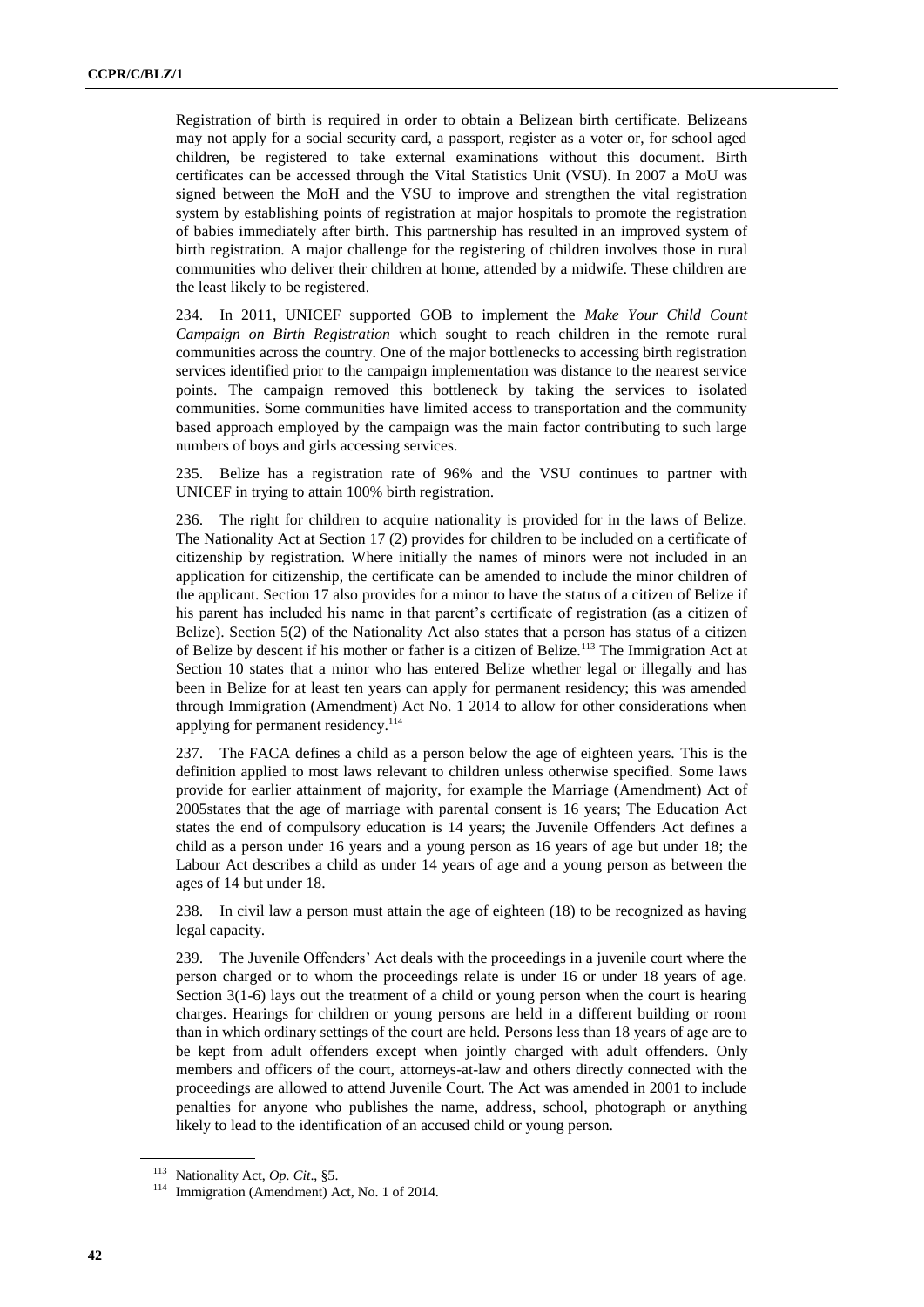240. Section 4 of said Act provides for bail if a child or young person cannot be brought immediately before a court. If bail is not granted, section 5 provides for the child or young person to be put in custody in a "place of detention" which is not a prison.<sup>115</sup>

241. Section12 provides for imprisonment of a child or young person who commits a serious crime.<sup>116</sup>

242. Section 15 states that no child or young person shall be sentenced to imprisonment if he can be suitably dealt with any other way. The amended Act introduces the option to the Court of sentencing an offender to community service. If sentenced to imprisonment the young person is to be kept away from adult prisoners.

243. The Criminal Code of Belize as amended by Act No. 35 of 2005 provides that children cannot be held liable for their criminal acts until they have attained the age of 12 and where they are found to have the appropriate amount of maturity to understand the nature and consequences of their conduct. In circumstances where a child is found to lack the required maturity, the age of criminal liability is extended to 14.

244. In terms of procedures in the court, the Juvenile Offenders Act at Section8 provides the young person with the right to consult with his parents or guardians on whether he wishes to be tried in another court or at the Juvenile Court. The court also has the obligation to explain in simple language, the substance of the alleged offence to the young person. In deciding how to deal with the child or young person after it has been proven that an offence was committed, the court takes into consideration information regarding his general conduct, home surroundings, school record and medical history in order to ensure the best interest of the child or young person.<sup>117</sup>

245. Section 15 of said Act presents options to the court when dealing with a child or young person found guilty of a non-serious crime. The Penal Reform (Alternative Sentences) Act, CAP102 of the Laws of Belize, R.E. 2011 was enacted with young offenders in mind, and empowers the Courts to find more positive ways to deal with a young offender other than sending him to jail. This Act established the Community Rehabilitation Department (CRD) and enlarged the powers of the criminal courts to pass non-custodial community services in certain cases.

246. In an ongoing effort to strengthen the Juvenile Justice System, 2014 saw national consultations being held to facilitate a multi-sectoral discussion of the system. This resulted in recommendations for legal reform. Some of the major recommendations include broadening the legal mandate of the CRD to support broader case management services. The pending legal reform also seeks to hold parents more accountable and would ensure their participation in the rehabilitation process. Other major aspects include repealing of the Certified Institutions Act and Regulations to eliminate the criminalizing of status offenses and addressing them instead, as child protection issues; harmonizing the definition of "child" throughout relevant legislation; establishing provisions for diversion programs and the expansion of alternative sentencing options; requiring all juvenile matters to be held "in camera"; expunging criminal records at age 18 and providing universal and mandatory legal aid for persons under age 18.

247. In March 2015, Cabinet approved that amendments be made to the Juvenile Offenders Act 1936, the Families and Children's Act 1996 and related ancillary legislation which deal with persons fewer than 18 who come in conflict with the law and who are deemed to be beyond parental control. These amendments, once legislated, will increase the efficacy of these laws in addressing the range of issues arising from children coming in conflict with the law and those at risk.<sup>118</sup>

<sup>&</sup>lt;sup>115</sup> Another important amendment was to §11 which was the addition of a new subsection which defines the word imprisonment as a custodial sentence in a place of detention.

<sup>116</sup> Juvenile Offenders Act, CAP 119 of the Laws of Belize, RE 2011, §12

<sup>117</sup> Juvenile Offenders, *Ibid*., §8, §3, §15

<sup>&</sup>lt;sup>118</sup> The Chief Justice Annual Report 2012-2013 reported a significant increase in the number of juvenile cases amounting to 170 in 2012 compared to 236 in 2013. In 2013 the most common charge was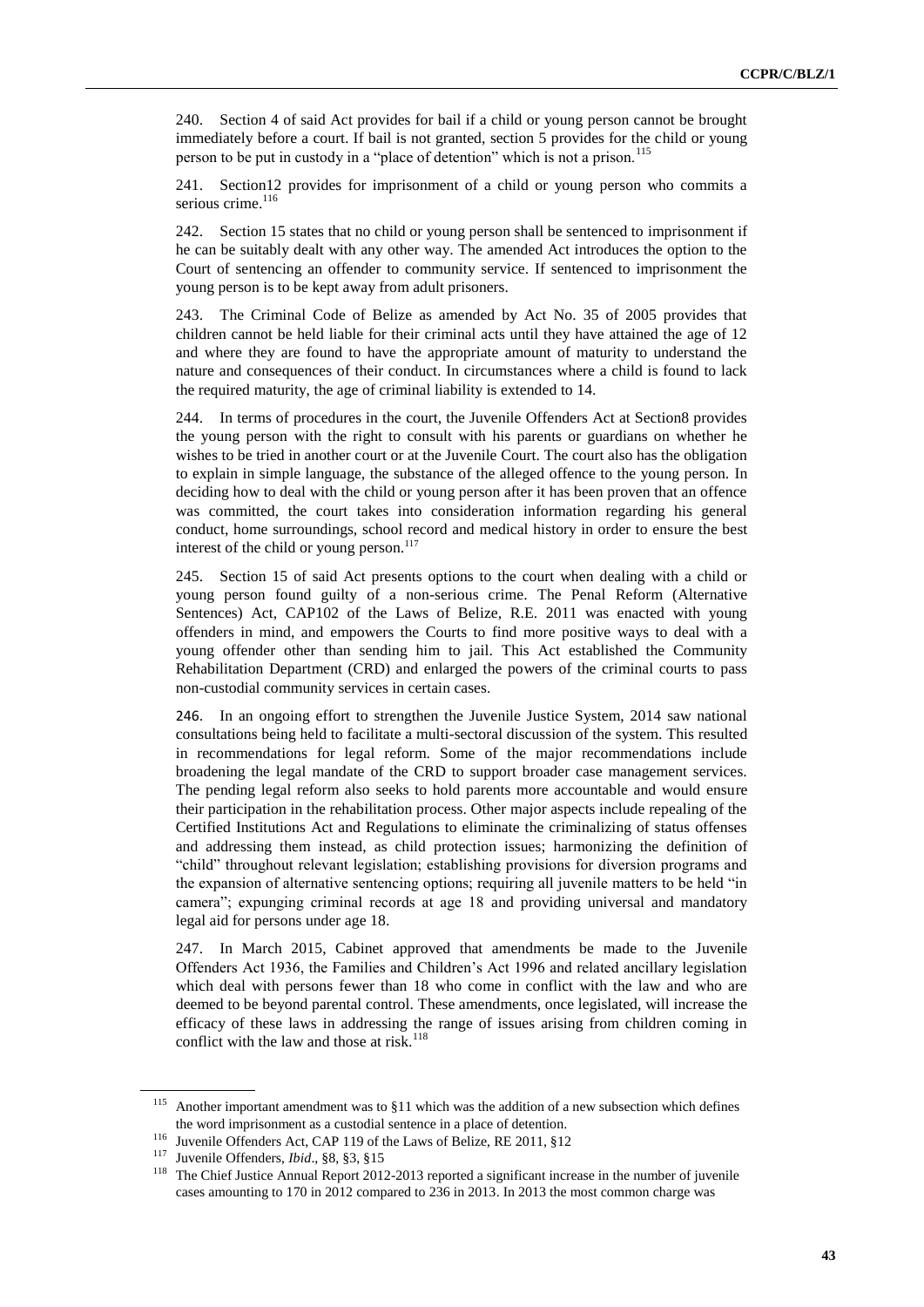248. The FACA in Section 33 guarantees that all children are of equal status in the application of the laws of Belize regardless of the martial status of the child's parents. This is extended to include inheritance, as governed by the Administration of Estates Act.

249. Sections 98-132 of the FACA deal with care and protection of children who are deprived of their family environment. Section 116 of said Act allows a social services practitioner, a police office or an authorized person, who has reasonable grounds to believe that a child is suffering or likely to suffer significant harm, to take a child and place him under emergency protection for 48 hours.

250. The Youth Hostel serves as a residential facility for children who are at-risk, children with uncontrollable behaviour and children who have committed minor criminal offenses between the ages of 12-14. At May 31, 2015 there were 51 residents at the Facility, of whom 31 are females and 27 males. Of these, 21 were juvenile offenders, and 37 where there for uncontrollable behaviour (status offences). For Children in Care (Residential Facility) there were 9 registered facilities as of the end of March 2015. A total of 330 children were in care, with 182 females and 148 males.

251. Section 98 provides for an application to be made for either a: (a) Supervisory Order, (b) Interimor Full Care Order, or (c) Custody Order. Section 106 also allows the Court to make an Interim or Care Order placing a child directly into the care of Foster Parents or an Approved Children's Home. The best interest of the child is paramount in all decisions concerning children.

252. Responsibility for the care of children who have been removed from, separated from or otherwise deprived of their family environment is with the DHS within the MHD. This allows for the temporary or permanent care and protection of such children, through the coordination of relative and foster care placements, assessment of adoption applications, or administration of institutions (Residential Care Facilities-RCF).

253. RCFs are over-seen by an Inspector of Social Services Institution (ISSI) and governed by the Social Services Agencies Act Chapter 45 and 45S of the laws of Belize. In all matters requiring a decision with respect to the upbringing of children, the goals of family preservation, family reunification and permanency is paramount in the social services practitioners' thinking and actions when making emergency, temporary or permanent placement decisions. Efforts are made to keep children at home to reduce the trauma to them and to maintain continuity and connections to the family.

254. Children have a right to the best substitute alternative staying place as provided for in the FACA, Section 4(2), including the following placement options: Maintain at Home; Relatives Home in the same location or close proximity where the family lives in order to facilitate parental visitations; Substitute Care/Foster Home (in the same location or close proximity in order to facilitate parental visitations); and finally Residential Care Facility(Children).<sup>119</sup>

255. In 2013 the MHD enhanced its Inspectorate Services; the ISSI with support of the Policy and Planning Unit has introduced measures for improved oversight and compliance through a more robust inspection process for  $RCF's.<sup>120</sup>$ 

handling stolen goods with 29 charges, followed by possession of controlled drugs with 26, and burglary with 19.

<sup>&</sup>lt;sup>119</sup> All children who are placed are informed of the reason for their placement and consulted as to their preference. Recognition is made that it is crucial for child(ren)'s adjustment that he/she be allowed to participate in the decision-making process whenever possible (based on their age and developmental stage). Social services practitioners take the time necessary to discuss the fears, concerns, wishes of the child(ren), and to keep them informed of all the decisions made in their best interest. During placement, family visitation is encouraged and child(ren) have the right to remain in contact with the parents, and parents have the right to be notified and allowed contact with the child(ren) as soon as is practical. In addition, and to the extent possible, the Department makes every effort to place siblings together to reduce the further psychological and emotional strain to the children.

<sup>&</sup>lt;sup>120</sup> The inspection process now includes both a self-assessment component completed by the licensed operators as a measure of internal quality control and engendering a culture of evidence-based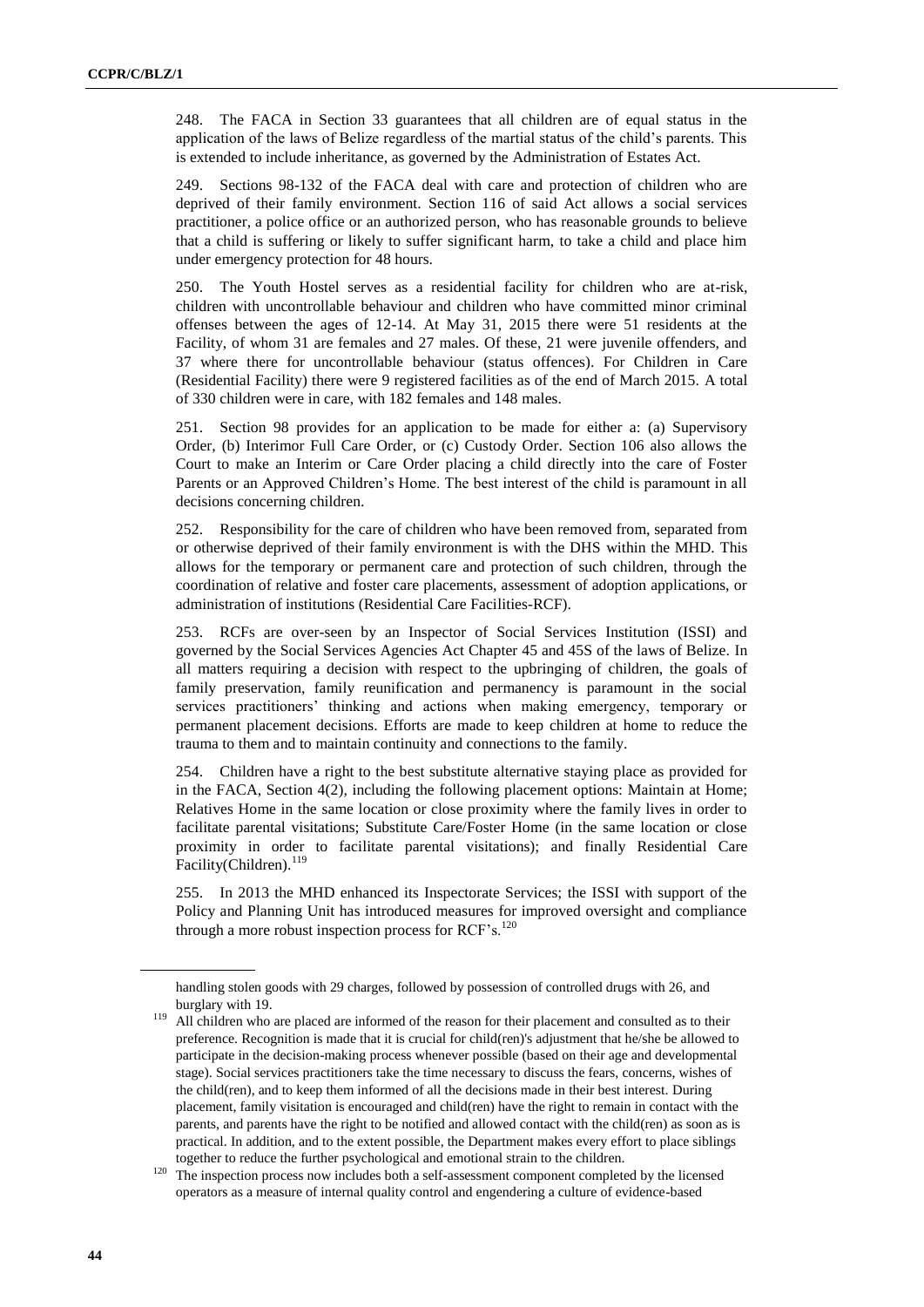256. The Labour Act is the principal legislation which protects children and young persons from economic exploitation. Section 54 prohibits a child from entering into a contract of employment and similarly, the Shops Act CAP 231 of the Laws of Belize, R.E. 2011 Section 3 states that no child shall be employed in a shop. A young person may only enter into a contract of employment approved by a labour officer as not being injurious to the moral or physical development of the person. Additionally, the Labour Act at Section 31, states that any person under age 18 may enter into an employment contract, but may not be liable for the payment of any damages in respect of any breach of that contract. There is also provision in the Labour Act at Section 65 for recruiting "persons who do not spontaneously offer their services at the places of employment or at an employment recruitment office'.

257. Part XV Sections 160-176of the Labour Act generally prohibits the employment of women, children and young people on evening and night work, contravention of which is an offence. However, exemptions can be obtained for apprenticeship or vocational training, or of serious emergency, or between the hours of 7 pm and 11pm where there is a sufficient rest period.

258. The FACA reinforces the provisions of the Labour Act at Section 7 regarding prohibition of employment of children. However, enforcement continues to be a challenge even though the 2012 Child Activity Survey showed that child labour reduced from 6% to 3.2% in 2002. A national child labour policy was completed in 2009 and it is GoB's policy response to dealing with Child Labour.

#### **Article 25**

259. The preamble to the Constitution states that the "will of the people shall form the basis of government in a democratic society in which the government is freely elected by universal adult suffrage and in which all persons may, to the extent of their capacity, play some part in the institutions of national life and thus develop and maintain due respect for lawfully constituted authority…"<sup>121</sup>

260. The Elections and Boundaries Commission is an independent Commission under Section 88 of the Constitution to deal with matters related to the holding and conducting of elections to political offices.<sup>122</sup>

261. Section 5(d) of the Village Council (Elections) Regulations 2009 enables a permanent resident of Belize in possession of a permanent resident card or proof thereof to participate as a voter in a village or community council elections. Section 5 of the Representation of the People Act, (ROPA) CAP 9 of the Laws of Belize, R.E. 2011 lists the persons that are eligible to register to vote, among those being persons over 18 years of age, and a citizen of Belize or a citizen of any Commonwealth country residing in Belize for at least a year.<sup>123</sup>

262. Section 7(a-d) of the ROPA lists the conditions of suspension and exclusion of the rights protected by Article 25. These include but are not limited to: a person being under age 18, a person having been certified to be insane or otherwise adjudged to be of unsound

practice; as well as an independent assessment by the ISSI. Through comparative analysis, variances are examined, findings discussed with the respective facility's management and an agreed work plan to close identified gaps signed-off. Effective implementation of the work plan becomes a pre-requisite for renewal of the facility's license.Plans are underway to conduct a systematic review of all facilities with the aim of strengthening their operating procedures and harmonizing capacity development across the facilities with the explicit aim of improving the quality of care of children whilst in temporary care.

<sup>121</sup> The Constitution, *Op. Cit*., Preamble

<sup>122</sup> The Constitution, *Op.Cit*.,§88

<sup>&</sup>lt;sup>123</sup> Village Council (Elections) Regulation, 2009, §5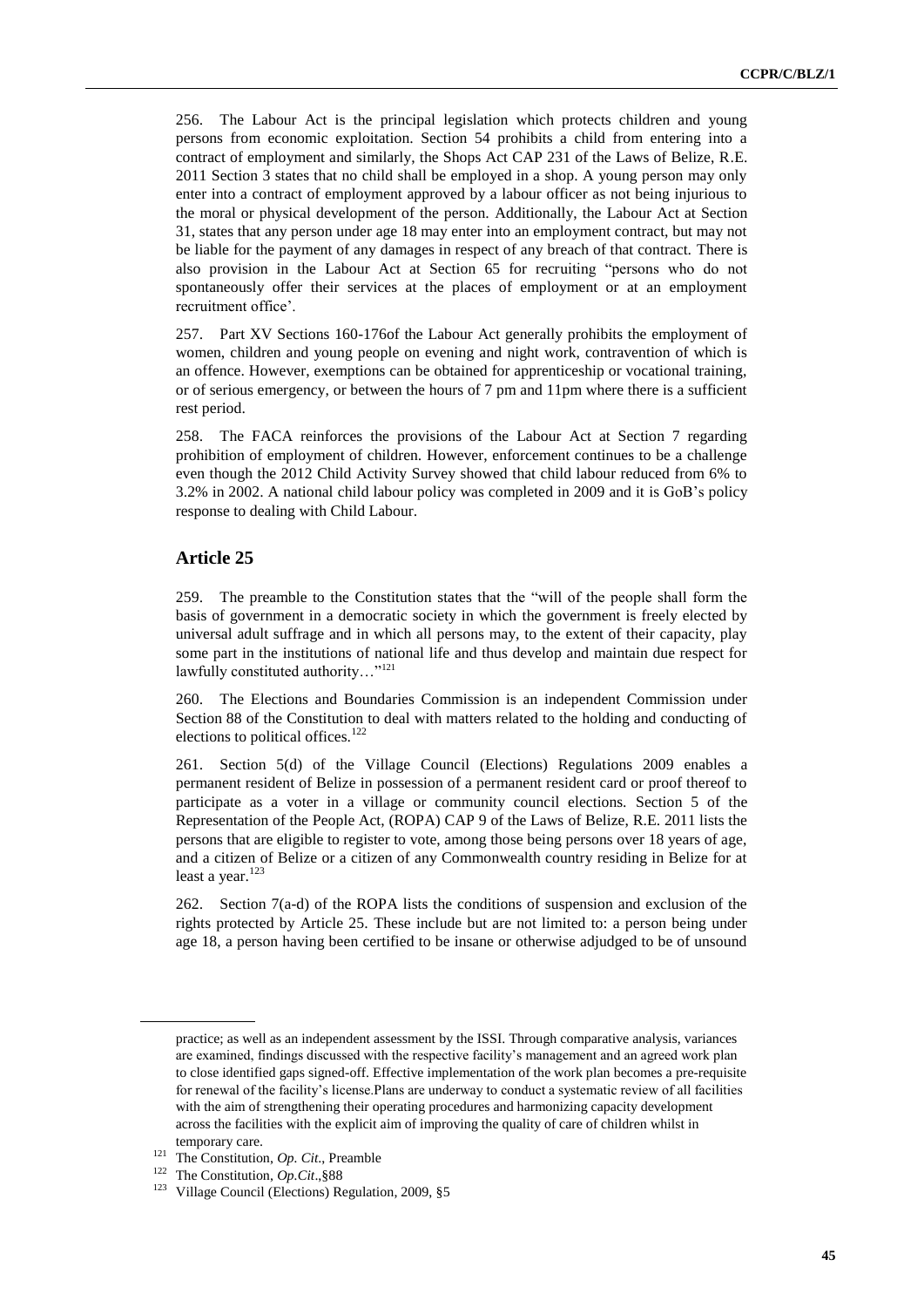mind, or is under the sentence of death, or is serving a sentence of imprisonment exceeding twelve months.<sup>124</sup>

263. Section 84(1) of the Constitution empowers the GG to dissolve the National Assembly and "unless sooner dissolved, *shall continue for five years from the date of the first sitting of the House of Representatives after any dissolution and shall then stand dissolved."*<sup>125</sup>

264. Section 84(2) speaks to dissolution of the House of Representative (HoR) within a maximum of five years, from the day of its first setting. Section 85 provides for the holding of general elections of the HoR after the dissolution of the National Assembly. Since its independence, Belize has adhered to the provisions governing the electoral process contained within the Constitution.

265. The provisions with respect to the right to vote have been applied in a nondiscriminatory manner. There is no record of any person contesting the application of these provisions. However as a part of the process of registration of voters, a registered voter can object to an applicant on a supplementary list and to a registered voter on a divisional register.

266. The ROPA makes provision for every bona fide citizen, to exercise his/her right to vote, despite illiteracy, language barriers, and poverty; to first become registered as a voter and subsequently for exercising his/her right to vote. Regarding illiteracy, Section 16 (2) Re- Registration Rules Part I make provision for voting by persons who cannot read and furthermore, Part I section X (Preliminary) "signature: is defined as "includes any mark or thumb impression".<sup>126</sup>

267. Regarding any language barriers, as an administrative practice, where election officers are not fluent in the language of a particular applicant, assistance can be sought from the public in translating the language of the applicant in order to facilitate his or her right to vote. Additionally, posters and advertisement on Election Day are translated into the Spanish language.

268. With respect to issues such as poverty, or impediment to the freedom of movement of voters, it has been noted that people move around, principally for economic reasons and the ROPA at Section59 (1) makes provision for the freedom of movement of voters, by including transfer of electors from one electoral division to another.<sup>127</sup> This occurs annually during the months of July and August, where an elector who has changed his residence from one electoral division to another, shall after he has reside for a minimum period of two months at his new address, give written notice to the Registering Officer of the division in which he now resides. Provision is also made for Physically Incapacitated Voter through Statutory Instrument No. 65 of 2004.<sup>128</sup>

269. The legal provisions establishing the conditions for holding elective public office are mentioned in the ROPA sections 56(2) through 59(2), Part VI. The Constitution states that the qualification for a candidate for holding public office (Members of the HoR) should be (a) A citizen of Belize, eighteen years or upwards; and (b) has resided in Belize for at least one year immediately before the date of his nomination for election.<sup>129</sup> Section 3(2) of the Election Rules provides that every candidate shall be nominated in writing on one nomination paper signed by six persons whose names appear on the register of voters for the electoral division. Section 8 says that a person whose name is on the register of electors can object to the candidate and the returning officer decides on the validity of the objection.<sup>130</sup>

<sup>124</sup> Representation of the People Act, CAP 9 of the Laws of Belize, RE 2011, §7

<sup>125</sup> The Constitution, *Op. Cit*. §84-§85

<sup>126</sup> The Representation Act, *Op.Cit*., §16

<sup>127</sup> The Representation Act, *Op.Cit.,* §59

<sup>&</sup>lt;sup>128</sup> Statutory Instrument No. 65 of 2004

<sup>&</sup>lt;sup>129</sup> The Constitution, *Op. Cit.*, §56-§57, §59<br><sup>130</sup> The Representation Act. *Op. Cit.* 83, 88

The Representation Act, *Op. Cit.*,§3, §8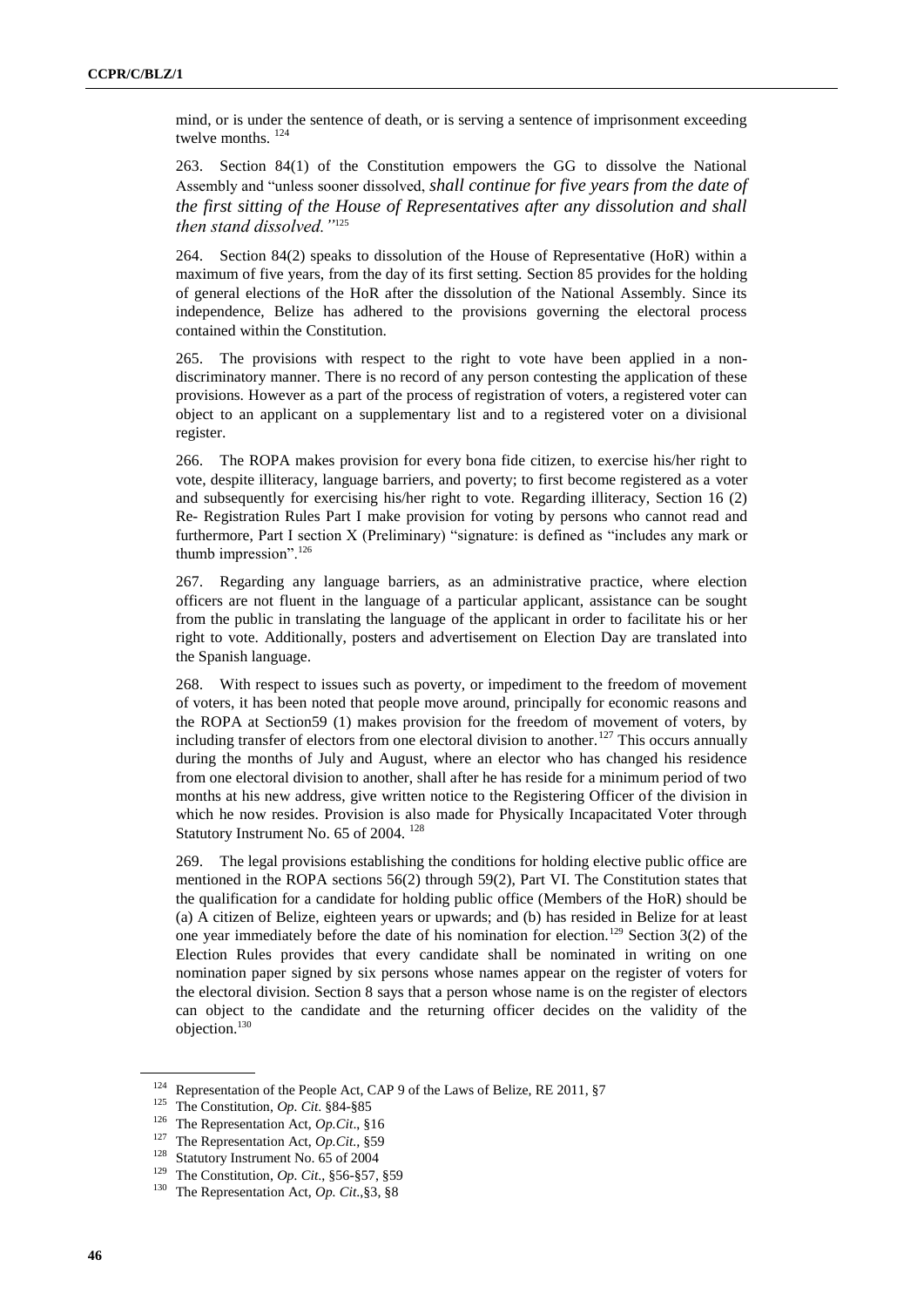270. Candidates holding public offices can be disqualified for a variety of reasons listed in the Constitution. This list includes: allegiance, obedience or adherence to a foreign power or state; bankrupt, having been adjudged or otherwise declared bankrupt; is a person certified to be insane or otherwise adjudged to be of unsound mind; and is under sentence of death imposed on him by a court in any part of the Commonwealth or is serving a sentence of imprisonment exceeding twelve months.

271. The Recall of Elected Representatives Act No 20 of 2010 provides for a member of the HoR to be recalled before the expiry of their normal term of office. This process is initiated by a petition presented to the GG signed by at least 30% of the registered voters for a particular Electoral Division. Sections 3-6 of said Act outline the process involved in the recall. $131$ 

#### **Article 27**

272. According to the 2010 Census, the Maya (includes Q'eqchi', Mopan and Yacatek) and the Garifuna are the two groups indigenous to Belize. There are several other ethnic groups which can be considered statistical minorities: Asians (Japanese, Chinese and Taiwanese) 3,316 (1%); Caucasian/white, 4,015 (1.2%); East Indian, 12,452 (3.9%); and Mennonite 11,574 (3.6%).

273. The preamble of the Constitution at (e) says:

*Whereas the people of Belize …(e)require policies of state which protect and safeguard the unity, freedom, sovereignty and territorial integrity of Belize; which eliminate economic and social privilege and disparity among the citizens of Belize whether by race, ethnicity, colour, creed, disability or sex; which ensures gender equality; which protect the rights of the individual to life, liberty, basic education, basic health, the right to vote in elections, the right to work and the pursuit of happiness; which protect the identity, dignity and social and cultural values of Belizeans, including Belize's indigenous peoples; which preserve the right of the individual to the ownership of private property and the right to operate private businesses; which prohibit the exploitation of man by man or by the state; which ensure a just system of social security and welfare; which protect the environment; which promote international peace, security and co-operation among nations, the establishment of a just and equitable international economic and social order in the world with respect for international law and treaty obligations in the dealings among nations; …*

274. Although no specific mention is made of culture, Section 3 of the Constitution reaffirms the right of every Belizean to the fundamental rights and freedoms of the individual regardless of race, place or origin, political opinions, creed, or sex. Furthermore, section 16 (1) states "*Subject to the provisions of subsections (4), (5) and (7) of this section, no law shall make any provision that is discriminatory either of itself or in its effect.*"

275. There are no special measures for any minority groups since racial discrimination is not a major challenge in Belize and therefore equal rights are generally afforded to everyone. Ethnic minorities and indigenous groups are free to speak their native language and practice their culture without limitation. However, English is by law the official language of Belize.

276. The Alcalde system is part of the local government structure of Belize. It focuses on specific and limited judicial matters within a given judicial district. This form of local governance is administered through the inferior courts in accordance with the Inferior Courts Act. The Acaldes are effectively local magistrates with statutory jurisdiction operating at the village and community level. This inferior court is charged mainly with maintaining law and order and its Alcaldes can therefore adjudicate disputes and punish

<sup>&</sup>lt;sup>131</sup> Recall of Elected Representatives, Act 20 of 2010, §3.